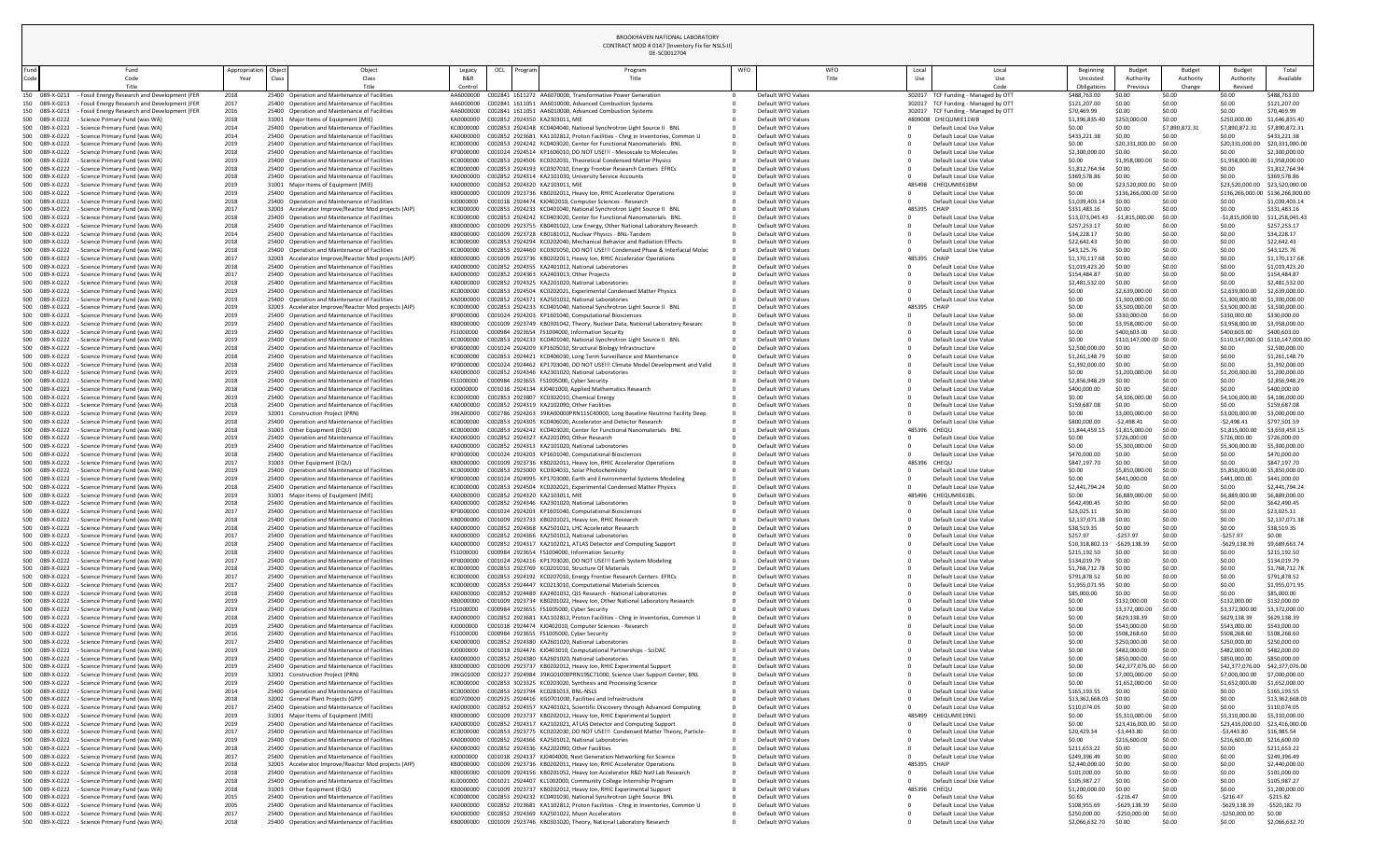| <b>Beginning</b><br>Uncosted<br>Obligations | <b>Budget</b><br>Authority<br>Previous | <b>Budget</b><br>Authority<br>Change | <b>Budget</b><br>Authority<br>Revised | Total<br>Available |
|---------------------------------------------|----------------------------------------|--------------------------------------|---------------------------------------|--------------------|
| \$1,132,536.99                              | \$0.00                                 | \$0.00                               | \$0.00                                | \$1,132,536.99     |
| \$0.00                                      | \$42,200,000.00                        | \$0.00                               | \$42,200,000.00                       | \$42,200,000.00    |
| \$0.00                                      | \$400,000.00                           | \$0.00                               | \$400,000.00                          | \$400,000.00       |
| \$0.00                                      | \$347,000.00                           | \$0.00                               | \$347,000.00                          | \$347,000.00       |
| \$0.00                                      | \$1,698,000.00                         | \$0.00                               | \$1,698,000.00                        | \$1,698,000.00     |
| \$0.00                                      | \$4,019,000.00                         | \$0.00                               | \$4,019,000.00                        | \$4,019,000.00     |
| \$268,446.75                                | \$0.00                                 | \$0.00                               | \$0.00                                | \$268,446.75       |
| \$278,466.25                                | \$0.00                                 | \$0.00                               | \$0.00                                | \$278,466.25       |
| \$0.00                                      | \$2,850,000.00                         | \$0.00                               | \$2,850,000.00                        | \$2,850,000.00     |
| \$209,151.43                                | \$0.00                                 | \$0.00                               | \$0.00                                | \$209,151.43       |
| \$152,638.30                                | \$0.00                                 | \$0.00                               | \$0.00                                | \$152,638.30       |
| \$349,650.54                                | \$0.00                                 | \$0.00                               | \$0.00                                | \$349,650.54       |
| \$2,035,609.08                              | \$0.00                                 | \$0.00                               | \$0.00                                | \$2,035,609.08     |
| \$27,601,557.94                             | \$1.61                                 | \$0.00                               | \$1.61                                | \$27,601,559.55    |
| \$2,515.98                                  | $-52,515.98$                           | \$0.00                               | $-52,515.98$                          | \$0.00             |
| \$2,088.07                                  | \$0.00                                 | \$0.00                               | \$0.00                                | \$2,088.07         |
| \$81,894.40                                 | \$0.00                                 | \$0.00                               | \$0.00                                | \$81,894.40        |
| \$32,163.46                                 | $-51.61$                               | \$0.00                               | $-51.61$                              | \$32,161.85        |
| \$3,933.57                                  | \$0.00                                 | \$0.00                               | \$0.00                                | \$3,933.57         |
| \$629,609.74                                | \$0.00                                 | \$0.00                               | \$0.00                                | \$629,609.74       |
| \$0.00                                      | \$3,385,000.00                         | \$0.00                               | \$3,385,000.00                        | \$3,385,000.00     |
| \$0.00                                      | \$3,590,000.00                         | \$0.00                               | \$3,590,000.00                        | \$3,590,000.00     |
| \$0.00                                      | \$1,849,000.00                         | \$0.00                               | \$1,849,000.00                        | \$1,849,000.00     |
| \$1,985.20                                  | $-$1,985.20$                           | \$0.00                               | $-51,985.20$                          | \$0.00             |
| \$0.00                                      | \$385,000.00                           | \$0.00                               | \$385,000.00                          | \$385,000.00       |
| \$0.00                                      | \$350,000.00                           | \$0.00                               | \$350,000.00                          | \$350,000.00       |
| \$8,396,292.02                              | -\$3,590,000.00                        | \$0.00                               | -\$3,590,000.00                       | \$4,806,292.02     |
| \$0.00                                      | \$5,007,000.00                         | \$0.00                               | \$5,007,000.00                        | \$5,007,000.00     |
| \$0.00                                      | \$220,000.00                           | \$0.00                               | \$220,000.00                          | \$220,000.00       |
| \$0.00                                      | \$200,000.00                           | \$0.00                               | \$200,000.00                          | \$200,000.00       |
| \$5,160,147.84                              | \$0.00                                 | \$0.00                               | \$0.00                                | \$5,160,147.84     |
| \$11,184.97                                 | $-54,911.21$                           | \$0.00                               | $-54,911.21$                          | \$6,273.76         |
| \$82,974.96                                 | \$0.00                                 | \$0.00                               | \$0.00                                | \$82,974.96        |
| \$17,935.90                                 | \$0.00                                 | \$0.00                               | \$0.00                                | \$17,935.90        |
| \$416,307.62                                | \$0.00                                 | \$0.00                               | \$0.00                                | \$416,307.62       |
| \$129,655.71                                | \$0.00                                 | \$0.00                               | \$0.00                                | \$129,655.71       |
| \$1,922.92                                  | $-51,922.92$                           | \$0.00                               | $-$1,922.92$                          | \$0.00             |
| \$80,000.00                                 |                                        |                                      | \$0.00                                | \$80,000.00        |
|                                             | \$0.00<br>\$0.00                       | \$0.00                               |                                       |                    |
| \$2,048,670.39                              |                                        | \$0.00                               | \$0.00                                | \$2,048,670.39     |
| \$4,262.47                                  | \$0.00                                 | \$0.00                               | \$0.00                                | \$4,262.47         |
| \$733,031.10                                | \$149,003.38                           | \$0.00                               | \$149,003.38                          | \$882,034.48       |
| \$0.00                                      | \$709,000.00                           | \$0.00                               | \$709,000.00                          | \$709,000.00       |
| \$326,000.00                                | \$0.00                                 | \$0.00                               | \$0.00                                | \$326,000.00       |
| \$367,175.51                                | \$0.00                                 | \$0.00                               | \$0.00                                | \$367,175.51       |
| \$0.00                                      | \$2,560,000.00                         | \$0.00                               | \$2,560,000.00                        | \$2,560,000.00     |
| \$0.00                                      | \$1,308,000.00                         | \$0.00                               | \$1,308,000.00                        | \$1,308,000.00     |
| \$0.00                                      | \$589,000.00                           | \$0.00                               | \$589,000.00                          | \$589,000.00       |
| \$0.00                                      | \$896,000.00                           | \$0.00                               | \$896,000.00                          | \$896,000.00       |
| \$1,007,519.74                              | $-56.20$                               | \$0.00                               | $-56.20$                              | \$1,007,513.54     |
| \$1,609,603.03                              | $-52,089.84$                           | \$0.00                               | $-52,089.84$                          | \$1,607,513.19     |
| \$3,300,000.00                              | \$0.00                                 | \$0.00                               | \$0.00                                | \$3,300,000.00     |
| \$271,152.11                                | \$0.00                                 | \$0.00                               | \$0.00                                | \$271,152.11       |
| \$824,000.00                                | \$0.00                                 | \$0.00                               | \$0.00                                | \$824,000.00       |
| \$1,768,978.04                              | \$0.00                                 | \$0.00                               | \$0.00                                | \$1,768,978.04     |
| \$579,927.69                                | \$0.00                                 | \$0.00                               | \$0.00                                | \$579,927.69       |
| \$0.00                                      | \$2,087,130.00                         | \$0.00                               | \$2,087,130.00                        | \$2,087,130.00     |
| \$0.00                                      | \$241,000.00                           | \$0.00                               | \$241,000.00                          | \$241,000.00       |
| \$0.00                                      | \$1,700,000.00                         | \$0.00                               | \$1,700,000.00                        | \$1,700,000.00     |
| \$0.00                                      | \$3,750,000.00                         | \$0.00                               | \$3,750,000.00                        | \$3,750,000.00     |
| \$304,031.06                                | \$0.00                                 | \$0.00                               | \$0.00                                | \$304,031.06       |
| \$0.00                                      | \$130,000.00                           | \$0.00                               | \$130,000.00                          | \$130,000.00       |
| \$0.00                                      | \$165,000.00                           | \$0.00                               | \$165,000.00                          | \$165,000.00       |
| \$120,000.00                                | \$0.00                                 | \$0.00                               | \$0.00                                | \$120,000.00       |
| \$0.00                                      | \$7,300,397.00                         | \$0.00                               | \$7,300,397.00                        | \$7,300,397.00     |
| \$352,000.00                                | \$0.00                                 | \$0.00                               | \$0.00                                | \$352,000.00       |
| \$0.00                                      | \$3,200,000.00                         | \$0.00                               | \$3,200,000.00                        | \$3,200,000.00     |
| \$1,490,000.00                              | \$0.00                                 | \$0.00                               | \$0.00                                | \$1,490,000.00     |
| \$0.00                                      | \$2,402,000.00                         | \$0.00                               | \$2,402,000.00                        | \$2,402,000.00     |
| \$602,807.81                                | \$0.00                                 | \$0.00                               | \$0.00                                | \$602,807.81       |
| \$203,265.87                                | \$0.00                                 | \$0.00                               | \$0.00                                | \$203,265.87       |
| \$0.00                                      | \$3,100,000.00                         | \$0.00                               | \$3,100,000.00                        | \$3,100,000.00     |
| \$0.00                                      | \$5,356,000.00                         | \$0.00                               | \$5,356,000.00                        | \$5,356,000.00     |
| \$1,737,000.00                              | \$0.00                                 | \$0.00                               | \$0.00                                | \$1,737,000.00     |
| \$15,617,704.64                             | \$0.00                                 | \$0.00                               | \$0.00                                | \$15,617,704.64    |
| \$117,489.73                                | \$0.00                                 | \$0.00                               | \$0.00                                | \$117,489.73       |
| \$883,599.74                                | \$0.00                                 | \$0.00                               | \$0.00                                | \$883,599.74       |
|                                             | \$0.00                                 | \$0.00                               | \$0.00                                | \$246,000.00       |
| \$246,000.00                                |                                        |                                      |                                       |                    |
| \$16,390,683.63                             | \$0.00                                 | \$0.00                               | \$0.00                                | \$16,390,683.63    |
| \$35,761.30                                 | $-531.92$                              | \$0.00                               | $-531.92$                             | \$35,729.38        |
| \$133,086.10                                | $-$149,003.38$                         | \$0.00                               | $-$149,003.38$                        | $-$15,917.28$      |
| \$1,456,174.09                              | \$0.00                                 | \$0.00                               | \$0.00                                | \$1,456,174.09     |
| \$20,000.00                                 | \$0.00                                 | \$0.00                               | \$0.00                                | \$20,000.00        |
| \$2,784,398.80                              | \$0.00                                 | \$0.00                               | \$0.00                                | \$2,784,398.80     |
| \$405,645.66                                | \$0.00                                 | \$0.00                               | \$0.00                                | \$405,645.66       |
| \$0.00                                      | \$4,513,000.00                         | \$0.00                               | \$4,513,000.00                        | \$4,513,000.00     |
| \$0.00                                      | \$1,456,000.00                         | \$0.00                               | \$1,456,000.00                        | \$1,456,000.00     |
| \$0.00                                      | \$629,138.39                           | \$0.00                               | \$629,138.39                          | \$629,138.39       |
| \$0.00                                      | \$167,350.00                           | \$0.00                               | \$167,350.00                          | \$167,350.00       |
|                                             |                                        |                                      |                                       |                    |
| \$0.00                                      | \$800,000.00                           | \$0.00                               | \$800,000.00                          | \$800,000.00       |

| und   |                                  | Fund                                                                              | Appropriation | Object                                                                                                | Object         | Legacy                 | OCL | <b>Progran</b> | DE-SC0012704<br>Program                                                                                                                                 | WFO | <b>WFO</b>                               | Local        |                                                    | Local       | Beginning                      | <b>Budget</b>                               | <b>Budget</b>       | Budget                             | Total                            |
|-------|----------------------------------|-----------------------------------------------------------------------------------|---------------|-------------------------------------------------------------------------------------------------------|----------------|------------------------|-----|----------------|---------------------------------------------------------------------------------------------------------------------------------------------------------|-----|------------------------------------------|--------------|----------------------------------------------------|-------------|--------------------------------|---------------------------------------------|---------------------|------------------------------------|----------------------------------|
| Code  |                                  | Code<br>Title                                                                     | Year          | Class                                                                                                 | Class<br>Title | B&R<br>Control         |     |                | Title                                                                                                                                                   |     | Title                                    | Use          |                                                    | Use<br>Code | Uncosted<br>Obligations        | Authority<br>Previous                       | Authority<br>Change | Authority<br>Revised               | Available                        |
|       |                                  | 500 089-X-0222 - Science Primary Fund (was WA)                                    | 2018          | 25400 Operation and Maintenance of Facilities                                                         |                | KC0000000              |     |                | C002853 3023325 KC0203020, Synthesis and Processing Science                                                                                             |     | Default WFO Values                       |              | Default Local Use Value                            |             | \$1,132,536.99                 | \$0.00                                      | \$0.00              | \$0.00                             | \$1,132,536.99                   |
|       | 500 089-X-0222<br>500 089-X-0222 | - Science Primary Fund (was WA)<br>- Science Primary Fund (was WA)                | 2019<br>2019  | 32001 Construction Project (PRN)<br>25400 Operation and Maintenance of Facilities                     |                | 39KG01000<br>KJ0000000 |     |                | C003087 2924481 39KG01000PRN17SC73000 Core Facility Revitalization, BNL<br>C001018 2924134 KJ0401000, Applied Mathematics Research                      |     | Default WFO Values<br>Default WFO Values |              | Default Local Use Value<br>Default Local Use Value |             | \$0.00<br>\$0.00               | \$42,200,000.00<br>\$400,000.00             | \$0.00<br>\$0.00    | \$42,200,000.<br>\$400,000.00      | \$42,200,000.00<br>\$400,000.00  |
|       | 500 089-X-0222                   | - Science Primary Fund (was WA)                                                   | 2019          | 25400 Operation and Maintenance of Facilities                                                         |                | KB0000000              |     |                | C001009 2923752 KB0301052, Theory, SciDAC, National Laboratory Research                                                                                 |     | Default WFO Values                       |              | Default Local Use Value                            |             | \$0.00                         | \$347,000.00                                | \$0.00              | \$347,000.00                       | \$347,000.00                     |
|       | 500 089-X-0222<br>500 089-X-0222 | - Science Primary Fund (was WA)<br>- Science Primary Fund (was WA)                | 2019<br>2019  | 25400 Operation and Maintenance of Facilities<br>25400 Operation and Maintenance of Facilities        |                | KA0000000<br>KC0000000 |     |                | C002852 2924356 KA2401019, Other Research<br>C002853 2923769 KC0201010, Structure Of Materials                                                          |     | Default WFO Values<br>Default WFO Values |              | Default Local Use Value<br>Default Local Use Value |             | \$0.00<br>\$0.00               | \$1,698,000.00<br>\$4,019,000.00            | \$0.00<br>\$0.00    | \$1,698,000.00<br>\$4,019,000.00   | \$1,698,000.00<br>\$4,019,000.00 |
|       | 500 089-X-0222                   | - Science Primary Fund (was WA)                                                   | 2018          | 25400 Operation and Maintenance of Facilities                                                         |                | KA0000000              |     |                | C002852 2924358 KA2401022, Scientific Computing                                                                                                         |     | Default WFO Values                       |              | Default Local Use Value                            |             | \$268,446.                     | \$0.00                                      | \$0.00              | \$0.00                             | \$268,446.75                     |
|       | 500 089-X-0222                   | - Science Primary Fund (was WA)                                                   | 2017          | 25400 Operation and Maintenance of Facilities                                                         |                | KB0000000              |     |                | C001009 2924156 KB0201052, Heavy Ion Accelerator R&D Natl Lab Research                                                                                  |     | Default WFO Values                       |              | Default Local Use Value                            |             | \$278,466.25                   | \$0.00                                      | \$0.00              | \$0.00                             | \$278,466.25                     |
|       | 500 089-X-0222<br>500 089-X-0222 | - Science Primary Fund (was WA)<br>- Science Primary Fund (was WA)                | 2019<br>2015  | 25400 Operation and Maintenance of Facilities<br>25400 Operation and Maintenance of Facilities        |                | KA0000000<br>KP0000000 |     |                | C002852 2924328 KA2202010, Experimental Operations and Support<br>C001024 2924417 KP1606000, Mesoscale to Molecules                                     |     | Default WFO Values<br>Default WFO Values |              | Default Local Use Value<br>Default Local Use Value |             | \$0.00<br>\$209,151.4          | \$2,850,000.<br>\$0.00                      | \$0.00<br>\$0.00    | \$2,850,000.0<br>\$0.00            | \$2,850,000.0<br>\$209,151.43    |
|       | 500 089-X-0222                   | - Science Primary Fund (was WA)                                                   | 2017          | 31003 Other Equipment (EQU)                                                                           |                | KB0000000              |     |                | C001009 2923737 KB0202012, Heavy Ion, RHIC Experimental Support                                                                                         |     | Default WFO Values                       | 485396 CHEQU |                                                    |             | \$152,638.30                   | \$0.00                                      | \$0.00              | \$0.00                             | \$152,638.30                     |
|       | 500 089-X-0222<br>500 089-X-0222 | - Science Primary Fund (was WA)<br>- Science Primary Fund (was WA)                | 2018<br>2018  | 25400 Operation and Maintenance of Facilities<br>25400 Operation and Maintenance of Facilities        |                | FS1000000<br>KC0000000 |     |                | C000984 2923653 FS1002000, Security Systems<br>C002853 2923807 KC0302010, Chemical Energy                                                               |     | Default WFO Values<br>Default WFO Values |              | Default Local Use Value<br>Default Local Use Value |             | \$349,650.54<br>\$2,035,609.08 | \$0.00<br>\$0.00                            | \$0.00<br>\$0.00    | \$0.00<br>\$0.00                   | \$349,650.54<br>\$2,035,609.08   |
|       | 500 089-X-0222                   | - Science Primary Fund (was WA)                                                   | 2018          | 25400 Operation and Maintenance of Facilities                                                         |                | KC0000000              |     |                | C002853 2924233 KC0401040, National Synchrotron Light Source II BNL                                                                                     |     | Default WFO Values                       |              | Default Local Use Value                            |             | \$27,601,557.94                | \$1.61                                      | \$0.00              | \$1.61                             | \$27,601,559.55                  |
|       | 500 089-X-0222                   | - Science Primary Fund (was WA)                                                   | 2011          | 31003 Other Equipment (EQU)                                                                           |                | KC0000000              |     |                | C002853 3023325 KC0203020, Synthesis and Processing Science                                                                                             |     | Default WFO Values                       | 485396 CHEQU |                                                    |             | \$2,515.98                     | $-52,515.98$                                | \$0.00              | $-52,515.98$                       | \$0.00                           |
|       | 500 089-X-0222<br>500 089-X-0222 | - Science Primary Fund (was WA)<br>- Science Primary Fund (was WA)                | 2017<br>2018  | 25400 Operation and Maintenance of Facilities<br>32003 Accelerator Improve/Reactor Mod projects (AIP) |                | KA0000000<br>KA0000000 |     |                | C002852 2924382 KA2602010, Accelerator Operations and Support<br>C002852 2924496 KA2602020, Accelerator Test Facility ATF Operations                    |     | Default WFO Values<br>Default WFO Values | 485395 CHAIP | Default Local Use Value                            |             | \$2,088.07<br>\$81,894.40      | \$0.00<br>\$0.00                            | \$0.00<br>\$0.00    | \$0.00<br>\$0.00                   | \$2,088.07<br>\$81,894.40        |
|       | 500 089-X-0222                   | - Science Primary Fund (was WA)                                                   | 2018          | 31003 Other Equipment (EQU)                                                                           |                | KC0000000              |     |                | C002853 2924233 KC0401040, National Synchrotron Light Source II BNL                                                                                     |     | Default WFO Values                       | 485396 CHEQU |                                                    |             | \$32,163.46                    | $-51.61$                                    | \$0.00              | $-51.61$                           | \$32,161.85                      |
|       | 500 089-X-0222                   | - Science Primary Fund (was WA)                                                   | 2016          | 25400 Operation and Maintenance of Facilities                                                         |                | KP0000000              |     |                | C001024 2924205 KP1602010, Radiochemistry and Imaging Instrumentation                                                                                   |     | Default WFO Values                       |              | Default Local Use Value                            |             | \$3,933.57                     | \$0.00<br>\$0.00                            | \$0.00<br>\$0.00    | \$0.00<br>\$0.00                   | \$3,933.57<br>\$629,609.74       |
|       | 500 089-X-0222<br>500 089-X-0222 | - Science Primary Fund (was WA)<br>- Science Primary Fund (was WA)                | 2018<br>2019  | 32001 Construction Project (PRN)<br>31003 Other Equipment (EQU)                                       |                | 39KA00000<br>KC0000000 |     |                | C002786 2924263 39KA00000PRN11SC40000, Long Baseline Neutrino Facility Deep<br>C002853 2924242 KC0403020, Center for Functional Nanomaterials BNL       |     | Default WFO Values<br>Default WFO Values | 485396       | Default Local Use Value<br>CHEQU                   |             | \$629,609.<br>\$0.00           | \$3,385,000.00                              | \$0.00              | \$3,385,000.00                     | \$3,385,000.00                   |
|       | 500 089-X-0222                   | - Science Primary Fund (was WA)                                                   | 2017          | 25400 Operation and Maintenance of Facilities                                                         |                | KA0000000              |     |                | C002852 2924317 KA2102021, ATLAS Detector and Computing Support                                                                                         |     | Default WFO Values                       |              | Default Local Use Value                            |             | \$0.00                         | \$3,590,000.00                              | \$0.00              | \$3,590,000.00                     | \$3,590,000.0                    |
|       | 500 089-X-0222<br>500 089-X-0222 | - Science Primary Fund (was WA)<br>- Science Primary Fund (was WA)                | 2019<br>2017  | 31003 Other Equipment (EQU)<br>25400 Operation and Maintenance of Facilities                          |                | KB0000000<br>KC0000000 |     |                | C001009 2923736 KB0202011, Heavy Ion, RHIC Accelerator Operations<br>C002853 2923809 KC0302030, Heavy Element Chemistry                                 |     | Default WFO Values<br>Default WFO Values | 485396 CHEQU | Default Local Use Value                            |             | \$0.00<br>\$1,985.20           | \$1,849,000.00<br>-\$1,985.20               | \$0.00<br>\$0.00    | \$1,849,000.00<br>$-$1,985.20$     | \$1,849,000.00<br>\$0.00         |
|       | 500 089-X-0222                   | - Science Primary Fund (was WA)                                                   | 2019          | 25400 Operation and Maintenance of Facilities                                                         |                | KA0000000              |     |                | C002852 2924336 KA2202090, Other Facilities                                                                                                             |     | Default WFO Values                       |              | Default Local Use Value                            |             | \$0.00                         | \$385,000.00                                | \$0.00              | \$385,000.00                       | \$385,000.00                     |
|       |                                  | 500 089-X-0222 - Science Primary Fund (was WA)                                    | 2019          | 25400 Operation and Maintenance of Facilities                                                         |                | KA0000000              |     |                | C002852 2924358 KA2401022, Scientific Computing                                                                                                         |     | Default WFO Values                       |              | Default Local Use Value                            |             | \$0.00                         | \$350,000.00                                | \$0.00              | \$350,000.00                       | \$350,000.00                     |
|       | 089-X-0222<br>500 089-X-0222     | - Science Primary Fund (was WA)<br>- Science Primary Fund (was WA)                | 2017<br>2019  | 31001 Major Items of Equipment (MIE)<br>25400 Operation and Maintenance of Facilities                 |                | KA0000000<br>KP0000000 |     |                | C002852 2924320 KA2103011, MIE<br>C001024 2924211 KP1701000, Atmospheric System Research                                                                |     | Default WFO Values<br>Default WFO Values |              | 485486 CHEQUMIE30YD<br>Default Local Use Value     |             | \$8,396,292.02<br>\$0.00       | $-$ \$3,590,000.00 \$0.00<br>\$5,007,000.00 | \$0.00              | $-53,590,000.00$<br>\$5,007,000.00 | \$4,806,292.0<br>\$5,007,000.00  |
|       | 500 089-X-0222                   | - Science Primary Fund (was WA)                                                   | 2019          | 25400 Operation and Maintenance of Facilities                                                         |                | KA0000000              |     |                | C002852 2924348 KA2302010, Experimental Operations and Support                                                                                          |     | Default WFO Values                       |              | Default Local Use Value                            |             | \$0.00                         | \$220,000.00                                | \$0.00              | \$220,000.00                       | \$220,000.00                     |
|       | 500 089-X-0222                   | - Science Primary Fund (was WA)                                                   | 2016          | 25400 Operation and Maintenance of Facilities                                                         |                | KA0000000              |     |                | C002852 2924380 KA2601020, National Laboratories                                                                                                        |     | Default WFO Values                       |              | Default Local Use Value                            |             | \$0.00                         | \$200,000.0                                 | \$0.00              | \$200,000.00                       | \$200,000.00                     |
|       | 500 089-X-0222<br>500 089-X-0222 | - Science Primary Fund (was WA)<br>- Science Primary Fund (was WA)                | 2018<br>2017  | 25400 Operation and Maintenance of Facilities<br>25400 Operation and Maintenance of Facilities        |                | KA0000000<br>KC0000000 |     |                | C002852 2924320 KA2103011, MIE<br>C002853 2924295 KC0202050, Physical Behavior of Materials                                                             |     | Default WFO Values<br>Default WFO Values |              | 485493 CHOPEMIE61BM<br>Default Local Use Value     |             | \$5,160,147.8<br>\$11,184.97   | \$0.00<br>$-54,911.2$                       | \$0.00<br>\$0.00    | \$0.00<br>$-54,911.2$              | \$5,160,147.84<br>\$6,273.76     |
|       | 500 089-X-0222                   | - Science Primary Fund (was WA)                                                   | 2014          | 25400 Operation and Maintenance of Facilities                                                         |                | KB0000000              |     |                | C001009 2923741 KB0281011, Nuclear Physics - RHIC                                                                                                       |     | Default WFO Values                       |              | Default Local Use Value                            |             | \$82,974.96                    | \$0.00                                      | \$0.00              | \$0.00                             | \$82,974.96                      |
|       | 500 089-X-0222                   | - Science Primary Fund (was WA)                                                   | 2018          | 25400 Operation and Maintenance of Facilities                                                         |                | FS1000000              |     |                | C000984 2923656 FS1006000, Personnel Security                                                                                                           |     | Default WFO Values                       |              | Default Local Use Value                            |             | \$17,935.90                    | \$0.00                                      | \$0.00              | \$0.00                             | \$17,935.90                      |
|       | 500 089-X-0222<br>500 089-X-0222 | - Science Primary Fund (was WA)<br>- Science Primary Fund (was WA)                | 2017<br>2018  | 25400 Operation and Maintenance of Facilities<br>25400 Operation and Maintenance of Facilities        |                | KP0000000<br>KJ0000000 |     |                | C001024 2924462 KP1703040, DO NOT USE!!! Climate Model Development and Valid<br>C001018 2924516 KJ0403040, Computational Partnerships - Collaboratories |     | Default WFO Values<br>Default WFO Values |              | Default Local Use Value<br>Default Local Use Value |             | \$416,307.62<br>\$129,655.71   | \$0.00<br>\$0.00                            | \$0.00<br>\$0.00    | \$0.00<br>\$0.00                   | \$416,307.62<br>\$129,655.7      |
|       | 500 089-X-0222                   | - Science Primary Fund (was WA)                                                   | 2016          | 25400 Operation and Maintenance of Facilities                                                         |                | KJ0000000              |     |                | C001018 2924135 KJ0402000, Computer Sciences Research                                                                                                   |     | Default WFO Values                       |              | Default Local Use Value                            |             | \$1,922.92                     | $-$1,922.9$                                 | \$0.00              | $-51,922.92$                       | \$0.00                           |
|       | 500 089-X-0222<br>500 089-X-0222 | - Science Primary Fund (was WA)<br>- Science Primary Fund (was WA)                | 2018<br>2018  | 25400 Operation and Maintenance of Facilities<br>25400 Operation and Maintenance of Facilities        |                | KL0000000<br>KC0000000 |     |                | C001021 2924414 KL1500000, Outreach<br>C002853 2924299 KC0304020, Physical Biosciences                                                                  |     | Default WFO Values<br>Default WFO Values |              | Default Local Use Value<br>Default Local Use Value |             | \$80,000.00<br>\$2,048,670.39  | \$0.00<br>\$0.00                            | \$0.00<br>\$0.00    | \$0.00<br>\$0.00                   | \$80,000.00<br>\$2,048,670.3     |
|       | 500 089-X-0222                   | - Science Primary Fund (was WA)                                                   | 2009          | 25400 Operation and Maintenance of Facilities                                                         |                | KB0000000              |     |                | C001009 2923741 KB0281011, Nuclear Physics - RHIC                                                                                                       |     | Default WFO Values                       |              | Default Local Use Value                            |             | \$4,262.47                     | \$0.00                                      | \$0.00              | \$0.00                             | \$4,262.47                       |
|       | 500 089-X-0222                   | - Science Primary Fund (was WA)                                                   | 2018          | 31001 Major Items of Equipment (MIE)                                                                  |                | KA0000000              |     |                | C002852 2924320 KA2103011, MIE                                                                                                                          |     | Default WFO Values                       |              | 485496 CHEQUMIE61BI                                |             | \$733,031.10                   | \$149,003.38                                | \$0.00              | \$149,003.3                        | \$882,034.48                     |
|       | 500 089-X-0222<br>500 089-X-0222 | - Science Primary Fund (was WA)<br>- Science Primary Fund (was WA)                | 2019<br>2018  | 25400 Operation and Maintenance of Facilities<br>25400 Operation and Maintenance of Facilities        |                | FS1000000<br>KP0000000 |     |                | C000984 2923657 FS1007000, Material Control and Accountability<br>C001024 2924216 KP1703020, DO NOT USE!!! Earth System Modeling                        |     | Default WFO Values<br>Default WFO Values |              | Default Local Use Value<br>Default Local Use Value |             | \$0.00<br>\$326,000.00         | \$709,000.0<br>\$0.00                       | \$0.00<br>\$0.00    | \$709,000.00<br>\$0.00             | \$709,000.00<br>\$326,000.00     |
|       | 500 089-X-0222                   | - Science Primary Fund (was WA)                                                   | 2018          | 25400 Operation and Maintenance of Facilities                                                         |                | KL0000000              |     |                | C001021 2924408 KL1003000, Visiting Faculty Program                                                                                                     |     | Default WFO Values                       |              | Default Local Use Value                            |             | \$367,175.51                   | \$0.00                                      | \$0.00              | \$0.00                             | \$367,175.51                     |
|       | 500 089-X-0222                   | - Science Primary Fund (was WA)                                                   | 2019          | 25400 Operation and Maintenance of Facilities                                                         |                | KC0000000              |     |                | C002853 2924299 KC0304020, Physical Biosciences                                                                                                         |     | Default WFO Values                       |              | Default Local Use Value                            |             | \$0.00                         | \$2,560,000.00                              | \$0.00              | \$2,560,000.00                     | \$2,560,000.00                   |
|       | 500 089-X-0222<br>500 089-X-0222 | - Science Primary Fund (was WA)<br>- Science Primary Fund (was WA)                | 2019<br>2019  | 25400 Operation and Maintenance of Facilities<br>25400 Operation and Maintenance of Facilities        |                | KP0000000<br>FS1000000 |     |                | C001024 2924204 KP1601050, Bioenergy Research Centers<br>C000984 2923656 FS1006000, Personnel Security                                                  |     | Default WFO Values<br>Default WFO Values |              | Default Local Use Value<br>Default Local Use Value |             | \$0.00<br>\$0.00               | \$1,308,000.00<br>\$589,000.00              | \$0.00<br>\$0.00    | \$1,308,000.00<br>\$589,000.00     | \$1,308,000.0<br>\$589,000.00    |
|       | 500 089-X-0222                   | - Science Primary Fund (was WA)                                                   | 2019          | 25400 Operation and Maintenance of Facilities                                                         |                | FS1000000              |     |                | C000984 2923653 FS1002000, Security Systems                                                                                                             |     | Default WFO Values                       |              | Default Local Use Value                            |             | \$0.00                         | \$896,000.0                                 | \$0.00              | \$896,000.00                       | \$896,000.00                     |
|       | 500 089-X-0222<br>500 089-X-0222 | - Science Primary Fund (was WA)                                                   | 2018<br>2018  | 25400 Operation and Maintenance of Facilities<br>25400 Operation and Maintenance of Facilities        |                | KA0000000              |     |                | C002852 2924371 KA2501032, National Laboratories                                                                                                        |     | Default WFO Values<br>Default WFO Values |              | Default Local Use Value                            |             | \$1,007,519.<br>\$1,609,603.03 | -\$6.20<br>$-52,089.84$                     | \$0.00              | $-56.20$<br>$-52,089.84$           | \$1,007,513.54<br>\$1,607,513.1  |
|       | 500 089-X-0222                   | - Science Primary Fund (was WA)<br>- Science Primary Fund (was WA)                | 2018          | 32003 Accelerator Improve/Reactor Mod projects (AIP)                                                  |                | KC0000000<br>KC0000000 |     |                | C002853 2924300 KC0304030, DO NOT USE!!! Solar Photochemistry<br>C002853 2924233 KC0401040, National Synchrotron Light Source II BNL                    |     | Default WFO Values                       | 485395 CHAIP | Default Local Use Value                            |             | \$3,300,000.00                 | \$0.00                                      | \$0.00<br>\$0.00    | \$0.00                             | \$3,300,000.00                   |
|       | 500 089-X-0222                   | - Science Primary Fund (was WA)                                                   | 2018          | 25400 Operation and Maintenance of Facilities                                                         |                | FS1000000              |     |                | C000984 2923658 FS1009000, Program Management                                                                                                           |     | Default WFO Values                       |              | Default Local Use Value                            |             | \$271,152.11                   | \$0.00                                      | \$0.00              | \$0.00                             | \$271,152.11                     |
|       | 500 089-X-0222<br>500 089-X-0222 | - Science Primary Fund (was WA)<br>- Science Primary Fund (was WA)                | 2018<br>2018  | 31003 Other Equipment (EQU)<br>25400 Operation and Maintenance of Facilities                          |                | KB0000000<br>KC0000000 |     |                | C001009 2923736 KB0202011, Heavy Ion, RHIC Accelerator Operations<br>C002853 2924472 KC0201070, X-Ray Scattering                                        |     | Default WFO Values<br>Default WFO Values | 485396 CHEQU | Default Local Use Value                            |             | \$824,000.00<br>\$1,768,978.04 | \$0.00<br>\$0.00                            | \$0.00<br>\$0.00    | \$0.00<br>\$0.00                   | \$824,000.00<br>\$1,768,978.04   |
|       | 500 089-X-0222                   | - Science Primary Fund (was WA)                                                   | 2018          | 25400 Operation and Maintenance of Facilities                                                         |                | KC0000000              |     |                | C002853 2924506 KC0202031, Theoretical Condensed Matter Physics                                                                                         |     | Default WFO Values                       |              | Default Local Use Value                            |             | \$579,927.69                   | \$0.00                                      | \$0.00              | \$0.00                             | \$579,927.69                     |
|       | 500 089-X-0222                   | - Science Primary Fund (was WA)                                                   | 2019          | 25400 Operation and Maintenance of Facilities                                                         |                | KC0000000              |     |                | C002853 2924193 KC0307010, Energy Frontier Research Centers EFRCs                                                                                       |     | Default WFO Values                       |              | Default Local Use Value                            |             | \$0.00                         | \$2,087,130.00                              | \$0.00              | \$2,087,130.00                     | \$2,087,130.00                   |
|       | 500 089-X-0222                   | - Science Primary Fund (was WA)<br>500 089-X-0222 - Science Primary Fund (was WA) | 2019<br>2019  | 25400 Operation and Maintenance of Facilities<br>25400 Operation and Maintenance of Facilities        |                | KB0000000<br>KC0000000 |     |                | C001009 2923755 KB0401022, Low Energy, Other National Laboratory Research<br>C002853 2924472 KC0201070, X-Ray Scattering                                |     | Default WFO Values<br>Default WFO Values |              | Default Local Use Value<br>Default Local Use Value |             | \$0.00<br>\$0.00               | \$241,000.00<br>\$1,700,000.00              | \$0.00              | \$241,000.00<br>\$1,700,000.00     | \$241,000.00<br>\$1,700,000.00   |
|       | 500 089-X-0222                   | - Science Primary Fund (was WA)                                                   | 2019          | 25400 Operation and Maintenance of Facilities                                                         |                |                        |     |                | C001024 2924993 KP1607010, Biomolecular Characterization and Imaging Science                                                                            |     | Default WFO Values                       |              | Default Local Use Value                            |             | \$0.00                         | \$3,750,000.00                              | \$0.00              | \$3,750,000.00                     | \$3,750,000.00                   |
|       | 500 089-X-0222<br>500 089-X-0222 | - Science Primary Fund (was WA)<br>- Science Primary Fund (was WA)                | 2017<br>2019  | 32003 Accelerator Improve/Reactor Mod projects (AIP)<br>25400 Operation and Maintenance of Facilities |                | KA0000000<br>KL0000000 |     |                | C002852 2924382 KA2602010, Accelerator Operations and Support<br>C001021 2924407 KL1002000, Community College Internship Program                        |     | Default WFO Values<br>Default WFO Values | 485395 CHAIP | Default Local Use Value                            |             | \$304,031.06<br>\$0.00         | \$0.00<br>\$130,000.0                       | \$0.00<br>\$0.00    | \$0.00<br>\$130,000.0              | \$304,031.06<br>\$130,000.00     |
|       | 500 089-X-0222                   | - Science Primary Fund (was WA)                                                   | 2019          | 25400 Operation and Maintenance of Facilities                                                         |                | KJ0000000              |     |                | C001018 2924516 KJ0403040, Computational Partnerships - Collaboratories                                                                                 |     | Default WFO Values                       |              | Default Local Use Value                            |             | \$0.00                         | \$165,000.00                                | \$0.00              | \$165,000.00                       | \$165,000.00                     |
|       | 500 089-X-0222                   | - Science Primary Fund (was WA)                                                   | 2018          | 25400 Operation and Maintenance of Facilities                                                         |                | KA0000000              |     |                | C002852 2924357 KA2401021, Scientific Discovery through Advanced Computing                                                                              |     | Default WFO Values                       |              | Default Local Use Value                            |             | \$120,000.0                    | \$0.00                                      | \$0.00              | \$0.00                             | \$120,000.00                     |
|       | 500 089-X-0222<br>500 089-X-0222 | - Science Primary Fund (was WA)<br>- Science Primary Fund (was WA)                | 2019<br>2018  | 25400 Operation and Maintenance of Facilities<br>25400 Operation and Maintenance of Facilities        |                | FS1000000<br>KB0000000 |     |                | C000984 2923652 FS1001000, Protective Forces<br>C001009 2923752 KB0301052, Theory, SciDAC, National Laboratory Research                                 |     | Default WFO Values<br>Default WFO Values |              | Default Local Use Value<br>Default Local Use Value |             | \$0.00<br>\$352,000.00         | \$7,300,397<br>\$0.00                       | \$0.00<br>\$0.00    | \$7,300,397.00<br>\$0.00           | \$7,300,397.0<br>\$352,000.00    |
|       | 500 089-X-0222                   | - Science Primary Fund (was WA)                                                   | 2019          | 25400 Operation and Maintenance of Facilities                                                         |                | KA0000000              |     |                | C002852 2924355 KA2401012, National Laboratories                                                                                                        |     | Default WFO Values                       |              | Default Local Use Value                            |             | \$0.00                         | \$3,200,000.                                | \$0.00              | \$3,200,000.0                      | \$3,200,000.00                   |
|       | 500 089-X-0222                   | - Science Primary Fund (was WA)                                                   | 2018          | 25400 Operation and Maintenance of Facilities                                                         |                | KC0000000              |     |                | C002853 2924192 KC0207010, Energy Frontier Research Centers EFRCs                                                                                       |     | Default WFO Values                       |              | Default Local Use Value                            |             | \$1,490,000                    | \$0.00                                      | \$0.00              | \$0.00                             | \$1,490,000.00                   |
|       | 500 089-X-0222<br>500 089-X-0222 | - Science Primary Fund (was WA)<br>- Science Primary Fund (was WA)                | 2019<br>2018  | 25400 Operation and Maintenance of Facilities<br>25400 Operation and Maintenance of Facilities        |                | KB0000000<br>FS1000000 |     |                | C001009 2923721 KB0101022, Medium Energy, Other National Laboratory Research<br>C000984 2923657 FS1007000, Material Control and Accountability          |     | Default WFO Values<br>Default WFO Values |              | Default Local Use Value<br>Default Local Use Value |             | \$0.00<br>\$602,807.81         | \$2,402,000.<br>\$0.00                      | \$0.00<br>\$0.00    | \$2,402,000.00<br>\$0.00           | \$2,402,000.0<br>\$602,807.81    |
|       | 500 089-X-0222                   | - Science Primary Fund (was WA)                                                   | 2017          | 25400 Operation and Maintenance of Facilities                                                         |                | KB0000000              |     |                | C001009 2923752 KB0301052, Theory, SciDAC, National Laboratory Research                                                                                 |     | Default WFO Values                       |              | Default Local Use Value                            |             | \$203,265.87                   | \$0.00                                      | \$0.00              | \$0.00                             | \$203,265.87                     |
|       | 500 089-X-0222<br>500 089-X-0222 | - Science Primary Fund (was WA)<br>- Science Primary Fund (was WA)                | 2019<br>2019  | 25400 Operation and Maintenance of Facilities<br>25400 Operation and Maintenance of Facilities        |                | KC0000000<br>KA0000000 |     |                | C002853 2924405 KC0201060, Neutron and X-Ray Scatering<br>C002852 2924325 KA2201020, National Laboratories                                              |     | Default WFO Values<br>Default WFO Values |              | Default Local Use Value                            |             | \$0.00<br>\$0.00               | \$3,100,000.00<br>\$5,356,000.00            | \$0.00              | \$3,100,000.<br>\$5,356,000.00     | \$3,100,000.00<br>\$5,356,000.00 |
|       | 500 089-X-0222                   | - Science Primary Fund (was WA)                                                   | 2018          | 25400 Operation and Maintenance of Facilities                                                         |                | KP0000000              |     |                | C001024 2924200 KP1601010, Foundational Genomics Research                                                                                               |     | Default WFO Values                       |              | Default Local Use Value<br>Default Local Use Value |             | \$1,737,000.00                 | \$0.00                                      | \$0.00<br>\$0.00    | \$0.00                             | \$1,737,000.00                   |
|       | 500 089-X-0222                   | - Science Primary Fund (was WA)                                                   | 2018          | 25400 Operation and Maintenance of Facilities                                                         |                | KB0000000              |     |                | C001009 2923736 KB0202011, Heavy Ion, RHIC Accelerator Operations                                                                                       |     | Default WFO Values                       |              | Default Local Use Value                            |             | \$15,617,704.64                | \$0.00                                      | \$0.00              | \$0.00                             | \$15,617,704.64                  |
|       | 500 089-X-0222<br>500 089-X-0222 | - Science Primary Fund (was WA)<br>- Science Primary Fund (was WA)                | 2017<br>2018  | 25400 Operation and Maintenance of Facilities<br>25400 Operation and Maintenance of Facilities        |                | KC0000000<br>FS1000000 |     |                | C002853 2924305 KC0406020, Accelerator and Detector Research<br>C000984 2923652 FS1001000, Protective Forces                                            |     | Default WFO Values<br>Default WFO Values |              | Default Local Use Value<br>Default Local Use Value |             | \$117,489.73<br>\$883,599.74   | \$0.00<br>\$0.00                            | \$0.00<br>\$0.00    | \$0.00<br>\$0.00                   | \$117,489.73<br>\$883,599.74     |
|       | 500 089-X-0222                   | - Science Primary Fund (was WA)                                                   | 2018          | 25400 Operation and Maintenance of Facilities                                                         |                | KJ0000000              |     |                | C001018 2924476 KJ0403010, Computational Partnerships - SciDAC                                                                                          |     | Default WFO Values                       |              | Default Local Use Value                            |             | \$246,000.00                   | \$0.00                                      | \$0.00              | \$0.00                             | \$246,000.00                     |
|       | 500 089-X-0222                   | - Science Primary Fund (was WA)                                                   | 2018          | 25400 Operation and Maintenance of Facilities                                                         |                | KB0000000              |     |                | C001009 2923737 KB0202012, Heavy Ion, RHIC Experimental Support                                                                                         |     | Default WFO Values                       |              | Default Local Use Value                            |             | \$16,390,683.63                | \$0.00                                      | \$0.00              | \$0.00                             | \$16,390,683.63                  |
|       | 500 089-X-0222<br>500 089-X-0222 | - Science Primary Fund (was WA)<br>- Science Primary Fund (was WA)                | 2018<br>2018  | 25400 Operation and Maintenance of Facilities<br>25400 Operation and Maintenance of Facilities        |                | KC0000000<br>KA0000000 |     |                | C002853 2923803 KC0301020, DO NOT USE!!! Chemical Physics<br>C002852 2924320 KA2103011, MIE                                                             |     | Default WFO Values<br>Default WFO Values |              | Default Local Use Value<br>485492 CHOPEMIE61BI     |             | \$35,761.30<br>\$133,086.10    | $-531.92$<br>-\$149,003                     | \$0.00<br>\$0.00    | $-531.92$<br>$-$149,003.$          | \$35,729.38<br>$-$15,917.28$     |
|       | 500 089-X-0222                   | - Science Primary Fund (was WA)                                                   | 2018          | 25400 Operation and Maintenance of Facilities                                                         |                | KB0000000              |     |                | C001009 2923749 KB0301042, Theory, Nuclear Data, National Laboratory Researc                                                                            |     | Default WFO Values                       |              | Default Local Use Value                            |             | \$1,456,174.09                 | \$0.00                                      | \$0.00              | \$0.00                             | \$1,456,174.09                   |
| 500 - | 089-X-0222                       | - Science Primary Fund (was WA)                                                   | 2018          | 25400 Operation and Maintenance of Facilities                                                         |                | KA0000000              |     |                | C002852 2924366 KA2501012, National Laboratories                                                                                                        |     | Default WFO Values                       |              | Default Local Use Value                            |             | \$20,000.00                    | \$0.00                                      | \$0.00              | \$0.00                             | \$20,000.00                      |
|       | 500 089-X-0222<br>500 089-X-0222 | - Science Primary Fund (was WA)<br>- Science Primary Fund (was WA)                | 2018<br>2018  | 25400 Operation and Maintenance of Facilities<br>25400 Operation and Maintenance of Facilities        |                | KA0000000<br>KP0000000 |     |                | C002852 2924313 KA2101020, National Laboratories<br>C001024 2924204 KP1601050, Bioenergy Research Centers                                               |     | Default WFO Values<br>Default WFO Values |              | Default Local Use Value<br>Default Local Use Value |             | \$2,784,398.80<br>\$405,645.66 | \$0.00<br>\$0.00                            | \$0.00<br>\$0.00    | \$0.00<br>\$0.00                   | \$2,784,398.80<br>\$405,645.66   |
|       | 500 089-X-0222                   | - Science Primary Fund (was WA)                                                   | 2019          | 32003 Accelerator Improve/Reactor Mod projects (AIP)                                                  |                | KB0000000              |     |                | C001009 2923736 KB0202011, Heavy Ion, RHIC Accelerator Operations                                                                                       |     | Default WFO Values                       | 485395 CHAIP |                                                    |             | \$0.00                         | \$4,513,000.00                              | \$0.00              | \$4,513,000.00                     | \$4,513,000.0                    |
|       | 500 089-X-0222<br>500 089-X-0222 | - Science Primary Fund (was WA)                                                   | 2019<br>2005  | 31003 Other Equipment (EQU)                                                                           |                | KB0000000<br>KA0000000 |     |                | C001009 2923737 KB0202012, Heavy Ion, RHIC Experimental Support<br>C002852 2924317 KA2102021, ATLAS Detector and Computing Support                      |     | Default WFO Values<br>Default WFO Values | 485396 CHEQU |                                                    |             | \$0.00<br>\$0.00               | \$1,456,000.                                | \$0.00<br>\$0.00    | \$1,456,000.00                     | \$1,456,000.0<br>\$629,138.39    |
|       | 500 089-X-0222                   | - Science Primary Fund (was WA)<br>- Science Primary Fund (was WA)                | 2019          | 25400 Operation and Maintenance of Facilities<br>25400 Operation and Maintenance of Facilities        |                | KA0000000              |     |                | C002852 2924489 KA2401032, QIS Research - National Laboratories                                                                                         |     | Default WFO Values                       |              | Default Local Use Value<br>Default Local Use Value |             |                                | \$629,138.39<br>\$167,350.00                | \$0.00              | \$629,138.39<br>\$167,350.00       | \$167,350.00                     |
|       | 500 089-X-0222                   | - Science Primary Fund (was WA)                                                   | 2019          | 25400 Operation and Maintenance of Facilities                                                         |                | KC0000000              |     |                | C002853 2924305 KC0406020, Accelerator and Detector Research                                                                                            |     | Default WFO Values                       |              | Default Local Use Value                            |             | 50.00                          | \$800,000.00                                |                     | \$800,000.00                       | \$800,000.00                     |
|       |                                  | 500 089-X-0222 - Science Primary Fund (was WA)                                    | 2019          | 25400 Operation and Maintenance of Facilities                                                         |                |                        |     |                | C001024 2924200 KP1601010, Foundational Genomics Research                                                                                               |     | Default WFO Values                       |              | Default Local Use Value                            |             | \$0.00                         | \$2,771,000.00 \$0.00                       |                     | \$2,771,000.00 \$2,771,000.00      |                                  |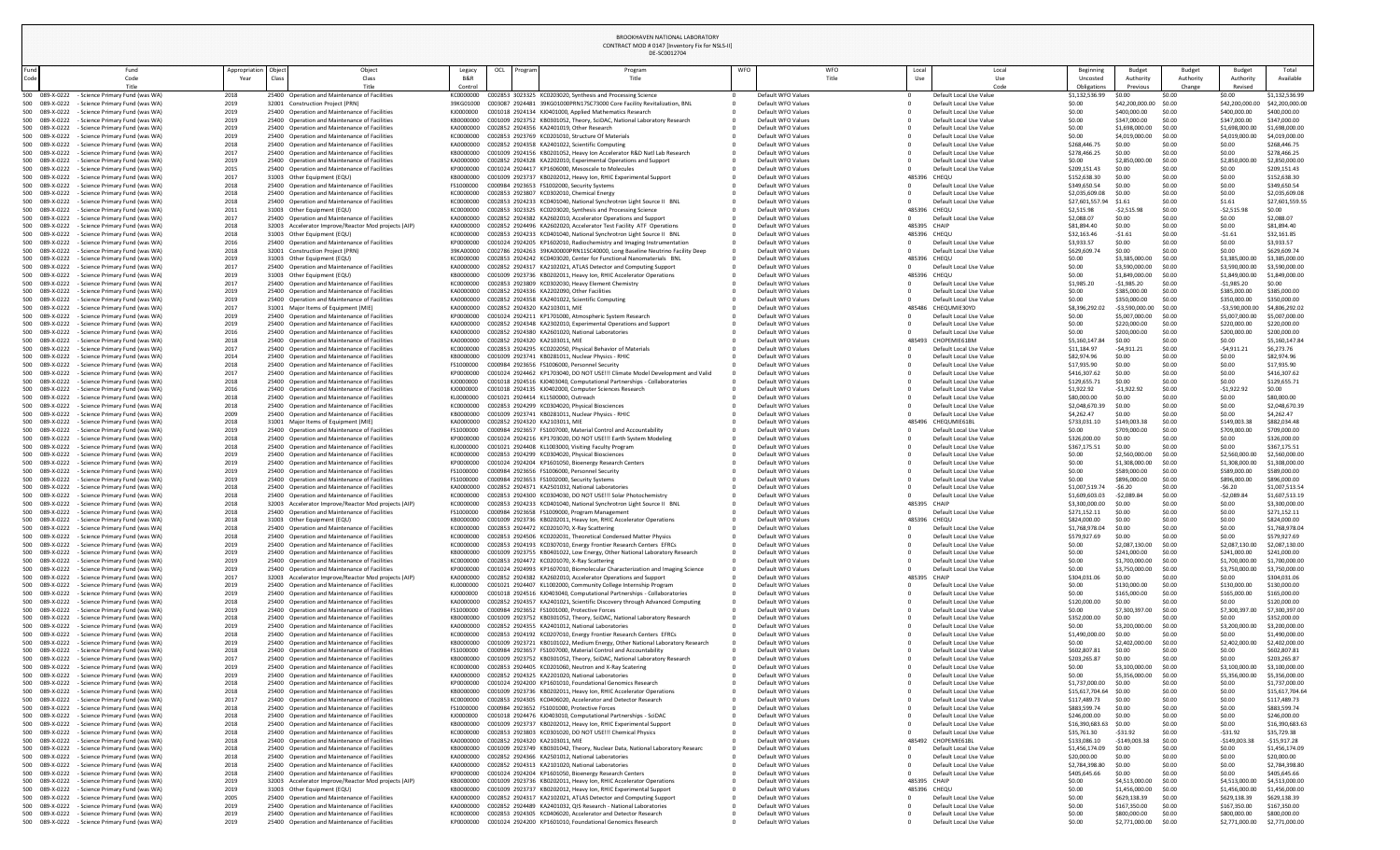DE-SC0012704

| Beginning<br>Uncosted<br>Obligations | <b>Budget</b><br>Authority<br>Previous | <b>Budget</b><br>Authority<br>Change | <b>Budget</b><br>Authority<br>Revised | Total<br>Available                |
|--------------------------------------|----------------------------------------|--------------------------------------|---------------------------------------|-----------------------------------|
| \$0.00                               | \$200,000.00                           | \$0.00                               | \$200,000.00                          | \$200,000.00                      |
| \$0.00                               | \$3,313,000.00                         | \$0.00                               | \$3,313,000.00                        | \$3,313,000.00                    |
| \$2,875,000.00<br>\$29,414,962.47    | \$0.00<br>\$0.00                       | \$0.00<br>\$0.00                     | \$0.00<br>\$0.00                      | \$2,875,000.00<br>\$29,414,962.47 |
| \$0.00                               | \$4,812,000.00                         | \$0.00                               | \$4,812,000.00                        | \$4,812,000.00                    |
| \$0.00                               | \$6,580,000.00                         | \$0.00                               | \$6,580,000.00                        | \$6,580,000.00                    |
| \$5,187.28                           | \$0.00                                 | \$0.00                               | \$0.00                                | \$5,187.28                        |
| \$0.00<br>\$2,061,441.13             | \$1,682,000.00<br>\$0.00               | \$0.00<br>\$0.00                     | \$1,682,000.00<br>\$0.00              | \$1,682,000.00<br>\$2,061,441.13  |
| \$0.00                               | \$746,000.00                           | \$0.00                               | \$746,000.00                          | \$746,000.00                      |
| \$364,107.69                         | \$0.00                                 | \$0.00                               | \$0.00                                | \$364,107.69                      |
| \$274,718.92                         | $-$200,000.00$                         | \$0.00                               | $-$200,000.00$                        | \$74,718.92                       |
| \$28,201.08                          | \$0.00                                 | \$0.00                               | \$0.00                                | \$28,201.08                       |
| \$23,536.89<br>\$629,218.57          | $-$154.66$<br>\$0.00                   | \$0.00<br>\$0.00                     | $-$154.66$<br>\$0.00                  | \$23,382.23<br>\$629,218.57       |
| \$386,964.47                         | \$0.00                                 | \$0.00                               | \$0.00                                | \$386,964.47                      |
| \$508,268.60                         | -\$508,268.60                          | \$0.00                               | $-5508,268.60$                        | \$0.00                            |
| \$11,842.58                          | \$0.00                                 | \$0.00                               | \$0.00                                | \$11,842.58                       |
| \$1,237,103.30<br>\$513,683.24       | \$0.00<br>\$0.00                       | \$0.00<br>\$0.00                     | \$0.00<br>\$0.00                      | \$1,237,103.30<br>\$513,683.24    |
| \$686,859.70                         | \$0.00                                 | \$0.00                               | \$0.00                                | \$686,859.70                      |
| \$583,204.96                         | \$0.00                                 | \$0.00                               | \$0.00                                | \$583,204.96                      |
| \$412,656.07                         | \$0.00                                 | \$0.00                               | \$0.00                                | \$412,656.07                      |
| \$1,384,481.22<br>\$0.00             | \$0.00<br>\$190,000.00                 | \$0.00<br>\$0.00                     | \$0.00<br>\$190,000.00                | \$1,384,481.22<br>\$190,000.00    |
| \$0.00                               | \$214,000.00                           | \$0.00                               | \$214,000.00                          | \$214,000.00                      |
| \$0.00                               | \$1,315,000.00                         | \$0.00                               | \$1,315,000.00                        | \$1,315,000.00                    |
| \$0.00                               | \$49,000.00                            | \$0.00                               | \$49,000.00                           | \$49,000.00                       |
| \$0.00<br>\$22,453.69                | \$722,688.68<br>$-$22,453.69$          | \$0.00<br>\$0.00                     | \$722,688.68<br>$-$22,453.69$         | \$722,688.68<br>\$0.00            |
| \$71,022.21                          | \$0.00                                 | \$0.00                               | \$0.00                                | \$71,022.21                       |
| \$2,123.13                           | $-52,123.13$                           | \$0.00                               | $-52,123.13$                          | \$0.00                            |
| \$25,548.78                          | $-525,548.78$                          | \$0.00                               | $-525,548.78$                         | \$0.00                            |
| \$0.00<br>\$0.00                     | \$45,000.00<br>\$38,804.43             | \$0.00<br>\$0.00                     | \$45,000.00<br>\$38,804.43            | \$45,000.00<br>\$38,804.43        |
| \$0.00                               | \$169,261.76                           | \$0.00                               | \$169,261.76                          | \$169,261.76                      |
| \$0.00                               | \$92,435.00                            | \$0.00                               | \$92,435.00                           | \$92,435.00                       |
| \$0.00                               | \$30,000.00                            | \$0.00                               | \$30,000.00                           | \$30,000.00                       |
| \$0.00<br>\$40,000.00                | \$80,659.47<br>\$0.00                  | \$0.00<br>\$0.00                     | \$80,659.47<br>\$0.00                 | \$80,659.47<br>\$40,000.00        |
| \$2.94                               | \$0.00                                 | \$0.00                               | \$0.00                                | \$2.94                            |
| \$2,617.07                           | $-$2,617.07$                           | \$0.00                               | $-52,617.07$                          | \$0.00                            |
| \$20,056.87                          | \$0.00                                 | \$0.00                               | \$0.00                                | \$20,056.87                       |
| \$19,067.88<br>\$67.81               | $-$19,067.88$<br>\$0.00                | \$0.00<br>\$0.00                     | $-$19,067.88$<br>\$0.00               | \$0.00<br>\$67.81                 |
| \$45,039.33                          | \$0.00                                 | \$0.00                               | \$0.00                                | \$45,039.33                       |
| \$0.00                               | \$44,271.84                            | \$0.00                               | \$44,271.84                           | \$44,271.84                       |
| \$0.00                               | \$50,485.44                            | \$0.00                               | \$50,485.44                           | \$50,485.44                       |
| \$0.00<br>\$0.00                     | \$4,666.00<br>\$64,748.42              | \$0.00<br>\$0.00                     | \$4,666.00<br>\$64,748.42             | \$4,666.00<br>\$64,748.42         |
| \$0.00                               | \$35,104.26                            | \$0.00                               | \$35,104.26                           | \$35,104.26                       |
| \$0.00                               | \$6,941.26                             | \$0.00                               | \$6,941.26                            | \$6,941.26                        |
| \$0.00                               | \$100,437.33                           | \$0.00                               | \$100,437.33                          | \$100,437.33                      |
| \$0.00<br>\$1,704.11                 | \$312,149.04<br>$-52,517.22$           | \$0.00<br>\$0.00                     | \$312,149.04<br>$-52,517.22$          | \$312,149.04<br>$-5813.11$        |
| \$2,500.00                           | $-52,500.00$                           | \$0.00                               | $-$2,500.00$                          | \$0.00                            |
| \$21,730.69                          | $-52,746.31$                           | \$0.00                               | $-52,746.31$                          | \$18,984.38                       |
| \$9,631.18                           | $-59,631.18$                           | \$0.00                               | $-59,631.18$                          | \$0.00                            |
| \$39,507.26<br>\$91,831.68           | $-5268.36$<br>\$0.00                   | \$0.00<br>\$0.00                     | $-5268.36$<br>\$0.00                  | \$39,238.90<br>\$91,831.68        |
| \$8,967.69                           | -\$8,967.69                            | \$0.00                               | $-$8,967.69$                          | \$0.00                            |
| \$0.00                               | \$19,967.73                            | \$0.00                               | \$19,967.73                           | \$19,967.73                       |
| \$0.00                               | \$15,448.79                            | \$0.00                               | \$15,448.79                           | \$15,448.79                       |
| \$0.00<br>\$0.00                     | \$31,232.85<br>\$9,708.74              | \$0.00<br>\$0.00                     | \$31,232.85<br>\$9,708.74             | \$31,232.85<br>\$9,708.74         |
| \$0.00                               | \$338,700.77                           | \$0.00                               | \$338,700.77                          | \$338,700.77                      |
| \$0.00                               | \$114,789.71                           | \$0.00                               | \$114,789.71                          | \$114,789.71                      |
| \$311,208.48                         | \$0.00                                 | \$0.00                               | \$0.00                                | \$311,208.48                      |
| \$0.00<br>\$176.63                   | \$24,472.21<br>$-$176.63$              | \$0.00<br>\$0.00                     | \$24,472.21<br>$-$176.63$             | \$24,472.21<br>\$0.00             |
| \$41,696.97                          | \$0.00                                 | \$0.00                               | \$0.00                                | \$41,696.97                       |
| \$903,389.83                         | \$0.00                                 | \$0.00                               | \$0.00                                | \$903,389.83                      |
| \$25,008.55                          | \$0.00                                 | \$0.00                               | \$0.00                                | \$25,008.55                       |
| \$41,439.06<br>\$217,281.60          | \$0.00<br>\$0.00                       | \$0.00<br>\$0.00                     | \$0.00<br>\$0.00                      | \$41,439.06<br>\$217,281.60       |
| \$121.69                             | $-$121.69$                             | \$0.00                               | $-5121.69$                            | \$0.00                            |
| \$0.00                               | \$92,905.04                            | \$0.00                               | \$92,905.04                           | \$92,905.04                       |
| \$0.00                               | \$2,569.90                             | \$0.00                               | \$2,569.90                            | \$2,569.90                        |
| \$0.00<br>\$0.00                     | \$40,430.19<br>\$144,546.93            | \$0.00<br>\$0.00                     | \$40,430.19<br>\$144,546.93           | \$40,430.19<br>\$144,546.93       |
| \$119,776.80                         | \$0.00                                 | \$0.00                               | \$0.00                                | \$119,776.80                      |
| \$0.00                               | \$15,111.00                            | \$0.00                               | \$15,111.00                           | \$15,111.00                       |
| \$2,146,667.98                       | \$0.00                                 | \$0.00                               | \$0.00                                | \$2,146,667.98                    |
| \$599,176.00<br>\$5,000.00           | \$0.00<br>\$0.00                       | \$0.00<br>\$0.00                     | \$0.00<br>\$0.00                      | \$599,176.00<br>\$5,000.00        |
| \$13,578.50                          | \$0.00                                 | \$0.00                               | \$0.00                                | \$13,578.50                       |
| \$644.23                             | $-$644.23$                             | \$0.00                               | $-$644.23$                            | \$0.00                            |
| \$45,915.88<br>\$6,000.07            | \$0.00<br>\$0.00                       | \$0.00<br>\$0.00                     | \$0.00<br>\$0.00                      | \$45,915.88<br>\$6,000.07         |
| CO JAC OF                            | CO JAC OF                              | cn nn                                | CO AC OC                              | cn nn.                            |

CONTRACT MOD # 0147 [Inventory Fix for NSLS-II]

| und        |                                                                                                        | Fund                                                                                                           | Appropriation | Object                           | Object                                                                                         | Legacy<br>B&R          | OCL | Prograr | Program<br>Title                                                                                                                               | <b>WFO</b> | WFO<br>Title                             | Local<br>Use |                                                    | Local       | Beginning<br>Uncosted         | Budget<br>Authority         | <b>Budget</b><br>Authority | <b>Budget</b><br>Authority | Total<br>Available                |
|------------|--------------------------------------------------------------------------------------------------------|----------------------------------------------------------------------------------------------------------------|---------------|----------------------------------|------------------------------------------------------------------------------------------------|------------------------|-----|---------|------------------------------------------------------------------------------------------------------------------------------------------------|------------|------------------------------------------|--------------|----------------------------------------------------|-------------|-------------------------------|-----------------------------|----------------------------|----------------------------|-----------------------------------|
| ode        |                                                                                                        | Code<br>Title                                                                                                  | Year          | Class                            | Class<br>Title                                                                                 | Control                |     |         |                                                                                                                                                |            |                                          |              |                                                    | Use<br>Code | Obligations                   | Previous                    | Change                     | Revised                    |                                   |
|            | 500 089-X-0222 - Science Primary Fund (was WA)                                                         |                                                                                                                | 2019          |                                  | 25400 Operation and Maintenance of Facilities                                                  |                        |     |         | KC0000000 C002853 2924294 KC0202040. Mechanical Behavior and Radiation Effects                                                                 |            | Default WFO Values                       |              | Default Local Use Value                            |             | \$0.00                        | \$200,000.00                | \$0.00                     | \$200,000.00               | \$200,000.00                      |
|            | 500 089-X-0222<br>- Science Primary Fund (was WA)                                                      |                                                                                                                | 2019          |                                  | 25400 Operation and Maintenance of Facilities                                                  | KB0000000              |     |         | C001009 2923746 KB0301020, Theory, National Laboratory Research                                                                                |            | Default WFO Values                       |              | Default Local Use Value                            |             | \$0.00                        | \$3,313,000.00              | \$0.00                     | \$3,313,000.00             | \$3,313,000.00                    |
|            | 500 089-X-0222<br>- Science Primary Fund (was WA)                                                      |                                                                                                                | 2018          |                                  | 25400 Operation and Maintenance of Facilities                                                  | KC0000000              |     |         | C002853 2924447 KC0213010, Computational Materials Sciences                                                                                    |            | Default WFO Values                       |              | Default Local Use Value                            |             | \$2,875,000.00                | \$0.00                      | \$0.00                     | \$0.00                     | \$2,875,000.00                    |
|            | 500 089-X-0222<br>- Science Primary Fund (was WA)<br>500 089-X-0222<br>- Science Primary Fund (was WA) |                                                                                                                | 2018<br>2019  | 32001 Construction Project (PRN) | 25400 Operation and Maintenance of Facilities                                                  | 39KG01000<br>KA0000000 |     |         | C003087 2924481 39KG01000PRN17SC73000 Core Facility Revitalization, BNL<br>C002852 2924496 KA2602020, Accelerator Test Facility ATF Operations |            | Default WFO Values<br>Default WFO Values |              | Default Local Use Value<br>Default Local Use Value |             | \$29,414,962.47<br>\$0.00     | \$0.00<br>\$4,812,000.00    | \$0.00<br>\$0.00           | \$0.00<br>\$4,812,000.0    | \$29,414,962.47<br>\$4,812,000.00 |
|            | 500 089-X-0222<br>- Science Primary Fund (was WA)                                                      |                                                                                                                | 2019          |                                  | 25400 Operation and Maintenance of Facilities                                                  | KB0000000              |     |         | C001009 2923733 KB0201021, Heavy Ion, RHIC Research                                                                                            |            | Default WFO Values                       |              | Default Local Use Value                            |             | \$0.00                        | \$6,580,000.00              | \$0.00                     | \$6,580,000.0              | \$6,580,000.00                    |
| 500        | 089-X-0222<br>- Science Primary Fund (was WA)                                                          |                                                                                                                | 2011          |                                  | 25400 Operation and Maintenance of Facilities                                                  | KP0000000              |     |         | C001024 2924206 KP1602020, Radiobiology                                                                                                        |            | Default WFO Values                       |              | Default Local Use Value                            |             | \$5,187.28                    | \$0.00                      | \$0.00                     | \$0.00                     | \$5,187.28                        |
|            | 500 089-X-0222<br>- Science Primary Fund (was WA)                                                      |                                                                                                                | 2019          |                                  | 25400 Operation and Maintenance of Facilities                                                  | KL0000000              |     |         | C001021 2924406 KL1001000, Science Undergraduate Laboratory Internship                                                                         |            | Default WFO Values                       |              | Default Local Use Value                            |             | \$0.00                        | \$1,682,000.00              | \$0.00                     | \$1,682,000.00             | \$1,682,000.00                    |
|            | 500 089-X-0222<br>- Science Primary Fund (was WA)                                                      |                                                                                                                | 2017          |                                  | 25400 Operation and Maintenance of Facilities                                                  | KP0000000              |     |         | C001024 2924200 KP1601010, Foundational Genomics Research                                                                                      |            | Default WFO Values                       |              | Default Local Use Value                            |             | \$2,061,441                   | \$0.00                      | \$0.00                     | \$0.00                     | \$2,061,441.13                    |
|            | 500 089-X-0222<br>- Science Primary Fund (was WA)<br>500 089-X-0222<br>- Science Primary Fund (was WA) |                                                                                                                | 2019<br>2017  |                                  | 25400 Operation and Maintenance of Facilities<br>25400 Operation and Maintenance of Facilities | FS1000000<br>KJ0000000 |     |         | C000984 2923658 FS1009000, Program Management<br>C001018 2924476 KJ0403010, Computational Partnerships - SciDAC                                |            | Default WFO Values<br>Default WFO Values |              | Default Local Use Value<br>Default Local Use Value |             | \$0.00<br>\$364,107.69        | \$746,000.0<br>\$0.00       | \$0.00<br>\$0.00           | \$746,000.00<br>\$0.00     | \$746,000.00<br>\$364,107.69      |
|            | 500 089-X-0222<br>- Science Primary Fund (was WA)                                                      |                                                                                                                | 2016          |                                  | 25400 Operation and Maintenance of Facilities                                                  | KA0000000              |     |         | C002852 2924369 KA2501022, Muon Accelerators                                                                                                   |            | Default WFO Values                       |              | Default Local Use Value                            |             | \$274,718.92                  | -\$200,000.00               | \$0.00                     | $-5200,000.0$              | \$74,718.92                       |
|            | 500 089-X-0222<br>- Science Primary Fund (was WA)                                                      |                                                                                                                | 2015          |                                  | 25400 Operation and Maintenance of Facilities                                                  | KA0000000              |     |         | C002852 2924313 KA2101020, National Laboratories                                                                                               |            | Default WFO Values                       |              | 485474 CHOPEMIE30YD                                |             | \$28,201.08                   | \$0.00                      | \$0.00                     | \$0.00                     | \$28,201.08                       |
|            | 500 089-X-0222<br>- Science Primary Fund (was WA)                                                      |                                                                                                                | 2017          |                                  | 25400 Operation and Maintenance of Facilities                                                  | KC0000000              |     |         | C002853 2923774 KC0202020, DO NOT USE !!! Experimental Condensed Matter Physi                                                                  |            | Default WFO Values                       |              | Default Local Use Value                            |             | \$23,536.89                   | $-$154.66$                  | \$0.00                     | $-5154.66$                 | \$23,382.23                       |
|            | 500 089-X-0222<br>- Science Primary Fund (was WA)                                                      |                                                                                                                | 2018          |                                  | 25400 Operation and Maintenance of Facilities                                                  | KA0000000              |     |         | C002852 2924328 KA2202010, Experimental Operations and Support                                                                                 |            | Default WFO Values                       |              | Default Local Use Value                            |             | \$629,218.57                  | \$0.00<br>\$0.00            | \$0.00                     | \$0.00                     | \$629,218.57                      |
| 500        | 500 089-X-0222<br>- Science Primary Fund (was WA)<br>089-X-0222<br>- Science Primary Fund (was WA)     |                                                                                                                | 2018<br>2016  | 31003 Other Equipment (EQU)      | 25400 Operation and Maintenance of Facilities                                                  | KA0000000<br>FS1000000 |     |         | C002852 2924496 KA2602020, Accelerator Test Facility ATF Operations<br>C000984 2923655 FS1005000, Cyber Security                               |            | Default WFO Values<br>Default WFO Values | 485396 CHEQU | Default Local Use Value                            |             | \$386,964.47<br>\$508,268.60  | -\$508,268.                 | \$0.00<br>\$0.00           | \$0.00<br>$-5508,268.0$    | \$386,964.47<br>\$0.00            |
|            | 500 089-X-0222<br>- Science Primary Fund (was WA)                                                      |                                                                                                                | 2017          |                                  | 25400 Operation and Maintenance of Facilities                                                  | KL0000000              |     |         | C001021 2924414 KL1500000, Outreach                                                                                                            |            | Default WFO Values                       |              | Default Local Use Value                            |             | \$11,842.58                   | \$0.00                      | \$0.00                     | \$0.00                     | \$11,842.58                       |
|            | 500 089-X-0222<br>- Science Primary Fund (was WA)                                                      |                                                                                                                | 2018          |                                  | 25400 Operation and Maintenance of Facilities                                                  | KC0000000              |     |         | C002853 2924405 KC0201060, Neutron and X-Ray Scatering                                                                                         |            | Default WFO Values                       |              | Default Local Use Value                            |             | \$1,237,103.                  | \$0.00                      | \$0.00                     | \$0.00                     | \$1,237,103.30                    |
|            | 500 089-X-0222<br>- Science Primary Fund (was WA)                                                      |                                                                                                                | 2018          |                                  | 25400 Operation and Maintenance of Facilities                                                  | KL0000000              |     |         | C001021 2924406 KL1001000, Science Undergraduate Laboratory Internship                                                                         |            | Default WFO Values                       |              | Default Local Use Value                            |             | \$513,683.24                  | \$0.00                      | \$0.00                     | \$0.00                     | \$513,683.24                      |
|            | 500 089-X-0222<br>- Science Primary Fund (was WA)                                                      |                                                                                                                | 2018          |                                  | 25400 Operation and Maintenance of Facilities                                                  | KB0000000              |     |         | C001009 2923721 KB0101022, Medium Energy, Other National Laboratory Research                                                                   |            | Default WFO Values                       |              | Default Local Use Value                            |             | \$686,859.70                  | \$0.00                      | \$0.00                     | \$0.00                     | \$686,859.70                      |
| 500        | 089-X-0222<br>- Science Primary Fund (was WA)<br>500 089-X-0222<br>- Science Primary Fund (was WA)     |                                                                                                                | 2017<br>2018  |                                  | 25400 Operation and Maintenance of Facilities<br>25400 Operation and Maintenance of Facilities | KP0000000<br>KA0000000 |     |         | C001024 2924209 KP1605010, Structural Biology Infrastructure<br>C002852 2924380 KA2601020, National Laboratories                               |            | Default WFO Values<br>Default WFO Values |              | Default Local Use Value<br>Default Local Use Value |             | \$583,204.96<br>\$412,656.07  | \$0.00<br>\$0.00            | \$0.00<br>\$0.00           | \$0.00<br>\$0.00           | \$583,204.96<br>\$412,656.07      |
|            | 500 089-X-0222<br>- Science Primary Fund (was WA)                                                      |                                                                                                                | 2018          |                                  | 25400 Operation and Maintenance of Facilities                                                  | KP0000000              |     |         | C001024 2924211 KP1701000, Atmospheric System Research                                                                                         |            | Default WFO Values                       |              | Default Local Use Value                            |             | \$1,384,481.2                 | \$0.00                      | \$0.00                     | \$0.00                     | \$1,384,481.2                     |
|            | 500 089-X-0222<br>- Science Primary Fund (was WA)                                                      |                                                                                                                | 2019          |                                  | 25400 Operation and Maintenance of Facilities                                                  | KA0000000              |     |         | C002852 2924357 KA2401021, Scientific Discovery through Advanced Computing                                                                     |            | Default WFO Values                       |              | Default Local Use Value                            |             | \$0.00                        | \$190,000.00                | \$0.00                     | \$190,000.00               | \$190,000.00                      |
|            | 500 089-X-0222<br>- Science Primary Fund (was WA)                                                      |                                                                                                                | 2019          |                                  | 25400 Operation and Maintenance of Facilities                                                  | KB0000000              |     |         | C001009 2924156 KB0201052, Heavy Ion Accelerator R&D Natl Lab Research                                                                         |            | Default WFO Values                       |              | Default Local Use Value                            |             | \$0.00                        | \$214,000.00                | \$0.00                     | \$214,000.00               | \$214,000.00                      |
|            | 500 089-X-0222<br>- Science Primary Fund (was WA                                                       |                                                                                                                | 2019          |                                  | 25400 Operation and Maintenance of Facilities                                                  | KC0000000              |     |         | C002853 2924192 KC0207010, Energy Frontier Research Centers EFRCs                                                                              |            | Default WFO Values                       |              | Default Local Use Value                            |             | \$0.00                        | \$1,315,000.00              | \$0.00                     | \$1,315,000.00             | \$1,315,000.00                    |
| 500 l      | 089-X-0222<br>- Science Primary Fund (was WA)<br>510 089-X-0222                                        | - Science Reimbursable Work Technology Transf                                                                  | 2019<br>2019  |                                  | 25400 Operation and Maintenance of Facilities<br>25400 Operation and Maintenance of Facilities | 456100000              |     |         | C002852 2924314 KA2101030, University Service Accounts<br>C003005 6600199 456165021, Cooperative Research And Development Agreements           |            | Default WFO Values<br>4861091 CHAGRRIKEN |              | Default Local Use Value<br>Default Local Use Value |             | \$0.00<br>\$0.00              | \$49,000.00<br>\$722,688.68 | \$0.00<br>\$0.00           | \$49,000.0<br>\$722,688.68 | \$49,000.00<br>\$722,688.68       |
|            | 510 089-X-0222                                                                                         | - Science Reimbursable Work Technology Transf                                                                  | 2018          |                                  | 25400 Operation and Maintenance of Facilities                                                  | 456100000              |     |         | C003005 6600199 456165021, Cooperative Research And Development Agreements                                                                     |            | 4861014 CHAGR84075                       |              | Default Local Use Value                            |             | \$22,453.69                   | -\$22,453.6                 | \$0.00                     | $-$22,453.69$              | \$0.00                            |
|            | 510 089-X-0222                                                                                         | - Science Reimbursable Work Technology Transf                                                                  | 2018          |                                  | 25400 Operation and Maintenance of Facilities                                                  | 456100000              |     |         | C003005 6600199 456165021, Cooperative Research And Development Agreements                                                                     |            | 4861091 CHAGRRIKEN                       |              | Default Local Use Value                            |             | \$71,022.21                   | \$0.00                      | \$0.00                     | \$0.00                     | \$71,022.21                       |
|            | 510 089-X-0222                                                                                         | - Science Reimbursable Work Technology Transf                                                                  | 2018          |                                  | 25400 Operation and Maintenance of Facilities                                                  | 456100000              |     |         | C003005 6600199 456165021, Cooperative Research And Development Agreements                                                                     |            | 4861004 CHAGR84181                       |              | Default Local Use Value                            |             | \$2,123.13                    | $-52,123.13$                | \$0.00                     | $-52,123.13$               | \$0.00                            |
|            | 510 089-X-0222                                                                                         | - Science Reimbursable Work Technology Transf                                                                  | 2017          |                                  | 25400 Operation and Maintenance of Facilities                                                  | 456100000              |     |         | C003005 6600199 456165021, Cooperative Research And Development Agreements                                                                     |            | 4860747 CHAGR87105                       |              | Default Local Use Value                            |             | \$25,548.78                   | $-525,548.7$                | SO.OO                      | $-525,548.78$              | \$0.00                            |
|            | 511 089-X-0222<br>089-X-0222                                                                           | - Science Reimbursable Work with Non-Federal<br><b>Science Reimbursable Work with Non-Federal</b>              | 2019<br>2019  |                                  | 25400 Operation and Maintenance of Facilities<br>25400 Operation and Maintenance of Facilities | 456100000<br>456100000 |     |         | C003005 6600146 456160031, Industry - Domestic<br>C003005 6600146 456160031, Industry - Domestic                                               |            | 4861157 CHAGR84432<br>4861098 CHAGR84336 |              | Default Local Use Value<br>Default Local Use Value |             | \$0.00<br>\$0.00              | \$45,000.00<br>\$38,804.43  | \$0.00<br>\$0.00           | \$45,000.00<br>\$38,804.4  | \$45,000.00<br>\$38,804.43        |
|            | 511 089-X-0222                                                                                         | - Science Reimbursable Work with Non-Federal                                                                   | 2019          |                                  | 25400 Operation and Maintenance of Facilities                                                  | 456100000              |     |         | C003005 6600146 456160031, Industry - Domestic                                                                                                 |            | 4861023 CHAGR84077                       |              | Default Local Use Value                            |             | \$0.00                        | \$169,261.76                | \$0.00                     | \$169,261.7                | \$169,261.76                      |
|            | 511 089-X-0222                                                                                         | <b>Science Reimbursable Work with Non-Federal</b>                                                              | 2019          |                                  | 25400 Operation and Maintenance of Facilities                                                  | 456100000              |     |         | C003005 6600146 456160031, Industry - Domestic                                                                                                 |            | 4861144 CHAGR84422                       |              | Default Local Use Value                            |             | \$0.00                        | \$92,435.00                 | \$0.00                     | \$92,435.0                 | \$92,435.00                       |
|            | 089-X-0222                                                                                             | - Science Reimbursable Work with Non-Federal                                                                   | 2019          |                                  | 25400 Operation and Maintenance of Facilities                                                  | 456100000              |     |         | C003005 6600146 456160031, Industry - Domestic                                                                                                 |            | 4861158 CHAGR84427                       |              | Default Local Use Value                            |             | \$0.00                        | \$30,000.00                 | \$0.00                     | \$30,000.0                 | \$30,000.00                       |
| 511        | 089-X-0222                                                                                             | - Science Reimbursable Work with Non-Federal                                                                   | 2019          |                                  | 25400 Operation and Maintenance of Facilities                                                  | 456100000              |     |         | C003005 6600147 456160032, Industry - Foreign                                                                                                  |            | 4861167 CHAGR84436                       |              | Default Local Use Value                            |             | \$0.00                        | \$80,659.47                 | \$0.00                     | \$80,659.4                 | \$80,659.47                       |
| 511<br>511 | 089-X-0222<br>089-X-0222                                                                               | <b>Science Reimbursable Work with Non-Federal</b><br>- Science Reimbursable Work with Non-Federal              | 2018<br>2018  |                                  | 25400 Operation and Maintenance of Facilities<br>25400 Operation and Maintenance of Facilities | 456100000<br>456100000 |     |         | C003005 6600146 456160031, Industry - Domestic<br>C003005 6600146 456160031, Industry - Domestic                                               |            | 4861114 CHAGR84347<br>4861099 CHAGR84337 |              | Default Local Use Value<br>Default Local Use Value |             | \$40,000.<br>\$2.94           | \$0.00<br>\$0.00            | \$0.00<br>\$0.00           | \$0.00<br>\$0.00           | \$40,000.00<br>\$2.94             |
|            | 511 089-X-0222                                                                                         | - Science Reimbursable Work with Non-Federal                                                                   | 2018          |                                  | 25400 Operation and Maintenance of Facilities                                                  | 456100000              |     |         | C003005 6600146 456160031, Industry - Domestic                                                                                                 |            | 4861009 CHAGR84182                       |              | Default Local Use Value                            |             | \$2,617.07                    | $-52,617.07$                | \$0.00                     | $-52,617.07$               | \$0.00                            |
|            | 089-X-0222                                                                                             | <b>Science Reimbursable Work with Non-Federal</b>                                                              | 2018          |                                  | 25400 Operation and Maintenance of Facilities                                                  | 456100000              |     |         | C003005 6600146 456160031, Industry - Domestic                                                                                                 |            | 4861046 CHAGR84105                       |              | Default Local Use Value                            |             | \$20,056.87                   | \$0.00                      | \$0.00                     | \$0.00                     | \$20,056.87                       |
|            | 089-X-0222                                                                                             | - Science Reimbursable Work with Non-Federal                                                                   | 2018          |                                  | 25400 Operation and Maintenance of Facilities                                                  | 456100000              |     |         | C003005 6600146 456160031, Industry - Domestic                                                                                                 |            | 4861060 CHAGR84224                       |              | Default Local Use Value                            |             | \$19,067.88                   | $-$19,067.8$                | \$0.00                     | $-$19,067.3$               | \$0.00                            |
| 511        | 089-X-0222                                                                                             | <b>Science Reimbursable Work with Non-Federal</b>                                                              | 2018          |                                  | 25400 Operation and Maintenance of Facilities                                                  | 456100000              |     |         | C003005 6600147 456160032, Industry - Foreign                                                                                                  |            | 4860984 CHAGR84052                       |              | Default Local Use Value                            |             | \$67.81                       | \$0.00                      | \$0.00                     | \$0.00                     | \$67.81                           |
|            | 089-X-0222<br>511 089-X-0222                                                                           | <b>Science Reimbursable Work with Non-Federal</b><br>- Science Reimbursable Work with Non-Federal              | 2018<br>2019  |                                  | 25400 Operation and Maintenance of Facilities<br>25400 Operation and Maintenance of Facilities | 456100000<br>456100000 |     |         | C003005 6600147 456160032, Industry - Foreign<br>C003005 6600147 456160032, Industry - Foreign                                                 |            | 4861032 CHAGR84163<br>4861161 CHAGR84434 |              | Default Local Use Value<br>Default Local Use Value |             | \$45,039.3<br>\$0.00          | \$0.00<br>\$44,271.84       | \$0.00<br>\$0.00           | \$0.00<br>\$44,271.8       | \$45,039.33<br>\$44,271.84        |
|            | 089-X-0222                                                                                             | - Science Reimbursable Work with Non-Federal                                                                   | 2019          |                                  | 25400 Operation and Maintenance of Facilities                                                  | 456100000              |     |         | C003005 6600147 456160032, Industry - Foreign                                                                                                  |            | 4801577 CH AGR87807                      |              | Default Local Use Value                            |             | \$0.00                        | \$50,485.44                 | \$0.00                     | \$50,485.4                 | \$50,485.44                       |
|            | 089-X-0222                                                                                             | - Science Reimbursable Work with Non-Federal                                                                   | 2019          |                                  | 25400 Operation and Maintenance of Facilities                                                  | 456100000              |     |         | C003005 6600146 456160031, Industry - Domestic                                                                                                 |            | 4861160 CHAGR84428                       |              | Default Local Use Value                            |             | \$0.00                        | \$4,666.00                  | \$0.00                     | \$4,666.00                 | \$4,666.00                        |
| 511        | 089-X-0222                                                                                             | Science Reimbursable Work with Non-Federal                                                                     | 2019          |                                  | 25400 Operation and Maintenance of Facilities                                                  | 456100000              |     |         | C003005 6600146 456160031, Industry - Domestic                                                                                                 |            | 4861107 CHAGR84344                       |              | Default Local Use Value                            |             | \$0.00                        | \$64,748.42                 | \$0.00                     | \$64,748.42                | \$64,748.42                       |
|            | 089-X-0222<br>511 089-X-0222                                                                           | <b>Science Reimbursable Work with Non-Federal</b><br>- Science Reimbursable Work with Non-Federal              | 2019<br>2019  |                                  | 25400 Operation and Maintenance of Facilities<br>25400 Operation and Maintenance of Facilities | 456100000<br>456100000 |     |         | C003005 6600146 456160031, Industry - Domestic<br>C003005 6600146 456160031, Industry - Domestic                                               |            | 4861121 CHAGR84400<br>4861162 CHAGR84426 |              | Default Local Use Value                            |             | \$0.00                        | \$35,104.26<br>\$6,941.26   | \$0.00                     | \$35,104.2<br>\$6,941.26   | \$35,104.26<br>\$6,941.26         |
|            | 089-X-0222                                                                                             | - Science Reimbursable Work with Non-Federal                                                                   | 2019          |                                  | 25400 Operation and Maintenance of Facilities                                                  | 456100000              |     |         | C003005 6600146 456160031, Industry - Domestic                                                                                                 |            | 4861128 CHAGR84403                       |              | Default Local Use Value<br>Default Local Use Value |             | \$0.00<br>\$0.00              | \$100,437.                  | \$0.00<br>\$0.00           | \$100,437.3                | \$100,437.33                      |
|            | 089-X-0222                                                                                             | - Science Reimbursable Work with Non-Federal                                                                   | 2019          |                                  | 25400 Operation and Maintenance of Facilities                                                  | 456100000              |     |         | C003005 6600146 456160031, Industry - Domestic                                                                                                 |            | 4860969 CHAGR87369                       |              | Default Local Use Value                            |             | \$0.00                        | \$312,149.04                | \$0.00                     | \$312,149.04               | \$312,149.04                      |
| 511        | 089-X-0222                                                                                             | - Science Reimbursable Work with Non-Federal                                                                   | 2018          |                                  | 25400 Operation and Maintenance of Facilities                                                  | 456100000              |     |         | C003005 6600146 456160031, Industry - Domestic                                                                                                 |            | 4861020 CHAGR84072                       |              | Default Local Use Value                            |             | \$1,704.11                    | $-52,517.22$                | \$0.00                     | $-52,517.22$               | $-5813.11$                        |
|            | 089-X-0222                                                                                             | Science Reimbursable Work with Non-Federal                                                                     | 2018          |                                  | 25400 Operation and Maintenance of Facilities                                                  | 456100000              |     |         | C003005 6600146 456160031, Industry - Domestic                                                                                                 |            | 4861087 CHAGR84315                       |              | Default Local Use Value                            |             | \$2,500.00                    | -\$2,500.00                 | \$0.00                     | $-52,500.00$               | \$0.00                            |
| 511 -      | 089-X-0222                                                                                             | - Science Reimbursable Work with Non-Federal                                                                   | 2018          |                                  | 25400 Operation and Maintenance of Facilities                                                  | 456100000              |     |         | C003005 6600146 456160031, Industry - Domestic                                                                                                 |            | 4861075 CHAGR84301                       |              | Default Local Use Value                            |             | \$21,730.69                   | -\$2,746.31                 | \$0.00                     | $-52,746.31$               | \$18,984.38                       |
|            | 511 089-X-0222<br>511 089-X-0222                                                                       | - Science Reimbursable Work with Non-Federal<br>- Science Reimbursable Work with Non-Federal                   | 2018<br>2018  |                                  | 25400 Operation and Maintenance of Facilities<br>25400 Operation and Maintenance of Facilities | 456100000              |     |         | C003005 6600146 456160031, Industry - Domestic<br>C003005 6600146 456160031, Industry - Domestic                                               |            | 4861096 CHAGR84333<br>4861093 CHAGR84330 |              | Default Local Use Value<br>Default Local Use Value |             | \$9,631.18<br>\$39,507.26     | $-59,631.18$<br>$-5268.36$  | \$0.00                     | $-59,631.18$<br>$-5268.36$ | \$0.00<br>\$39,238.90             |
|            | 511 089-X-0222                                                                                         | - Science Reimbursable Work with Non-Federal                                                                   | 2018          |                                  | 25400 Operation and Maintenance of Facilities                                                  | 456100000              |     |         | C003005 6600146 456160031, Industry - Domestic                                                                                                 |            | 4861120 CHAGR84364                       |              | Default Local Use Value                            |             | \$91,831.68                   | \$0.00                      | \$0.00                     | \$0.00                     | \$91,831.68                       |
|            | 089-X-0222                                                                                             | <b>Science Reimbursable Work with Non-Federal</b>                                                              | 2017          |                                  | 25400 Operation and Maintenance of Facilities                                                  | 456100000              |     |         | C003005 6600146 456160031, Industry - Domestic                                                                                                 |            | 4860949 CHAGR87358                       |              | Default Local Use Value                            |             | \$8,967.69                    | $-58,967.69$                | \$0.00                     | $-58,967.69$               | \$0.00                            |
|            | 511 089-X-0222                                                                                         | - Science Reimbursable Work with Non-Federal                                                                   | 2019          |                                  | 25400 Operation and Maintenance of Facilities                                                  | 456100000              |     |         | C003005 6600146 456160031, Industry - Domestic                                                                                                 |            | 4861102 CHAGR84339                       |              | Default Local Use Value                            |             | \$0.00                        | \$19,967.73                 | \$0.00                     | \$19,967.7                 | \$19,967.73                       |
|            | 089-X-0222<br>089-X-0222                                                                               | <b>Science Reimbursable Work with Non-Federal</b><br>- Science Reimbursable Work with Non-Federal              | 2019<br>2019  |                                  | 25400 Operation and Maintenance of Facilities<br>25400 Operation and Maintenance of Facilities | 456100000<br>456100000 |     |         | C003005 6600146 456160031, Industry - Domestic<br>C003005 6600146 456160031, Industry - Domestic                                               |            | 4861146 CHAGR84423<br>4861115 CHAGR84359 |              | Default Local Use Value<br>Default Local Use Value |             | \$0.00<br>\$0.00              | \$15,448.79<br>\$31,232.85  | \$0.00<br>\$0.00           | \$15,448.7<br>\$31,232.85  | \$15,448.79<br>\$31,232.85        |
|            | 511 089-X-0222                                                                                         | - Science Reimbursable Work with Non-Federal                                                                   | 2019          |                                  | 25400 Operation and Maintenance of Facilities                                                  | 456100000              |     |         | C003005 6600146 456160031, Industry - Domestic                                                                                                 |            | 4861089 CHAGR84317                       |              | Default Local Use Value                            |             | \$0.00                        | \$9,708.74                  | \$0.00                     | \$9,708.74                 | \$9,708.74                        |
|            | 511 089-X-0222                                                                                         | - Science Reimbursable Work with Non-Federal                                                                   | 2019          |                                  | 25400 Operation and Maintenance of Facilities                                                  | 456100000              |     |         | C003005 6600146 456160031, Industry - Domestic                                                                                                 |            | 4860946 CHAGR87357                       |              | Default Local Use Value                            |             | \$0.00                        | \$338,700.7                 | \$0.00                     | \$338,700.7                | \$338,700.7                       |
|            | 511 089-X-0222                                                                                         | - Science Reimbursable Work with Non-Federal                                                                   | 2019          |                                  | 25400 Operation and Maintenance of Facilities                                                  | 456100000              |     |         | C003005 6600146 456160031, Industry - Domestic                                                                                                 |            | 4861138 AGR84416                         |              | Default Local Use Value                            |             | \$0.00                        | \$114,789.71                | \$0.00                     | \$114,789.7                | \$114,789.71                      |
|            | 511 089-X-0222                                                                                         | Science Reimbursable Work with Non-Federal                                                                     | 2018          |                                  | 25400 Operation and Maintenance of Facilities                                                  | 456100000              |     |         | C003005 6600147 456160032, Industry - Foreign                                                                                                  |            | 4861076 CHAGR84302                       |              | Default Local Use Value                            |             | \$311,208.48                  | \$0.00                      | \$0.00                     | \$0.00                     | \$311,208.48                      |
|            | 089-X-0222<br>511 089-X-0222                                                                           | Science Reimbursable Work with Non-Federal<br>- Science Reimbursable Work with Non-Federal                     | 2019<br>2016  |                                  | 25400 Operation and Maintenance of Facilities<br>25400 Operation and Maintenance of Facilities | 456100000<br>456100000 |     |         | C003005 6600146 456160031, Industry - Domestic<br>C003005 6600146 456160031, Industry - Domestic                                               |            | 4860936 CHAGR87293<br>4860831 CHAGR87242 |              | Default Local Use Value<br>Default Local Use Value |             | \$0.00<br>\$176.63            | \$24,472.21<br>$-$176.63$   | \$0.00<br>\$0.00           | \$24,472.21<br>$-$176.63$  | \$24,472.21<br>\$0.00             |
|            | 089-X-0222                                                                                             | - Science Reimbursable Work with Non-Federal                                                                   | 2017          |                                  | 25400 Operation and Maintenance of Facilities                                                  | 456100000              |     |         | C003005 6600147 456160032, Industry - Foreign                                                                                                  |            | 4801577 CH AGR87807                      |              | Default Local Use Value                            |             | \$41,696.97                   | \$0.00                      | \$0.00                     | \$0.00                     | \$41,696.97                       |
| 511        | 089-X-0222                                                                                             | - Science Reimbursable Work with Non-Federal                                                                   | 2017          |                                  | 25400 Operation and Maintenance of Facilities                                                  | 456100000              |     |         | C003005 6600147 456160032, Industry - Foreign                                                                                                  |            | 4861015 CHAGR84099                       |              | Default Local Use Value                            |             | \$903,389.83                  | \$0.00                      | \$0.00                     | \$0.00                     | \$903,389.83                      |
|            | 511 089-X-0222                                                                                         | - Science Reimbursable Work with Non-Federal                                                                   | 2018          |                                  | 25400 Operation and Maintenance of Facilities                                                  | 456100000              |     |         | C003005 6600146 456160031, Industry - Domestic                                                                                                 |            | 4861098 CHAGR84336                       |              | Default Local Use Value                            |             | \$25,008.55                   | \$0.00                      | \$0.00                     | \$0.00                     | \$25,008.55                       |
|            | 089-X-0222                                                                                             | <b>Science Reimbursable Work with Non-Federal</b>                                                              | 2018          |                                  | 25400 Operation and Maintenance of Facilities                                                  | 456100000              |     |         | C003005 6600146 456160031, Industry - Domestic                                                                                                 |            | 4861079 CHAGR84311                       |              | Default Local Use Value                            |             | \$41,439.06                   | \$0.00                      | \$0.00                     | \$0.00                     | \$41,439.06                       |
| 511        | 089-X-0222                                                                                             | - Science Reimbursable Work with Non-Federal<br>- Science Reimbursable Work with Non-Federal                   | 2018<br>2018  |                                  | 25400 Operation and Maintenance of Facilities                                                  | 456100000<br>456100000 |     |         | C003005 6600147 456160032, Industry - Foreign<br>C003005 6600146 456160031, Industry - Domestic                                                |            | 4861065 CHAGR84230<br>4861092 CHAGR84331 |              | Default Local Use Value                            |             | \$217,281.60<br>\$121.69      | \$0.00<br>$-$121.69$        | \$0.00<br>\$0.00           | \$0.00<br>$-5121.69$       | \$217,281.60<br>\$0.00            |
|            | 089-X-0222<br>089-X-0222                                                                               | - Science Reimbursable Work with Non-Federal                                                                   | 2019          |                                  | 25400 Operation and Maintenance of Facilities<br>25400 Operation and Maintenance of Facilities | 456100000              |     |         | C003005 6600146 456160031, Industry - Domestic                                                                                                 |            | 4861134 CHAGR84410                       |              | Default Local Use Value<br>Default Local Use Value |             | \$0.00                        | \$92,905.04                 | \$0.00                     | \$92,905.0                 | \$92,905.04                       |
| 511        | 089-X-0222                                                                                             | - Science Reimbursable Work with Non-Federal                                                                   | 2019          |                                  | 25400 Operation and Maintenance of Facilities                                                  | 456100000              |     |         | C003005 6600146 456160031, Industry - Domestic                                                                                                 |            | 4861075 CHAGR84301                       |              | Default Local Use Value                            |             | \$0.00                        | \$2,569.90                  | \$0.00                     | \$2,569.90                 | \$2,569.90                        |
|            | 089-X-0222                                                                                             | - Science Reimbursable Work with Non-Federal                                                                   | 2019          |                                  | 25400 Operation and Maintenance of Facilities                                                  | 456100000              |     |         | C003005 6600146 456160031, Industry - Domestic                                                                                                 |            | 4861068 CHAGR84232                       |              | Default Local Use Value                            |             | \$0.00                        | \$40,430.19                 | \$0.00                     | \$40,430.1                 | \$40,430.19                       |
|            | 511 089-X-0222                                                                                         | - Science Reimbursable Work with Non-Federal                                                                   | 2019          |                                  | 25400 Operation and Maintenance of Facilities                                                  | 456100000              |     |         | C003005 6600146 456160031, Industry - Domestic                                                                                                 |            | 4861099 CHAGR84337                       |              | Default Local Use Value                            |             | \$0.00                        | \$144,546.9                 | \$0.00                     | \$144,546.93               | \$144,546.93                      |
| 511        | 089-X-0222                                                                                             | - Science Reimbursable Work with Non-Federal                                                                   | 2014          |                                  | 25400 Operation and Maintenance of Facilities                                                  | 456100000              |     |         | C003005 6600146 456160031, Industry - Domestic                                                                                                 |            | 4860871 CHAGR87266                       |              | Default Local Use Value                            |             | \$119,776.80                  | \$0.00<br>\$15,111.00       | \$0.00                     | \$0.00                     | \$119,776.80                      |
| 511        | 089-X-0222<br>089-X-0222                                                                               | - Science Reimbursable Work with Non-Federal<br>- Science Reimbursable Work with Non-Federal                   | 2019<br>2017  |                                  | 25400 Operation and Maintenance of Facilities<br>25400 Operation and Maintenance of Facilities | 456100000<br>456100000 |     |         | C003005 6600146 456160031, Industry - Domestic<br>C003005 6600146 456160031, Industry - Domestic                                               |            | 4861159 CHAGR84433<br>4861052 CHAGR84188 |              | Default Local Use Value<br>Default Local Use Value |             | \$0.00<br>\$2,146,667         | \$0.00                      | \$0.00<br>\$0.00           | \$15,111.0<br>\$0.00       | \$15,111.00<br>\$2,146,667.9      |
| 511        | 089-X-0222                                                                                             | - Science Reimbursable Work with Non-Federal                                                                   | 2018          |                                  | 25400 Operation and Maintenance of Facilities                                                  | 456100000              |     |         | C003005 6600146 456160031, Industry - Domestic                                                                                                 |            | 4861052 CHAGR84188                       |              | Default Local Use Value                            |             | \$599,176.00                  | \$0.00                      | \$0.00                     | \$0.00                     | \$599,176.00                      |
|            | 511 089-X-0222                                                                                         | - Science Reimbursable Work with Non-Federal                                                                   | 2018          |                                  | 25400 Operation and Maintenance of Facilities                                                  | 456100000              |     |         | C003005 6600146 456160031, Industry - Domestic                                                                                                 |            | 4861072 CHAGR84235                       |              | Default Local Use Value                            |             | \$5,000.00                    | \$0.00                      | \$0.00                     | \$0.00                     | \$5,000.00                        |
| 511        | 089-X-0222                                                                                             | - Science Reimbursable Work with Non-Federal                                                                   | 2016          |                                  | 25400 Operation and Maintenance of Facilities                                                  | 456100000              |     |         | C003005 6600146 456160031, Industry - Domestic                                                                                                 |            | 4860871 CHAGR87266                       |              | Default Local Use Value                            |             | \$13,578.50                   | \$0.00                      | \$0.00                     | \$0.00                     | \$13,578.50                       |
|            | 089-X-0222<br>089-X-0222                                                                               | - Science Reimbursable Work with Non-Federal<br>- Science Reimbursable Work with Non-Federal                   | 2017<br>2018  |                                  | 25400 Operation and Maintenance of Facilities<br>25400 Operation and Maintenance of Facilities | 456100000<br>456100000 |     |         | C003005 6600146 456160031, Industry - Domestic<br>C003005 6600146 456160031, Industry - Domestic                                               |            | 4861017 CHAGR84112<br>4861100 CHAGR84338 |              | Default Local Use Value                            |             | \$644.23<br>\$45,915.88       | $-5644.23$                  | \$0.00                     | $-5644.23$<br>\$0.00       | \$0.00<br>\$45,915.88             |
| 511 -      | 511 089-X-0222                                                                                         | - Science Reimbursable Work with Non-Federal                                                                   | 2018          |                                  | 25400 Operation and Maintenance of Facilities                                                  | 456100000              |     |         | C003005 6600146 456160031, Industry - Domestic                                                                                                 |            | 4860936 CHAGR87293                       |              | Default Local Use Value<br>Default Local Use Value |             | \$6,000.0                     | \$0.00<br>\$0.00            | \$0.00<br>\$0.00           | \$0.00                     | \$6,000.07                        |
|            |                                                                                                        | 511 089-X-0222 - Science Reimbursable Work with Non-Federal 2018 25400 Operation and Maintenance of Facilities |               |                                  |                                                                                                |                        |     |         |                                                                                                                                                |            | 4860971 CHAGR87368                       |              | 0 Default Local Use Value                          |             | $$345.85$ - $$345.85$ $$0.00$ |                             |                            | -\$345.85 \$0.00           |                                   |
|            |                                                                                                        |                                                                                                                |               |                                  |                                                                                                |                        |     |         |                                                                                                                                                |            |                                          |              |                                                    |             |                               |                             |                            |                            |                                   |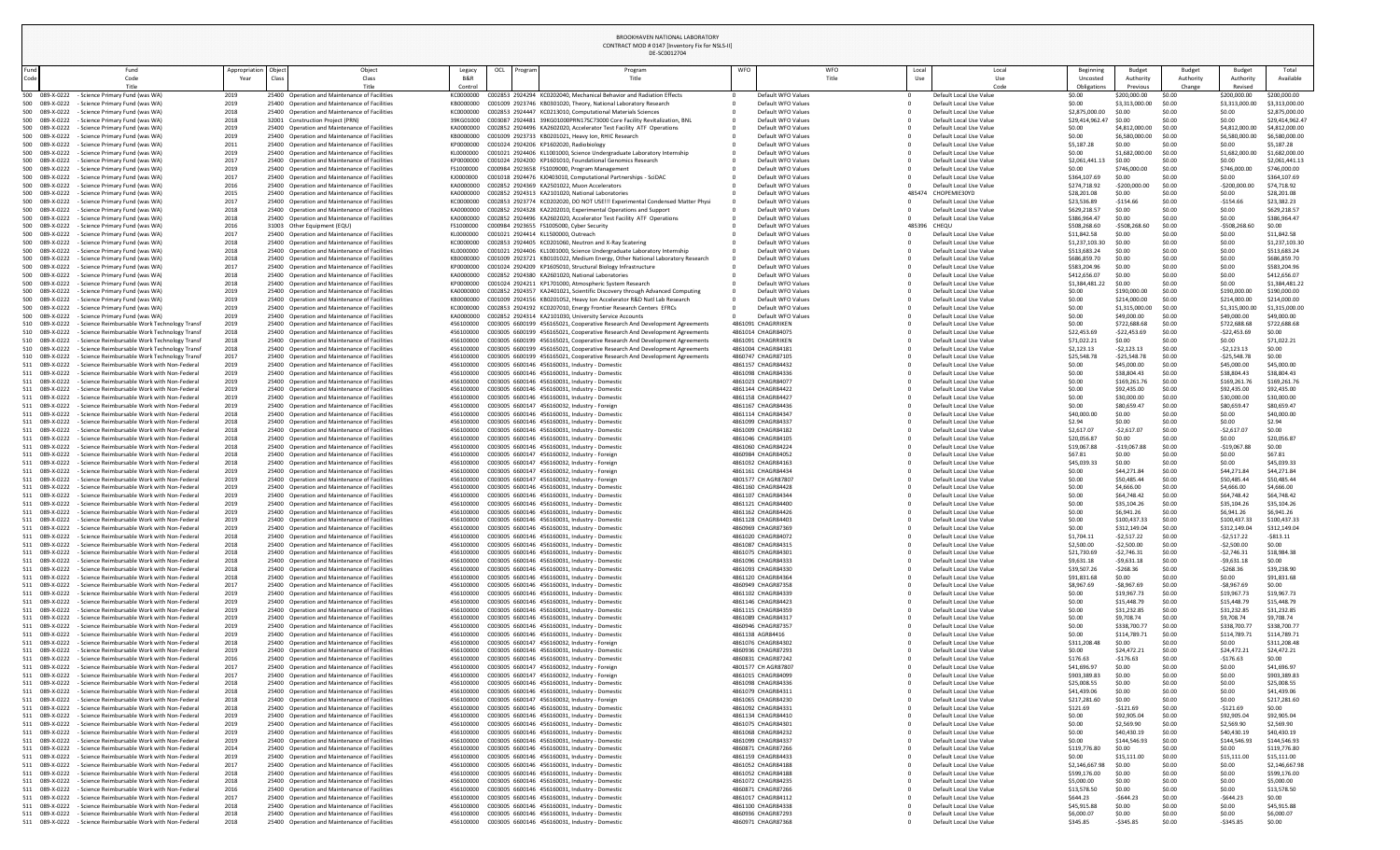| <b>Beginning</b><br>Uncosted | <b>Budget</b><br>Authority  | <b>Budget</b><br>Authority | <b>Budget</b><br>Authority  | Total<br>Available          |
|------------------------------|-----------------------------|----------------------------|-----------------------------|-----------------------------|
| Obligations                  | Previous                    | Change                     | Revised                     |                             |
| \$72,150.96<br>\$0.00        | \$0.00<br>\$182,621.36      | \$0.00<br>\$0.00           | \$0.00<br>\$182,621.36      | \$72,150.96<br>\$182,621.36 |
| \$0.00                       | \$20,035.01                 | \$0.00                     | \$20,035.01                 | \$20,035.01                 |
| \$0.00                       | \$194,174.76                | \$0.00                     | \$194,174.76                | \$194,174.76                |
| \$0.00                       | \$216,515.79                | \$0.00                     | \$216,515.79                | \$216,515.79                |
| \$0.00                       | \$3,600.00                  | \$0.00                     | \$3,600.00                  | \$3,600.00                  |
| \$24,271.84                  | \$0.00                      | \$0.00                     | \$0.00                      | \$24,271.84                 |
| \$683.29                     | $-5683.29$                  | \$0.00                     | $-5683.29$                  | \$0.00                      |
| \$40,689.65                  | \$0.00                      | \$0.00                     | \$0.00                      | \$40,689.65                 |
| \$37,074.29                  | \$0.00                      | \$0.00                     | \$0.00                      | \$37,074.29                 |
| \$6,084.13                   | \$0.00                      | \$0.00                     | \$0.00                      | \$6,084.13                  |
| \$5,536.61<br>\$0.00         | $-$5,444.97$<br>\$39,879.28 | \$0.00<br>\$0.00           | $-$5,444.97$<br>\$39,879.28 | \$91.64<br>\$39,879.28      |
| \$0.00                       | \$9,396,754.48              | \$0.00                     | \$9,396,754.48              | \$9,396,754.48              |
| \$0.00                       | \$25,000.00                 | \$0.00                     | \$25,000.00                 | \$25,000.00                 |
| \$0.00                       | \$294,986.72                | \$0.00                     | \$294,986.72                | \$294,986.72                |
| \$0.00                       | \$243,668.00                | \$0.00                     | \$243,668.00                | \$243,668.00                |
| \$0.00                       | \$17,064.00                 | \$0.00                     | \$17,064.00                 | \$17,064.00                 |
| \$0.00                       | \$5,000.00                  | \$0.00                     | \$5,000.00                  | \$5,000.00                  |
| \$0.00                       | \$15,965.00                 | \$0.00                     | \$15,965.00                 | \$15,965.00                 |
| \$58,118.62                  | \$0.00                      | \$0.00                     | \$0.00                      | \$58,118.62                 |
| \$1,033.48                   | $-$1,033.48$                | \$0.00                     | $-$1,033.48$                | \$0.00                      |
| \$163.45                     | \$0.00                      | \$0.00                     | \$0.00                      | \$163.45                    |
| \$2,596.52                   | $-52,596.52$                | \$0.00                     | $-52,596.52$                | \$0.00                      |
| \$1,926.60<br>\$32,960.08    | \$0.00<br>\$0.00            | \$0.00<br>\$0.00           | \$0.00<br>\$0.00            | \$1,926.60<br>\$32,960.08   |
| \$50,485.44                  | \$0.00                      | \$0.00                     | \$0.00                      | \$50,485.44                 |
| \$23,648.21                  | $-523,648.21$               | \$0.00                     | $-$23,648.21$               | \$0.00                      |
| \$382.41                     | \$0.00                      | \$0.00                     | \$0.00                      | \$382.41                    |
| \$34,457.69                  | \$0.00                      | \$0.00                     | \$0.00                      | \$34,457.69                 |
| \$0.00                       | \$78,927.49                 | \$0.00                     | \$78,927.49                 | \$78,927.49                 |
| \$0.00                       | \$31,281.71                 | \$0.00                     | \$31,281.71                 | \$31,281.71                 |
| \$0.00                       | \$5,977,123.68              | \$0.00                     | \$5,977,123.68              | \$5,977,123.68              |
| \$0.00                       | \$92,142.05                 | \$0.00                     | \$92,142.05                 | \$92,142.05                 |
| \$0.00                       | \$24,000.00                 | \$0.00                     | \$24,000.00                 | \$24,000.00                 |
| \$0.00                       | \$77,581.06                 | \$0.00                     | \$77,581.06                 | \$77,581.06                 |
| \$0.00                       | \$43,689.32                 | \$0.00                     | \$43,689.32                 | \$43,689.32                 |
| \$0.00                       | \$21,640.00                 | \$0.00                     | \$21,640.00                 | \$21,640.00                 |
| \$0.00                       | \$89,830.16                 | \$0.00                     | \$89,830.16                 | \$89,830.16                 |
| \$899.96                     | \$0.00                      | \$0.00                     | \$0.00                      | \$899.96                    |
| \$64,480.13                  | \$0.00                      | \$0.00                     | \$0.00                      | \$64,480.13                 |
| \$116,420.64<br>\$2,654.48   | \$0.00<br>$-52,654.48$      | \$0.00<br>\$0.00           | \$0.00<br>$-52,654.48$      | \$116,420.64<br>\$0.00      |
| \$0.00                       | \$1,179.23                  | \$0.00                     | \$1,179.23                  | \$1,179.23                  |
| \$0.00                       | \$50,507.48                 | \$0.00                     | \$50,507.48                 | \$50,507.48                 |
| \$0.00                       | \$46,167.15                 | \$0.00                     | \$46,167.15                 | \$46,167.15                 |
| \$0.00                       | \$203,604.46                | \$0.00                     | \$203,604.46                | \$203,604.46                |
| \$106,652.72                 | \$0.00                      | \$0.00                     | \$0.00                      | \$106,652.72                |
| \$0.00                       | \$158,020.82                | \$0.00                     | \$158,020.82                | \$158,020.82                |
| \$0.00                       | \$404,204.65                | \$0.00                     | \$404,204.65                | \$404,204.65                |
| \$2,548,416.05               | \$0.00                      | \$0.00                     | \$0.00                      | \$2,548,416.05              |
| \$4,070.82                   | $-$4,070.82$                | \$0.00                     | $-$4,070.82$                | \$0.00                      |
| \$3,397.00                   | $-53,397.00$                | \$0.00                     | $-53,397.00$                | \$0.00                      |
| \$122.99                     | \$0.00                      | \$0.00                     | \$0.00                      | \$122.99                    |
| \$7,214.59                   | \$0.00                      | \$0.00                     | \$0.00                      | \$7,214.59                  |
| \$6,587.34                   | $-56,587.34$                | \$0.00                     | $-56,587.34$                | \$0.00                      |
| \$914.45                     | $-$945.47$                  | \$0.00                     | $-$945.47$                  | $-531.02$                   |
| \$22,087.46<br>\$0.00        | \$0.00                      | \$0.00                     | \$0.00                      | \$22,087.46                 |
| \$0.00                       | \$22,135.92<br>\$534,550.17 | \$0.00<br>\$0.00           | \$22,135.92<br>\$534,550.17 | \$22,135.92<br>\$534,550.17 |
| \$0.00                       | \$18,656.54                 | \$0.00                     | \$18,656.54                 | \$18,656.54                 |
| \$3.72                       | \$0.00                      | \$0.00                     | \$0.00                      | \$3.72                      |
| \$0.00                       | \$444,538.84                | \$0.00                     | \$444,538.84                | \$444,538.84                |
| \$1,288,712.72               | \$0.00                      | \$0.00                     | \$0.00                      | \$1,288,712.72              |
| \$134,939.61                 | \$0.00                      | \$0.00                     | \$0.00                      | \$134,939.61                |
| \$34,547.10                  | \$0.00                      | \$0.00                     | \$0.00                      | \$34,547.10                 |
| \$1.29                       | \$0.00                      | \$0.00                     | \$0.00                      | \$1.29                      |
| \$0.26                       | $-50.26$                    | \$0.00                     | $-50.26$                    | \$0.00                      |
| \$9,993.07                   | \$0.00                      | \$0.00                     | \$0.00                      | \$9,993.07                  |
| \$280.57                     | \$0.00                      | \$0.00                     | \$0.00                      | \$280.57                    |
| \$242,718.45                 | \$0.00                      | \$0.00                     | \$0.00                      | \$242,718.45                |
| \$3,429.21                   | \$0.00                      | \$0.00                     | \$0.00                      | \$3,429.21                  |
| \$1,680,118.93               | \$0.00                      | \$0.00                     | \$0.00                      | \$1,680,118.93              |
| \$0.00                       | \$219,284.00<br>\$0.00      | \$0.00                     | \$219,284.00                | \$219,284.00                |
| \$354.45<br>\$109.78         | \$0.00                      | \$0.00<br>\$0.00           | \$0.00<br>\$0.00            | \$354.45<br>\$109.78        |
| \$767.68                     | \$0.00                      | \$0.00                     | \$0.00                      | \$767.68                    |
| \$26,293.22                  | \$0.00                      | \$0.00                     | \$0.00                      | \$26,293.22                 |
| \$152,272.29                 | $-$152,272.29$              | \$0.00                     | $-$152,272.29$              | \$0.00                      |
| \$527,491.57                 | \$0.00                      | \$0.00                     | \$0.00                      | \$527,491.57                |
| \$63,865.80                  | \$0.00                      | \$0.00                     | \$0.00                      | \$63,865.80                 |
| \$561.39                     | $-5561.39$                  | \$0.00                     | $-5561.39$                  | \$0.00                      |
| \$27,289.71                  | \$0.00                      | \$0.00                     | \$0.00                      | \$27,289.71                 |
| \$3,808.15                   | \$0.00                      | \$0.00                     | \$0.00                      | \$3,808.15                  |
| \$119,801.34                 | \$0.00                      | \$0.00                     | \$0.00                      | \$119,801.34                |
| \$11,621.01                  | \$0.00                      | \$0.00                     | \$0.00                      | \$11,621.01                 |
| \$8,737.52                   | \$0.00                      | \$0.00                     | \$0.00                      | \$8,737.52                  |
| \$813.05                     | $-$813.05$                  | \$0.00                     | $-5813.05$                  | \$0.00                      |
| \$455,077.00                 | \$0.00                      | \$0.00                     | \$0.00                      | \$455,077.00                |
| 6270111                      | co oo                       | co oo                      | co oo                       | 6270111                     |

|              |                                       |  |                                                                                                             |                            |                                                                                                |                        |     |         | DE-SC0012704                                                                                                                                                 |                                          |                                                       |              |                                                    |                                      |                                 |                                      |                                       |                               |
|--------------|---------------------------------------|--|-------------------------------------------------------------------------------------------------------------|----------------------------|------------------------------------------------------------------------------------------------|------------------------|-----|---------|--------------------------------------------------------------------------------------------------------------------------------------------------------------|------------------------------------------|-------------------------------------------------------|--------------|----------------------------------------------------|--------------------------------------|---------------------------------|--------------------------------------|---------------------------------------|-------------------------------|
| Fund<br>Code |                                       |  | Fund<br>Code<br>Title                                                                                       | Appropriation Obje<br>Year | Object<br>Class<br>Title                                                                       | Legacy<br>Control      | OCL | Progran | Program                                                                                                                                                      | WFO                                      | WFO<br>Title                                          | Local<br>Use | Local<br>Use<br>Code                               | Beginning<br>Uncosted<br>Obligations | Budget<br>Authority<br>Previous | <b>Budget</b><br>Authority<br>Change | <b>Budget</b><br>Authority<br>Revised | Total<br>Available            |
|              | 089-X-0222                            |  | - Science Reimbursable Work with Non-Federal                                                                | 2018                       | 25400 Operation and Maintenance of Facilities                                                  | 456100000              |     |         | C003005 6600146 456160031, Industry - Domestic                                                                                                               | 4860969 CHAGR87369                       |                                                       |              | Default Local Use Value                            | \$72,150.96                          | \$0.00                          | \$0.00                               | \$0.00                                | \$72,150.96                   |
| 511          | 089-X-0222<br>089-X-0222              |  | - Science Reimbursable Work with Non-Federal<br>- Science Reimbursable Work with Non-Federal                | 2019<br>2019               | 25400 Operation and Maintenance of Facilities<br>25400 Operation and Maintenance of Facilities | 456100000<br>456100000 |     |         | C003005 6600146 456160031, Industry - Domestic<br>C003005 6600146 456160031, Industry - Domestic                                                             | 4861151 CHAGR84424<br>4861136 CHAGR84411 |                                                       |              | Default Local Use Value<br>Default Local Use Value | \$0.00<br>\$0.00                     | \$182,621.36<br>\$20,035.0      | \$0.00<br>\$0.00                     | \$182,621.<br>\$20,035.01             | \$182,621.<br>\$20,035.01     |
| 511          | 089-X-0222                            |  | - Science Reimbursable Work with Non-Federal                                                                | 2019                       | 25400 Operation and Maintenance of Facilities                                                  | 456100000              |     |         | C003005 6600147 456160032, Industry - Foreign                                                                                                                |                                          | 4861065 CHAGR84230                                    |              | Default Local Use Value                            | \$0.00                               | \$194,174.76                    | \$0.00                               | \$194,174.76                          | \$194,174.7                   |
| 511          | 089-X-0222                            |  | - Science Reimbursable Work with Non-Federal                                                                | 2019                       | 25400 Operation and Maintenance of Facilities                                                  | 456100000              |     |         | C003005 6600146 456160031, Industry - Domestic                                                                                                               | 4861120 CHAGR84364                       |                                                       |              | Default Local Use Value                            | \$0.00                               | \$216,515.7                     | \$0.00                               | \$216,515.79                          | \$216,515.7                   |
| 511          | 089-X-0222                            |  | - Science Reimbursable Work with Non-Federal                                                                | 2019                       | 25400 Operation and Maintenance of Facilities                                                  | 456100000              |     |         | C003005 6600146 456160031, Industry - Domestic                                                                                                               |                                          | 4861153 CHAGR84430                                    |              | Default Local Use Value                            | \$0.00                               | \$3,600.00                      | \$0.00                               | \$3,600.00                            | \$3,600.00                    |
|              | 089-X-0222                            |  | - Science Reimbursable Work with Non-Federal                                                                | 2018                       | 25400 Operation and Maintenance of Facilities                                                  | 456100000              |     |         | C003005 6600146 456160031, Industry - Domestic                                                                                                               |                                          | 4861121 CHAGR84400                                    |              | Default Local Use Value                            | \$24,271.84                          | \$0.00                          | \$0.00                               | \$0.00                                | \$24,271.84                   |
| 511<br>511   | 089-X-0222<br>089-X-0222              |  | - Science Reimbursable Work with Non-Federal<br>- Science Reimbursable Work with Non-Federal                | 2017<br>2018               | 25400 Operation and Maintenance of Facilities<br>25400 Operation and Maintenance of Facilities | 456100000<br>456100000 |     |         | C003005 6600147 456160032, Industry - Foreign<br>C003005 6600146 456160031, Industry - Domestic                                                              | 4860800 CHAGR87197                       | 4861101 CHAGR84340                                    |              | Default Local Use Value<br>Default Local Use Value | \$683.29<br>\$40,689.65              | $-5683.29$<br>\$0.00            | \$0.00<br>\$0.00                     | $-5683.29$<br>\$0.00                  | \$0.00<br>\$40,689.65         |
| 511          | 089-X-0222                            |  | - Science Reimbursable Work with Non-Federal                                                                | 2018                       | 25400 Operation and Maintenance of Facilities                                                  | 456100000              |     |         | C003005 6600146 456160031, Industry - Domestic                                                                                                               |                                          | 4861107 CHAGR84344                                    |              | Default Local Use Value                            | \$37,074.29                          | \$0.00                          | \$0.00                               | \$0.00                                | \$37,074.29                   |
| 511          | 089-X-0222                            |  | - Science Reimbursable Work with Non-Federal                                                                | 2018                       | 25400 Operation and Maintenance of Facilities                                                  | 456100000              |     |         | C003005 6600146 456160031, Industry - Domestic                                                                                                               | 4861102 CHAGR84339                       |                                                       |              | Default Local Use Value                            | \$6,084.13                           | \$0.00                          | \$0.00                               | \$0.00                                | \$6,084.13                    |
| 511          | 089-X-0222                            |  | - Science Reimbursable Work with Non-Federal                                                                | 2018                       | 25400 Operation and Maintenance of Facilities                                                  | 456100000              |     |         | C003005 6600146 456160031, Industry - Domestic                                                                                                               | 4860686 CHAGR87872                       |                                                       |              | Default Local Use Value                            | \$5,536.6                            | $-$5,444.97$                    | \$0.00                               | $-$5,444.97$                          | \$91.64                       |
| 511          | 089-X-0222                            |  | - Science Reimbursable Work with Non-Federal                                                                | 2019                       | 25400 Operation and Maintenance of Facilities                                                  | 456100000              |     |         | C003005 6600146 456160031, Industry - Domestic                                                                                                               | 4861142 CHAGR84419                       |                                                       |              | Default Local Use Value                            | \$0.00                               | \$39,879.2                      | \$0.00                               | \$39,879.28                           | \$39,879.28                   |
| 511.<br>511  | 089-X-0222<br>089-X-0222              |  | - Science Reimbursable Work with Non-Federal<br>- Science Reimbursable Work with Non-Federal                | 2019<br>2019               | 25400 Operation and Maintenance of Facilities<br>25400 Operation and Maintenance of Facilities | 456100000<br>456100000 |     |         | C003005 6600146 456160031, Industry - Domestic<br>C003005 6600146 456160031, Industry - Domestic                                                             |                                          | 4861052 CHAGR84188<br>4861174 CHAGR84444              |              | Default Local Use Value<br>Default Local Use Value | \$0.00<br>\$0.00                     | \$9,396,754.4<br>\$25,000.00    | \$0.00<br>\$0.00                     | \$9,396,754<br>\$25,000.00            | \$9,396,754.48<br>\$25,000.00 |
| 511          | 089-X-0222                            |  | - Science Reimbursable Work with Non-Federal                                                                | 2019                       | 25400 Operation and Maintenance of Facilities                                                  | 456100000              |     |         | C003005 6600147 456160032, Industry - Foreign                                                                                                                | 4861076 CHAGR84302                       |                                                       |              | Default Local Use Value                            | \$0.00                               | \$294,986.72                    | \$0.00                               | \$294,986.72                          | \$294,986.7                   |
|              | 089-X-0222                            |  | - Science Reimbursable Work with Non-Federal                                                                | 2019                       | 25400 Operation and Maintenance of Facilities                                                  | 456100000              |     |         | C003005 6600146 456160031, Industry - Domestic                                                                                                               |                                          | 4861053 CHAGR84207                                    |              | Default Local Use Value                            | \$0.00                               | \$243,668.00                    | \$0.00                               | \$243,668.00                          | \$243,668.0                   |
| 511          | 089-X-0222                            |  | - Science Reimbursable Work with Non-Federal                                                                | 2019                       | 25400 Operation and Maintenance of Facilities                                                  | 456100000              |     |         | C003005 6600146 456160031, Industry - Domestic                                                                                                               | 4861163 CHAGR84435                       |                                                       |              | Default Local Use Value                            | \$0.00                               | \$17,064.00                     | \$0.00                               | \$17,064.00                           | \$17,064.00                   |
| 511          | 089-X-0222<br>089-X-0222              |  | - Science Reimbursable Work with Non-Federal<br>- Science Reimbursable Work with Non-Federal                | 2019                       | 25400 Operation and Maintenance of Facilities<br>25400 Operation and Maintenance of Facilities | 456100000<br>456100000 |     |         | C003005 6600146 456160031, Industry - Domestic                                                                                                               | 4861164 CHAGR84425                       | 4861173 CHAGR84442                                    |              | Default Local Use Value<br>Default Local Use Value | \$0.00<br>\$0.00                     | \$5,000.00<br>\$15,965.00       | \$0.00<br>\$0.00                     | \$5,000.00<br>\$15,965.00             | \$5,000.00<br>\$15,965.00     |
| 511<br>511   | 089-X-0222                            |  | - Science Reimbursable Work with Non-Federal                                                                | 2019<br>2018               | 25400 Operation and Maintenance of Facilities                                                  | 456100000              |     |         | C003005 6600146 456160031, Industry - Domestic<br>C003005 6600146 456160031, Industry - Domestic                                                             | 4861088 CHAGR84316                       |                                                       |              | Default Local Use Value                            | \$58,118.6                           | \$0.00                          | \$0.00                               | \$0.00                                | \$58,118.62                   |
|              | 089-X-0222                            |  | - Science Reimbursable Work with Non-Federal                                                                | 2018                       | 25400 Operation and Maintenance of Facilities                                                  | 456100000              |     |         | C003005 6600146 456160031, Industry - Domestic                                                                                                               | 4860977 CHAGR87386                       |                                                       |              | Default Local Use Value                            | \$1,033.48                           | $-$1,033.48$                    | \$0.00                               | $-$1,033.48$                          | \$0.00                        |
| 511          | 089-X-0222                            |  | - Science Reimbursable Work with Non-Federal                                                                | 2018                       | 25400 Operation and Maintenance of Facilities                                                  | 456100000              |     |         | C003005 6600146 456160031, Industry - Domestic                                                                                                               | 4861089 CHAGR84317                       |                                                       |              | Default Local Use Value                            | \$163.45                             | \$0.00                          | \$0.00                               | \$0.00                                | \$163.45                      |
|              | 089-X-0222                            |  | - Science Reimbursable Work with Non-Federal                                                                | 2015                       | 25400 Operation and Maintenance of Facilities                                                  | 456100000              |     |         | C003005 6600146 456160031, Industry - Domestic                                                                                                               | 4860880 CHAGR87277                       |                                                       |              | Default Local Use Value                            | \$2,596.52                           | $-52,596.5$                     | \$0.00                               | $-52,596.5$                           | \$0.00                        |
| 511          | 089-X-0222                            |  | - Science Reimbursable Work with Non-Federal                                                                | 2017                       | 25400 Operation and Maintenance of Facilities                                                  | 456100000              |     |         | C003005 6600146 456160031, Industry - Domestic                                                                                                               | 4860936 CHAGR87293                       |                                                       |              | Default Local Use Value                            | \$1,926.60                           | \$0.00                          | \$0.00                               | \$0.00                                | \$1,926.60                    |
|              | 511 089-X-0222<br>511 089-X-0222      |  | - Science Reimbursable Work with Non-Federal<br>- Science Reimbursable Work with Non-Federal                | 2018                       | 25400 Operation and Maintenance of Facilities<br>25400 Operation and Maintenance of Facilities | 456100000              |     |         | C003005 6600146 456160031, Industry - Domestic                                                                                                               | 4861066 CHAGR84228                       | 4801577 CH AGR87807                                   |              | Default Local Use Value<br>Default Local Use Value | \$32,960.08<br>\$50,485.44           | \$0.00                          | \$0.00                               | \$0.00<br>\$0.00                      | \$32,960.08<br>\$50,485.44    |
| 511          | 089-X-0222                            |  | - Science Reimbursable Work with Non-Federal                                                                | 2018                       | 25400 Operation and Maintenance of Facilities                                                  | 456100000              |     |         | C003005 6600146 456160031, Industry - Domestic                                                                                                               |                                          | 4861111 CHAGR84348                                    |              | Default Local Use Value                            | \$23,648.2                           | $-523,648.2$                    | \$0.00                               | $-523,648.2$                          | \$0.00                        |
|              | 511 089-X-0222                        |  | - Science Reimbursable Work with Non-Federal                                                                | 2018                       | 25400 Operation and Maintenance of Facilities                                                  | 456100000              |     |         | C003005 6600146 456160031, Industry - Domestic                                                                                                               |                                          | 4861109 CHAGR84346                                    |              | Default Local Use Value                            | \$382.41                             | \$0.00                          | \$0.00                               | \$0.00                                | \$382.41                      |
|              | 511 089-X-0222                        |  | - Science Reimbursable Work with Non-Federal                                                                | 2017                       | 25400 Operation and Maintenance of Facilities                                                  | 456100000              |     |         | C003005 6600146 456160031, Industry - Domestic                                                                                                               | 4860928 CHAGR87371                       |                                                       |              | Default Local Use Value                            | \$34,457.69                          | \$0.00                          | \$0.00                               | \$0.00                                | \$34,457.69                   |
| 511          | 089-X-0222                            |  | - Science Reimbursable Work with Non-Federal                                                                | 2019                       | 25400 Operation and Maintenance of Facilities                                                  | 456100000              |     |         | C003005 6600146 456160031, Industry - Domestic                                                                                                               | 4861063 CHAGR84227                       |                                                       |              | Default Local Use Value                            | \$0.00                               | \$78,927.49                     | \$0.00                               | \$78,927.49                           | \$78,927.49                   |
| 511          | 089-X-0222<br>089-X-0222              |  | - Science Reimbursable Work with Non-Federal<br>- Science Reimbursable Work with Non-Federal                | 2019<br>2019               | 25400 Operation and Maintenance of Facilities<br>25400 Operation and Maintenance of Facilities | 456100000<br>456100000 |     |         | C003005 6600146 456160031, Industry - Domestic<br>C003005 6600146 456160031, Industry - Domestic                                                             | 4861066 CHAGR84228                       | 4861022 CHAGR84113                                    |              | Default Local Use Value<br>Default Local Use Value | \$0.00<br>\$0.00                     | \$31,281.7<br>\$5,977,123.68    | \$0.00<br>\$0.00                     | \$31,281.7<br>\$5,977,123.6           | \$31,281.71<br>\$5,977,123.68 |
| 511<br>511   | 089-X-0222                            |  | - Science Reimbursable Work with Non-Federal                                                                | 2019                       | 25400 Operation and Maintenance of Facilities                                                  | 456100000              |     |         | C003005 6600146 456160031, Industry - Domestic                                                                                                               | 4861109 CHAGR84346                       |                                                       |              | Default Local Use Value                            | \$0.00                               | \$92,142.05                     | \$0.00                               | \$92,142.05                           | \$92,142.05                   |
|              | 511 089-X-0222                        |  | - Science Reimbursable Work with Non-Federal                                                                | 2019                       | 25400 Operation and Maintenance of Facilities                                                  | 456100000              |     |         | C003005 6600146 456160031, Industry - Domestic                                                                                                               |                                          | 4861165 CHAGR84429                                    |              | Default Local Use Value                            | \$0.00                               | \$24,000.00                     | \$0.00                               | \$24,000.00                           | \$24,000.00                   |
| 511          | 089-X-0222                            |  | - Science Reimbursable Work with Non-Federal                                                                | 2019                       | 25400 Operation and Maintenance of Facilities                                                  | 456100000              |     |         | C003005 6600147 456160032, Industry - Foreign                                                                                                                | 4861032 CHAGR84163                       |                                                       |              | Default Local Use Value                            | \$0.00                               | \$77,581.06                     | \$0.00                               | \$77,581.06                           | \$77,581.06                   |
| 511.         | 089-X-0222                            |  | - Science Reimbursable Work with Non-Federal                                                                | 2019                       | 25400 Operation and Maintenance of Facilities                                                  | 456100000              |     |         | C003005 6600146 456160031, Industry - Domestic                                                                                                               | 4861145 CHAGR84421                       |                                                       |              | Default Local Use Value                            | \$0.00                               | \$43,689.32                     | \$0.00                               | \$43,689.32                           | \$43,689.32                   |
| 511          | 089-X-0222                            |  | - Science Reimbursable Work with Non-Federal<br>- Science Reimbursable Work with Non-Federal                | 2019<br>2019               | 25400 Operation and Maintenance of Facilities<br>25400 Operation and Maintenance of Facilities | 456100000<br>456100000 |     |         | C003005 6600146 456160031, Industry - Domestic<br>C003005 6600146 456160031, Industry - Domestic                                                             |                                          | 4861168 CHAGR84438<br>4861133 CHAGR84445              |              | Default Local Use Value                            | \$0.00                               | \$21,640.00                     | \$0.00<br>\$0.00                     | \$21,640.00                           | \$21,640.00<br>\$89,830.16    |
| 511          | 089-X-0222<br>089-X-0222              |  | - Science Reimbursable Work with Non-Federal                                                                | 2018                       | 25400 Operation and Maintenance of Facilities                                                  | 456100000              |     |         | C003005 6600146 456160031, Industry - Domestic                                                                                                               |                                          | 4860946 CHAGR87357                                    |              | Default Local Use Value<br>Default Local Use Value | \$0.00<br>\$899.96                   | \$89,830.<br>\$0.00             | \$0.00                               | \$89,830.1<br>\$0.00                  | \$899.96                      |
|              | 511 089-X-0222                        |  | - Science Reimbursable Work with Non-Federal                                                                | 2018                       | 25400 Operation and Maintenance of Facilities                                                  | 456100000              |     |         | C003005 6600146 456160031, Industry - Domestic                                                                                                               |                                          | 4861023 CHAGR84077                                    |              | Default Local Use Value                            | \$64,480.1                           | \$0.00                          | \$0.00                               | \$0.00                                | \$64,480.1                    |
|              | 089-X-0222                            |  | - Science Reimbursable Work with Non-Federal                                                                | 2018                       | 25400 Operation and Maintenance of Facilities                                                  | 456100000              |     |         | C003005 6600147 456160032, Industry - Foreign                                                                                                                | 4860813 CHAGR87217                       |                                                       |              | Default Local Use Value                            | \$116,420.6                          | \$0.00                          | \$0.00                               | \$0.00                                | \$116,420.6                   |
| 511          | 089-X-0222                            |  | - Science Reimbursable Work with Non-Federal                                                                | 2017                       | 25400 Operation and Maintenance of Facilities                                                  | 456100000              |     |         | C003005 6600146 456160031, Industry - Domestic                                                                                                               |                                          | 4861021 CHAGR84073                                    |              | Default Local Use Value                            | \$2,654.48                           | -\$2,654.48                     | \$0.00                               | $-52,654.48$                          | \$0.00                        |
|              | 511 089-X-0222                        |  | - Science Reimbursable Work with Non-Federal                                                                | 2019                       | 25400 Operation and Maintenance of Facilities                                                  | 456100000              |     |         | C003005 6600146 456160031, Industry - Domestic                                                                                                               |                                          | 4861101 CHAGR84340                                    |              | Default Local Use Value                            | \$0.00                               | \$1,179.23                      | \$0.00                               | \$1,179.23                            | \$1,179.23                    |
| 511          | 089-X-0222<br>089-X-0222              |  | - Science Reimbursable Work with Non-Federal<br>- Science Reimbursable Work with Non-Federal                | 2019<br>2019               | 25400 Operation and Maintenance of Facilities<br>25400 Operation and Maintenance of Facilities | 456100000<br>456100000 |     |         | C003005 6600146 456160031, Industry - Domestic<br>C003005 6600146 456160031, Industry - Domestic                                                             |                                          | 4861100 CHAGR84338<br>4861132 CHAGR84409              |              | Default Local Use Value<br>Default Local Use Value | \$0.00<br>\$0.00                     | \$50,507.48<br>\$46,167.1       | \$0.00<br>\$0.00                     | \$50,507.48<br>\$46,167.15            | \$50,507.48<br>\$46,167.15    |
|              | 089-X-0222                            |  | - Science Reimbursable Work with Non-Federal                                                                | 2019                       | 25400 Operation and Maintenance of Facilities                                                  | 456100000              |     |         | C003005 6600146 456160031, Industry - Domestic                                                                                                               | 4861139 AGR84417                         |                                                       |              | Default Local Use Value                            | \$0.00                               | \$203,604.46                    | \$0.00                               | \$203,604.46                          | \$203,604.4                   |
| 511          | 089-X-0222                            |  | - Science Reimbursable Work with Non-Federal                                                                | 2018                       | 25400 Operation and Maintenance of Facilities                                                  | 456100000              |     |         | C003005 6600146 456160031, Industry - Domestic                                                                                                               |                                          | 4861090 CHAGR84320                                    |              | Default Local Use Value                            | \$106,652.7                          | \$0.00                          | \$0.00                               | \$0.00                                | \$106,652.7                   |
|              | 511 089-X-0222                        |  | - Science Reimbursable Work with Non-Federal                                                                | 2019                       | 25400 Operation and Maintenance of Facilities                                                  | 456100000              |     |         | C003005 6600146 456160031, Industry - Domestic                                                                                                               |                                          | 4861104 CHAGR84343                                    |              | Default Local Use Value                            | \$0.00                               | \$158,020.82                    | \$0.00                               | \$158,020.82                          | \$158,020.8                   |
|              | 089-X-0222                            |  | - Science Reimbursable Work with Non-Federal                                                                | 2019                       | 25400 Operation and Maintenance of Facilities                                                  | 456100000              |     |         | C003005 6600146 456160031, Industry - Domestic                                                                                                               |                                          | 4861135 CHAGR84412                                    |              | Default Local Use Value                            | \$0.00                               | \$404,204.6                     | \$0.00                               | \$404,204.65                          | \$404,204.65                  |
| 511<br>511   | 089-X-0222<br>089-X-0222              |  | - Science Reimbursable Work with Non-Federal<br>- Science Reimbursable Work with Non-Federal                | 2018<br>2018               | 25400 Operation and Maintenance of Facilities<br>25400 Operation and Maintenance of Facilities | 456100000<br>456100000 |     |         | C003005 6600146 456160031, Industry - Domestic<br>C003005 6600146 456160031, Industry - Domestic                                                             |                                          | 4861022 CHAGR84113<br>4861056 CHAGR84080              |              | Default Local Use Value<br>Default Local Use Value | \$2,548,416.0<br>\$4,070.82          | \$0.00<br>-\$4,070.82           | \$0.00<br>\$0.00                     | \$0.00<br>$-$4,070.82$                | \$2,548,416.05<br>\$0.00      |
| 511          | 089-X-0222                            |  | - Science Reimbursable Work with Non-Federal                                                                | 2016                       | 25400 Operation and Maintenance of Facilities                                                  | 456100000              |     |         | C003005 6600146 456160031, Industry - Domestic                                                                                                               | 4860880 CHAGR87277                       |                                                       |              | Default Local Use Value                            | \$3,397.00                           | $-53,397.00$                    | \$0.00                               | $-53,397.00$                          | \$0.00                        |
| 511          | 089-X-0222                            |  | - Science Reimbursable Work with Non-Federal                                                                | 2018                       | 25400 Operation and Maintenance of Facilities                                                  | 456100000              |     |         | C003005 6600146 456160031, Industry - Domestic                                                                                                               | 4861068 CHAGR84232                       |                                                       |              | Default Local Use Value                            | \$122.99                             | \$0.00                          | \$0.00                               | \$0.00                                | \$122.99                      |
|              | 089-X-0222                            |  | - Science Reimbursable Work with Non-Federal                                                                | 2018                       | 25400 Operation and Maintenance of Facilities                                                  | 456100000              |     |         | C003005 6600146 456160031, Industry - Domestic                                                                                                               | 4861053 CHAGR84207                       |                                                       |              | Default Local Use Value                            | \$7,214.59                           | \$0.00                          | \$0.00                               | \$0.00                                | \$7,214.59                    |
| 511          | 089-X-0222                            |  | - Science Reimbursable Work with Non-Federal                                                                | 2018                       | 25400 Operation and Maintenance of Facilities                                                  | 456100000              |     |         | C003005 6600146 456160031, Industry - Domestic                                                                                                               |                                          | 4861021 CHAGR84073                                    |              | Default Local Use Value                            | \$6,587.34                           | $-56,587.34$                    | \$0.00                               | $-56,587.34$                          | \$0.00                        |
|              | 511 089-X-0222                        |  | - Science Reimbursable Work with Non-Federal<br>511 089-X-0222 - Science Reimbursable Work with Non-Federal | 2018                       | 25400 Operation and Maintenance of Facilities<br>25400 Operation and Maintenance of Facilities | 456100000<br>456100000 |     |         | C003005 6600146 456160031, Industry - Domestic<br>C003005 6600146 456160031, Industry - Domestic                                                             | 4861030 CHAGR84082                       | 4861063 CHAGR84227                                    |              | Default Local Use Value<br>Default Local Use Value | \$914.45<br>\$22.087                 | -\$945.47                       | \$0.00                               | $-$945.47$<br>\$0.00                  | $-531.02$<br>\$22,087.46      |
| 511 -        | 089-X-0222                            |  | - Science Reimbursable Work with Non-Federal                                                                | 2019                       | 25400 Operation and Maintenance of Facilities                                                  |                        |     |         | C003005 6600146 456160031, Industry - Domestic                                                                                                               |                                          | 4861170 CHAGR84440                                    |              | Default Local Use Value                            | \$0.00                               | \$22,135.9                      | \$0.00                               | \$22,135.92                           | \$22,135.92                   |
|              | 089-X-0222                            |  | - Science Reimbursable Work with Non-Federal                                                                | 2019                       | 25400 Operation and Maintenance of Facilities                                                  | 456100000              |     |         | C003005 6600146 456160031, Industry - Domestic                                                                                                               |                                          | 4861130 CHAGR84407                                    |              | Default Local Use Value                            | \$0.00                               | \$534,550.17                    | \$0.00                               | \$534,550.1                           | \$534,550.17                  |
|              | 089-X-0222                            |  | - Science Reimbursable Work with Non-Federal                                                                | 2019                       | 25400 Operation and Maintenance of Facilities                                                  | 456100000              |     |         | C003005 6600146 456160031, Industry - Domestic                                                                                                               |                                          | 4861141 CHAGR84418                                    |              | Default Local Use Value                            | \$0.00                               | \$18,656.54                     | \$0.00                               | \$18,656.54                           | \$18,656.54                   |
|              | 512 089-X-0222                        |  | - Science Reimbursable Work with Other Federa                                                               | 2017                       | 25400 Operation and Maintenance of Facilities                                                  | 456100000              |     |         | C003005 6600007 456140050. Research & Development - Department of Commerce                                                                                   |                                          | 4861037 CHAGR17EWN90001                               |              | Default Local Use Value                            | \$3.72                               | \$0.00                          | \$0.00                               | \$0.00                                | \$3.72                        |
|              | 512 089-X-0222                        |  | - Science Reimbursable Work with Other Federa<br>- Science Reimbursable Work with Other Federa              | 2019<br>2016               | 25400 Operation and Maintenance of Facilities<br>25400 Operation and Maintenance of Facilities | 456100000<br>456100000 |     |         | C003005 6600007 456140050, Research & Development - Department of Commerce<br>C003005 6600066 456140351, Department of State - U.S. Voluntary Contribution   |                                          | 4861119 CHAGRP186430006<br>4860970 CHAGR1931CP14Y0001 |              | Default Local Use Value<br>Default Local Use Value | \$0.00<br>\$1,288,712                | \$444,538<br>\$0.00             | \$0.00<br>\$0.00                     | \$444,538.84<br>\$0.00                | \$444,538.8<br>\$1,288,712.72 |
| 512 -        | 089-X-0222                            |  | - Science Reimbursable Work with Other Federa                                                               | 2018                       | 25400 Operation and Maintenance of Facilities                                                  | 456100000              |     |         | C003005 6600050 456140196, NASA Other                                                                                                                        |                                          | 4861069 CHAGR80HQTR18T0011                            |              | Default Local Use Value                            | \$134,939.6                          | \$0.00                          | \$0.00                               | \$0.00                                | \$134,939.6                   |
|              |                                       |  | - Science Reimbursable Work with Other Federa                                                               | 2017                       | 25400 Operation and Maintenance of Facilities                                                  | 456100000              |     |         | C003005 6600099 456140374, Nuclear Regulatory Commission - Nuclear Regulator                                                                                 |                                          | 4860901 CHAGRNRCHQ6014D0012                           |              | Default Local Use Value                            | \$34,547.10                          | \$0.00                          | \$0.00                               | \$0.00                                | \$34,547.10                   |
|              | 512 089-X-0222                        |  | - Science Reimbursable Work with Other Federa                                                               | 2015                       | 25400 Operation and Maintenance of Facilities                                                  | 456100000              |     |         | C003005 6600007 456140050, Research & Development - Department of Commerce                                                                                   |                                          | 4860561 CHAGR9EWN90002                                |              | Default Local Use Value                            | \$1.29                               | \$0.00                          | \$0.00                               | \$0.00                                | \$1.29                        |
|              | 512 089-X-0222                        |  | - Science Reimbursable Work with Other Federa                                                               | 2011                       | 25400 Operation and Maintenance of Facilities                                                  | 456100000              |     |         | C003005 6600050 456140196, NASA Other                                                                                                                        |                                          | 4860463 CHAGRNNJ07HC73I                               |              | Default Local Use Value                            |                                      | $-50.26$                        | \$0.00                               | $-50.26$                              | \$0.00                        |
| 512          | 089-X-0222                            |  | - Science Reimbursable Work with Other Federa<br>- Science Reimbursable Work with Other Federa              | 2014<br>2017               | 25400 Operation and Maintenance of Facilities<br>25400 Operation and Maintenance of Facilities | 456100000<br>456100000 |     |         | C003005 6600096 456140371, Nuclear Regulatory Commission - Nuclear Reactor R<br>C003005 6600100 456140375, Nuclear Regulatory Commission - Commission And St | 4860765 CH189N7510                       | 4860776 CH189QBV02                                    |              | Default Local Use Value<br>Default Local Use Value | \$9,993.<br>\$280.57                 | \$0.00<br>\$0.00                | \$0.00<br>\$0.00                     | \$0.00<br>\$0.00                      | \$9,993.07<br>\$280.57        |
|              | 512 089-X-0222                        |  | - Science Reimbursable Work with Other Federa                                                               | 2018                       | 25400 Operation and Maintenance of Facilities                                                  | 456100000              |     |         | C003005 6600069 456140354, U.S. Agency For International Development USAID                                                                                   |                                          | 4860930 CHAGRAIDOFDAP1500003                          |              | Default Local Use Value                            | \$242,718.4                          | \$0.00                          | \$0.00                               | \$0.00                                | \$242,718.4                   |
|              | 512 089-X-0222                        |  | - Science Reimbursable Work with Other Federa                                                               | 2011                       | 25400 Operation and Maintenance of Facilities                                                  | 456100000              |     |         | C003005 6600096 456140371, Nuclear Regulatory Commission - Nuclear Reactor R                                                                                 | 4860532 CH189J4140                       |                                                       |              | Default Local Use Value                            | \$3,429.21                           | \$0.00                          | \$0.00                               | \$0.00                                | \$3,429.21                    |
|              | 512 089-X-0222                        |  | - Science Reimbursable Work with Other Federa                                                               | 2018                       | 25400 Operation and Maintenance of Facilities                                                  | 456100000              |     |         | C003005 6600096 456140371, Nuclear Regulatory Commission - Nuclear Reactor R                                                                                 |                                          | 4860873 CHAGRNRCHQ2514D0002                           |              | Default Local Use Value                            | \$1,680,118.9                        | \$0.00                          | \$0.00                               | \$0.00                                | \$1,680,118.93                |
|              | 512 089-X-0222                        |  | - Science Reimbursable Work with Other Federa                                                               | 2019                       | 25400 Operation and Maintenance of Facilities                                                  | 456100000              |     |         | C003005 6600053 456140220, Research & Development - Department of Health and                                                                                 |                                          | 4861118 CHAGR1R21GM129570<br>4860927 CHARGNNL15AA05I  |              | Default Local Use Value                            | \$0.00                               | \$219,284.0                     | \$0.00                               | \$219,284.00                          | \$219,284.00                  |
|              | 512      089-X-0222<br>512 089-X-0222 |  | - Science Reimbursable Work with Other Federa<br>- Science Reimbursable Work with Other Federa              | 2015<br>2017               | 25400 Operation and Maintenance of Facilities<br>25400 Operation and Maintenance of Facilities | 456100000<br>456100000 |     |         | C003005 6600050 456140196, NASA Other<br>C003005 6600007 456140050, Research & Development - Department of Commerce                                          |                                          | 4861041 CHAGR2017NWSDISSDOE01                         |              | Default Local Use Value<br>Default Local Use Value | \$354.45<br>\$109.78                 | \$0.00<br>\$0.00                | \$0.00<br>\$0.00                     | \$0.00<br>\$0.00                      | \$354.45<br>\$109.78          |
|              | 512 089-X-0222                        |  | - Science Reimbursable Work with Other Federa                                                               | 2014                       | 25400 Operation and Maintenance of Facilities                                                  | 456100000              |     |         | C003005 6600053 456140220, Research & Development - Department of Health and                                                                                 |                                          | 4860836 CHAGRAGM12001001                              |              | Default Local Use Value                            | \$767.68                             | \$0.00                          | \$0.00                               | \$0.00                                | \$767.68                      |
| 512 -        | 089-X-0222                            |  | - Science Reimbursable Work with Other Federa                                                               | 2016                       | 25400 Operation and Maintenance of Facilities                                                  | 456100000              |     |         | C003005 6600099 456140374, Nuclear Regulatory Commission - Nuclear Regulator                                                                                 |                                          | 4860941 CHAGRNRCHQ6015D0006                           |              | Default Local Use Value                            | \$26,293.2                           | \$0.00                          | \$0.00                               | \$0.00                                | \$26,293.22                   |
|              | 512 089-X-0222                        |  | - Science Reimbursable Work with Other Federa                                                               | 2012                       | 25400 Operation and Maintenance of Facilities                                                  | 456100000              |     |         | C003005 6600053 456140220, Research & Development - Department of Health and                                                                                 |                                          | 4860788 CHAGR12FED1204064                             |              | Default Local Use Value                            | \$152,272.2                          | $-$152,272.29$                  | \$0.00                               | $-$152,272.$                          | \$0.00                        |
|              | 512 089-X-0222                        |  | - Science Reimbursable Work with Other Federa                                                               | 2005                       | 25400 Operation and Maintenance of Facilities                                                  | 456100000              |     |         | C003005 6600053 456140220, Research & Development - Department of Health and                                                                                 |                                          | 4803774 CH AGRRWWN05BNL                               |              | Default Local Use Value                            | \$527,491.57                         | \$0.00                          | \$0.00                               | \$0.00                                | \$527,491.5                   |
|              | 512 089-X-0222<br>512 089-X-0222      |  | - Science Reimbursable Work with Other Federa<br>- Science Reimbursable Work with Other Federa              | 2018<br>2015               | 25400 Operation and Maintenance of Facilities<br>25400 Operation and Maintenance of Facilities | 456100000<br>456100000 |     |         | C003005 6600051 456140200, Research & Development - National Science Foundat<br>C003005 6600099 456140374, Nuclear Regulatory Commission - Nuclear Regulator | 4860622 CH189N6859                       | 4861105 CHAGR1836400                                  |              | Default Local Use Value<br>Default Local Use Value | \$63,865.80<br>\$561.39              | \$0.00<br>$-5561.39$            | \$0.00<br>\$0.00                     | \$0.00<br>$-5561.39$                  | \$63,865.80<br>\$0.00         |
|              | 089-X-0222                            |  | - Science Reimbursable Work with Other Federa                                                               | 2018                       | 25400 Operation and Maintenance of Facilities                                                  | 456100000              |     |         | C003005 6600050 456140196, NASA Other                                                                                                                        |                                          | 4860992 CHAGRNNA16BD59                                |              | Default Local Use Value                            | \$27,289.7                           | \$0.00                          | \$0.00                               | \$0.00                                | \$27,289.7                    |
|              | 512 089-X-0222                        |  | - Science Reimbursable Work with Other Federa                                                               | 2013                       | 25400 Operation and Maintenance of Facilities                                                  | 456100000              |     |         | C003005 6600066 456140351, Department of State - U.S. Voluntary Contribution                                                                                 |                                          | 4860844 CHAGRSIAA13ISNMNSA2                           |              | Default Local Use Value                            | \$3,808.15                           | \$0.00                          | \$0.00                               | \$0.00                                | \$3,808.15                    |
|              | 512 089-X-0222                        |  | - Science Reimbursable Work with Other Federa                                                               | 2017                       | 25400 Operation and Maintenance of Facilities                                                  | 456100000              |     |         | C003005 6600099 456140374, Nuclear Regulatory Commission - Nuclear Regulator                                                                                 |                                          | 4860911 CHAGRNRCHQ6014D0024                           |              | Default Local Use Value                            | \$119,801.                           | \$0.00                          | \$0.00                               | \$0.00                                | \$119,801.                    |
| 512 -        | 089-X-0222                            |  | - Science Reimbursable Work with Other Federa                                                               | 2013                       | 25400 Operation and Maintenance of Facilities                                                  | 456100000              |     |         | C003005 6600007 456140050, Research & Development - Department of Commerce                                                                                   |                                          | 4860561 CHAGR9EWN90002                                |              | Default Local Use Value                            | \$11,621.0                           | \$0.00                          | \$0.00                               | \$0.00                                | \$11,621.01                   |
|              | 512 089-X-0222<br>512 089-X-0222      |  | - Science Reimbursable Work with Other Federa<br>- Science Reimbursable Work with Other Federa              | 2014<br>2016               | 25400 Operation and Maintenance of Facilities<br>25400 Operation and Maintenance of Facilities | 456100000<br>456100000 |     |         | C003005 6600007 456140050, Research & Development - Department of Commerce<br>C003005 6600096 456140371, Nuclear Regulatory Commission - Nuclear Reactor R   | 4860773 CH189QBI02                       | 4860561 CHAGR9EWN90002                                |              | Default Local Use Value<br>Default Local Use Value | \$8,737.52<br>\$813.05               | \$0.00<br>$-$ \$813.05          | \$0.00<br>\$0.00                     | \$0.00<br>$-5813.05$                  | \$8,737.52<br>\$0.00          |
|              | 512 089-X-0222                        |  | - Science Reimbursable Work with Other Federa                                                               | 2016                       | 25400 Operation and Maintenance of Facilities                                                  | 456100000              |     |         | C003005 6600053 456140220, Research & Development - Department of Health and                                                                                 |                                          | 4803492 CH AGRNIHGRANTS                               |              | Default Local Use Value                            | \$455,077.00                         | \$0.00                          | \$0.00                               | \$0.00                                | \$455,077.00                  |
|              |                                       |  | 512 089-X-0222 - Science Reimbursable Work with Other Federa                                                | 2016                       | 25400 Operation and Maintenance of Facilities                                                  |                        |     |         | 456100000 C003005 6600099 456140374, Nuclear Regulatory Commission - Nuclear Regulator                                                                       |                                          | 4860724 CH189V6196                                    |              | Default Local Use Value                            | \$3,761.11                           | \$0.00                          | \$0.00                               | \$0.00                                | \$3,761.11                    |
|              |                                       |  |                                                                                                             |                            |                                                                                                |                        |     |         |                                                                                                                                                              |                                          |                                                       |              |                                                    |                                      |                                 |                                      |                                       |                               |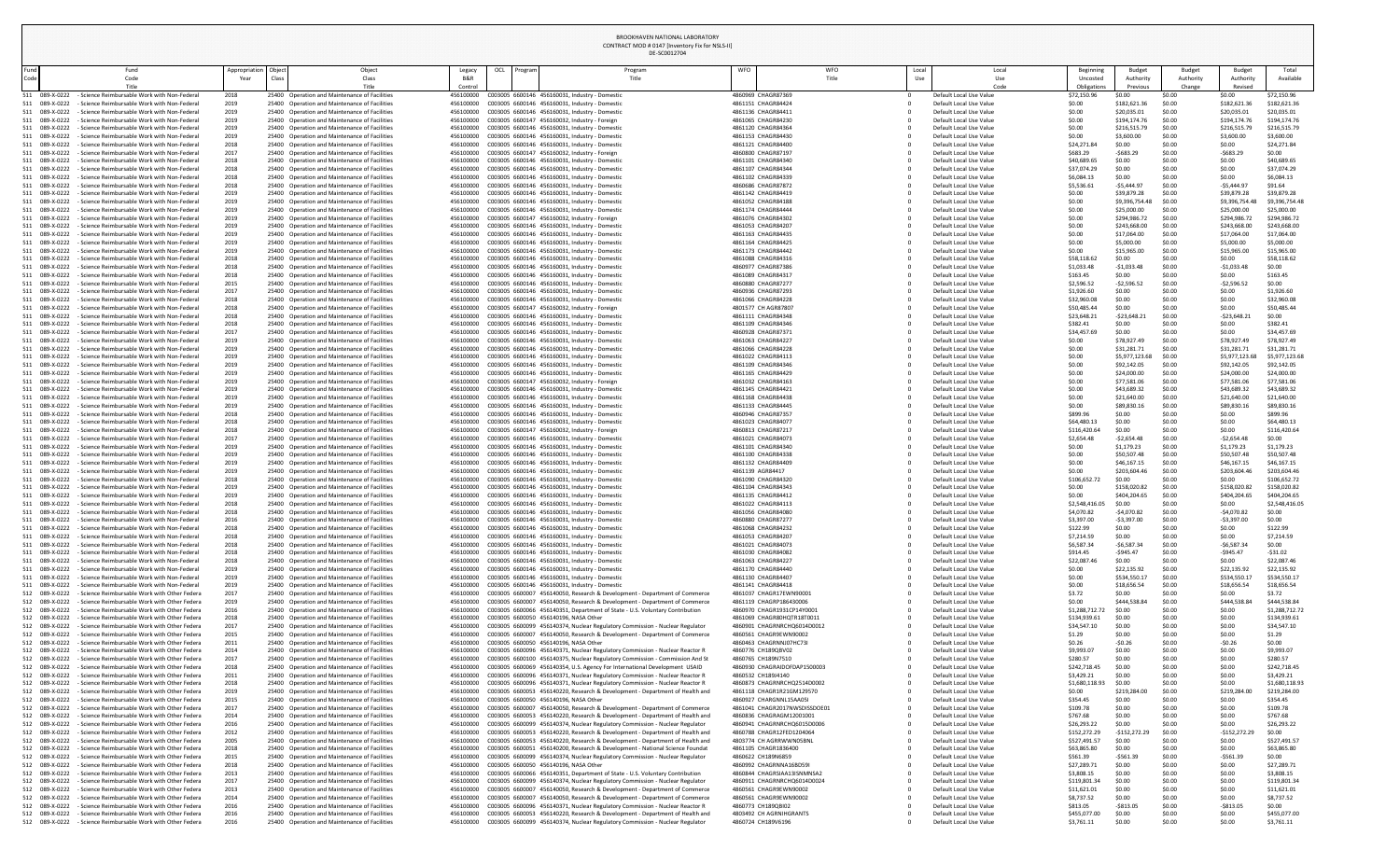DE-SC0012704

CONTRACT MOD # 0147 [Inventory Fix for NSLS-II]

| Beginning<br>Uncosted            | <b>Budget</b><br>Authority   | <b>Budget</b><br>Authority | <b>Budget</b><br>Authority   | Total<br>Available               |
|----------------------------------|------------------------------|----------------------------|------------------------------|----------------------------------|
| Obligations                      | Previous                     | Change                     | Revised                      |                                  |
| \$1,554.98<br>\$93,722.24        | $-$1,554.98$<br>\$0.00       | \$0.00<br>\$0.00           | $-51,554.98$<br>\$0.00       | \$0.00<br>\$93,722.24            |
| \$473.17                         | \$0.00                       | \$0.00                     | \$0.00                       | \$473.17                         |
| \$0.00                           | \$48,543.69                  | \$0.00                     | \$48,543.69                  | \$48,543.69                      |
| \$0.00                           | \$855,041.57                 | \$0.00                     | \$855,041.57                 | \$855,041.57                     |
| \$0.00                           | \$242,718.45                 | \$0.00                     | \$242,718.45                 | \$242,718.45                     |
| \$0.00<br>\$3,011,272.60         | \$67,502.91<br>\$0.00        | \$0.00<br>\$0.00           | \$67,502.91<br>\$0.00        | \$67,502.91<br>\$3,011,272.60    |
| \$360,508.07                     | \$0.00                       | \$0.00                     | \$0.00                       | \$360,508.07                     |
| \$13,279.83                      | \$0.00                       | \$0.00                     | \$0.00                       | \$13,279.83                      |
| \$143,425.49                     | \$0.00                       | \$0.00                     | \$0.00                       | \$143,425.49                     |
| \$1,784.78                       | \$0.00                       | \$0.00                     | \$0.00                       | \$1,784.78                       |
| \$260.99<br>\$394,234.20         | \$0.00<br>\$0.00             | \$0.00<br>\$0.00           | \$0.00<br>\$0.00             | \$260.99<br>\$394,234.20         |
| \$2,448.77                       | \$0.00                       | \$0.00                     | \$0.00                       | \$2,448.77                       |
| \$143,017.14                     | \$0.00                       | \$0.00                     | \$0.00                       | \$143,017.14                     |
| \$0.00                           | \$8,313,300.98               | \$0.00                     | \$8,313,300.98               | \$8,313,300.98                   |
| \$8,934.17                       | \$0.00                       | \$0.00                     | \$0.00                       | \$8,934.17                       |
| \$4,474,778.10<br>\$7,179,609.54 | \$0.00<br>$-$873.79$         | \$0.00<br>\$0.00           | \$0.00<br>$-5873.79$         | \$4,474,778.10<br>\$7,178,735.75 |
| \$3,431,271.01                   | \$0.00                       | \$0.00                     | \$0.00                       | \$3,431,271.01                   |
| \$0.00                           | \$52,360.19                  | \$0.00                     | \$52,360.19                  | \$52,360.19                      |
| \$19.78                          | \$0.00                       | \$0.00                     | \$0.00                       | \$19.78                          |
| \$563,021.60                     | \$0.00                       | \$0.00                     | \$0.00                       | \$563,021.60                     |
| \$733,390.21<br>\$6,224.31       | $-51,493.21$<br>\$0.00       | \$0.00<br>\$0.00           | $-51,493.21$<br>\$0.00       | \$731,897.00<br>\$6,224.31       |
| \$1,430.36                       | \$0.00                       | \$0.00                     | \$0.00                       | \$1,430.36                       |
| \$85,838.77                      | \$0.00                       | \$0.00                     | \$0.00                       | \$85,838.77                      |
| \$60.98                          | $-$60.98$                    | \$0.00                     | $-$60.98$                    | \$0.00                           |
| \$35,279.75                      | \$0.00                       | \$0.00                     | \$0.00                       | \$35,279.75                      |
| \$20,943.02<br>\$67,304.85       | \$0.00<br>\$0.00             | \$0.00<br>\$0.00           | \$0.00<br>\$0.00             | \$20,943.02<br>\$67,304.85       |
| \$223,300.97                     | \$0.00                       | \$0.00                     | \$0.00                       | \$223,300.97                     |
| \$840,986.71                     | \$0.00                       | \$0.00                     | \$0.00                       | \$840,986.71                     |
| \$6,708.87                       | \$0.00                       | \$0.00                     | \$0.00                       | \$6,708.87                       |
| \$68,048.75                      | \$0.00                       | \$0.00                     | \$0.00                       | \$68,048.75                      |
| \$4,499.65<br>\$6,228.29         | $-$4,499.65$<br>\$0.00       | \$0.00<br>\$0.00           | $-$4,499.65$<br>\$0.00       | \$0.00<br>\$6,228.29             |
| \$29,137.54                      | \$0.00                       | \$0.00                     | \$0.00                       | \$29,137.54                      |
| \$151.73                         | \$0.00                       | \$0.00                     | \$0.00                       | \$151.73                         |
| \$121.25                         | \$0.00                       | \$0.00                     | \$0.00                       | \$121.25                         |
| \$25,684.62                      | \$0.00                       | \$0.00                     | \$0.00                       | \$25,684.62                      |
| \$20,870.32<br>\$0.00            | \$0.00<br>\$111,650.49       | \$0.00<br>\$0.00           | \$0.00<br>\$111,650.49       | \$20,870.32<br>\$111,650.49      |
| \$0.00                           | \$273,330.10                 | \$0.00                     | \$273,330.10                 | \$273,330.10                     |
| \$319,512.42                     | \$0.00                       | \$0.00                     | \$0.00                       | \$319,512.42                     |
| \$12,500,000.00                  | \$0.00                       | \$0.00                     | \$0.00                       | \$12,500,000.00                  |
| \$83,084.91                      | \$0.00                       | \$0.00                     | \$0.00                       | \$83,084.91                      |
| \$8,453.63<br>\$9,708.74         | \$0.00<br>\$0.00             | \$0.00<br>\$0.00           | \$0.00<br>\$0.00             | \$8,453.63<br>\$9,708.74         |
| \$121,227.96                     | \$0.00                       | \$0.00                     | \$0.00                       | \$121,227.96                     |
| \$0.00                           | \$112,621.36                 | \$0.00                     | \$112,621.36                 | \$112,621.36                     |
| \$961,165.05                     | \$0.00                       | \$0.00                     | \$0.00                       | \$961,165.05                     |
| \$0.00                           | \$472,330.09                 | \$0.00                     | \$472,330.09                 | \$472,330.09                     |
| \$0.00<br>\$611.68               | \$202,912.62<br>\$0.00       | \$0.00<br>\$0.00           | \$202,912.62<br>\$0.00       | \$202,912.62<br>\$611.68         |
| \$76,278.33                      | \$0.00                       | \$0.00                     | \$0.00                       | \$76,278.33                      |
| \$3,309.73                       | \$0.00                       | \$0.00                     | \$0.00                       | \$3,309.73                       |
| \$2,007.03                       | \$0.00                       | \$0.00                     | \$0.00                       | \$2,007.03                       |
| \$822,752.00                     | \$0.00                       | \$0.00<br>\$0.00           | \$0.00                       | \$822,752.00                     |
| \$0.00<br>\$0.00                 | \$148,206.79<br>\$291,262.14 | \$0.00                     | \$148,206.79<br>\$291,262.14 | \$148,206.79<br>\$291,262.14     |
| \$7,178,397.68                   | \$0.00                       | \$0.00                     | \$0.00                       | \$7,178,397.68                   |
| \$0.00                           | \$3,602,103.30               | \$0.00                     | \$3,602,103.30               | \$3,602,103.30                   |
| \$0.00                           | \$7,114,563.11               | \$0.00                     | \$7,114,563.11               | \$7,114,563.11                   |
| \$0.00                           | \$82,524.28                  | \$0.00                     | \$82,524.28                  | \$82,524.28                      |
| \$51,826.30<br>\$7,745.02        | \$0.00<br>\$0.00             | \$0.00<br>\$0.00           | \$0.00<br>\$0.00             | \$51,826.30<br>\$7,745.02        |
| \$13,298.02                      | \$0.00                       | \$0.00                     | \$0.00                       | \$13,298.02                      |
| \$19,856.98                      | \$0.00                       | \$0.00                     | \$0.00                       | \$19,856.98                      |
| \$0.00                           | \$55,000.00                  | \$0.00                     | \$55,000.00                  | \$55,000.00                      |
| \$40,000.00                      | \$0.00                       | \$0.00                     | \$0.00                       | \$40,000.00                      |
| \$39,548.18<br>\$17,728.79       | \$0.00<br>\$0.00             | \$0.00<br>\$0.00           | \$0.00<br>\$0.00             | \$39,548.18<br>\$17,728.79       |
| \$24,444.15                      | \$0.00                       | \$0.00                     | \$0.00                       | \$24,444.15                      |
| \$836.82                         | \$0.00                       | \$0.00                     | \$0.00                       | \$836.82                         |
| \$2,057.91                       | \$0.00                       | \$0.00                     | \$0.00                       | \$2,057.91                       |
| \$0.00                           | \$275,000.00                 | \$0.00                     | \$275,000.00                 | \$275,000.00                     |
| \$0.01<br>\$3,252.52             | $-50.01$<br>\$0.00           | \$0.00<br>\$0.00           | $-50.01$<br>\$0.00           | \$0.00<br>\$3,252.52             |
| \$4,403.81                       | \$0.00                       | \$0.00                     | \$0.00                       | \$4,403.81                       |
| \$0.01                           | \$0.00                       | \$0.00                     | \$0.00                       | \$0.01                           |
| \$70,657.76                      | \$0.00                       | \$0.00                     | \$0.00                       | \$70,657.76                      |
| \$97,087.38                      | \$0.00                       | \$0.00                     | \$0.00                       | \$97,087.38                      |
| \$34,200.86                      | \$0.00                       | \$0.00                     | \$0.00                       | \$34,200.86                      |
| \$849.00                         | \$0.00                       | \$0.00<br>\$0.00           | \$0.00<br>\$0.00             | \$849.00                         |
| \$11,352.52<br>\$4,212.25        | \$0.00<br>\$0.00             | \$0.00                     | \$0.00                       | \$11,352.52<br>\$4,212.25        |
| \$0.00                           | \$110,000.00                 | \$0.00                     | \$110,000.00                 | \$110,000.00                     |
| $$250000$ $$00$                  |                              | sn nn                      | sn nn                        | 5250000                          |

|              |                                                                                                                                    |                                |       |                                                                                                |                        |             |                                                                                                    | DE-SC0012704                                                                                                                                                             |            |                                                                |              |                                                           |                              |                              |                            |                              |                          |
|--------------|------------------------------------------------------------------------------------------------------------------------------------|--------------------------------|-------|------------------------------------------------------------------------------------------------|------------------------|-------------|----------------------------------------------------------------------------------------------------|--------------------------------------------------------------------------------------------------------------------------------------------------------------------------|------------|----------------------------------------------------------------|--------------|-----------------------------------------------------------|------------------------------|------------------------------|----------------------------|------------------------------|--------------------------|
| Fund<br>Code | Fund<br>Code                                                                                                                       | Appropriation   Object<br>Year | Class | Object<br>Class                                                                                | Legacy<br>B&R          | OCL Program |                                                                                                    | Program<br>Title                                                                                                                                                         | <b>WFO</b> | <b>WFO</b><br>Title                                            | Local<br>Use | Local                                                     | Beginning<br>Uncosted        | Budget<br>Authorit           | <b>Budget</b><br>Authority | Budget<br>Authority          | Tot<br>Availa            |
| 512          | Title<br>- Science Reimbursable Work with Other Federa<br>089-X-0222                                                               | 2016                           |       | Title<br>25400 Operation and Maintenance of Facilities                                         | Control<br>456100000   |             | C003005 6600050 456140196, NASA Other                                                              |                                                                                                                                                                          |            | 4860957 CHAGRNNL15AA13I                                        |              | Code<br>Default Local Use Value                           | Obligations<br>\$1,554.98    | Previous<br>$-51,554.98$     | Change<br>\$0.00           | Revised<br>$-$1,554.98$      | \$0.00                   |
|              | 089-X-0222<br>- Science Reimbursable Work with Other Federa                                                                        | 2016                           |       | 25400 Operation and Maintenance of Facilities                                                  | 456100000              |             |                                                                                                    | C003005 6600099 456140374, Nuclear Regulatory Commission - Nuclear Regulator                                                                                             |            | 4860948 CHAGRNRCHQ6015D0009                                    |              | Default Local Use Value                                   | \$93,722.24                  | \$0.00                       | \$0.00                     | \$0.00                       | \$93,722.2               |
| 512          | 089-X-0222<br>- Science Reimbursable Work with Other Federa                                                                        | 2015                           |       | 25400 Operation and Maintenance of Facilities                                                  | 456100000              |             |                                                                                                    | C003005 6600007 456140050, Research & Development - Department of Commerce                                                                                               |            | 4860959 CHAGR201300230002                                      |              | Default Local Use Value                                   | \$473.17                     | \$0.00                       | \$0.00                     | \$0.00                       | \$473.17                 |
| 512          | 089-X-0222<br>- Science Reimbursable Work with Other Federa                                                                        | 2019                           |       | 25400 Operation and Maintenance of Facilities                                                  | 456100000              |             | C003005 6600050 456140196, NASA Other                                                              |                                                                                                                                                                          |            | 4861025 CHAGRNNH17AE20I<br>4860873 CHAGRNRCHQ2514D0002         |              | Default Local Use Value                                   | \$0.00                       | \$48,543.6                   | \$0.00                     | \$48,543.69                  | \$48,543.6               |
| 512          | 089-X-0222<br>- Science Reimbursable Work with Other Federa<br>512 089-X-0222<br>- Science Reimbursable Work with Other Federa     | 2019<br>2019                   |       | 25400 Operation and Maintenance of Facilities<br>25400 Operation and Maintenance of Facilities | 456100000<br>456100000 |             |                                                                                                    | C003005 6600096 456140371, Nuclear Regulatory Commission - Nuclear Reactor R<br>C003005 6600007 456140050, Research & Development - Department of Commerce               |            | 4861123 CHAGRP186100007                                        |              | Default Local Use Value<br>Default Local Use Value        | \$0.00<br>\$0.00             | \$855,041.57<br>\$242,718.45 | \$0.00<br>\$0.00           | \$855,041.57<br>\$242,718.45 | \$855,041<br>\$242,718   |
| 512          | 089-X-0222<br>- Science Reimbursable Work with Other Federa                                                                        | 2019                           |       | 25400 Operation and Maintenance of Facilities                                                  | 456100000              |             |                                                                                                    | C003005 6600007 456140050, Research & Development - Department of Commerce                                                                                               |            | 4861131 CHAGRER2010020001                                      |              | Default Local Use Value                                   | \$0.00                       | \$67,502.9                   | \$0.00                     | \$67,502.9                   | \$67,502.9               |
|              | 512 089-X-0222<br>- Science Reimbursable Work with Other Federa                                                                    | 2018                           |       | 25400 Operation and Maintenance of Facilities                                                  | 456100000              |             |                                                                                                    | C003005 6600053 456140220, Research & Development - Department of Health and                                                                                             |            | 4860902 CHAGRP41GM111244                                       |              | Default Local Use Value                                   | \$3,011,272.60               | \$0.00                       | \$0.00                     | \$0.00                       | \$3,011,27               |
| 512<br>512   | 089-X-0222<br>- Science Reimbursable Work with Other Federa<br>089-X-0222<br>- Science Reimbursable Work with Other Federa         | 2011<br>2016                   |       | 25400 Operation and Maintenance of Facilities<br>25400 Operation and Maintenance of Facilities | 456100000<br>456100000 |             | C003005 6600050 456140196, NASA Other                                                              | C003005 6600099 456140374, Nuclear Regulatory Commission - Nuclear Regulator                                                                                             |            | 4860467 CHAGRNNJ07HE78I<br>4860760 CH189N6980                  |              | Default Local Use Value<br>Default Local Use Value        | \$360,508.0<br>\$13,279.83   | \$0.00<br>\$0.00             | \$0.00<br>\$0.00           | \$0.00<br>\$0.00             | \$360,508<br>\$13,279.8  |
| 512          | 089-X-0222<br>- Science Reimbursable Work with Other Federa                                                                        | 2018                           |       | 25400 Operation and Maintenance of Facilities                                                  | 456100000              |             | C003005 6600050 456140196, NASA Other                                                              |                                                                                                                                                                          |            | 4861073 CHAGR80HQTR18T0015                                     |              | Default Local Use Value                                   | \$143,425.49                 | \$0.00                       | \$0.00                     | \$0.00                       | \$143,425                |
|              | 512 089-X-0222<br>- Science Reimbursable Work with Other Federa                                                                    | 2016                           |       | 25400 Operation and Maintenance of Facilities                                                  | 456100000              |             |                                                                                                    | C003005 6600099 456140374, Nuclear Regulatory Commission - Nuclear Regulator                                                                                             |            | 4860817 CH189V6400                                             |              | Default Local Use Value                                   | \$1,784.78                   | \$0.00                       | \$0.00                     | \$0.00                       | \$1,784.78               |
| 512          | 089-X-0222<br>- Science Reimbursable Work with Other Federa<br>089-X-0222<br>- Science Reimbursable Work with Other Federa         | 2015                           |       | 25400 Operation and Maintenance of Facilities<br>25400 Operation and Maintenance of Facilities | 456100000<br>456100000 |             |                                                                                                    | C003005 6600072 456140357, Department of State - Other<br>C003005 6600066 456140351, Department of State - U.S. Voluntary Contribution                                   |            | 4860914 CHAGR1931BH13Y0002-0001<br>4806666 CHAGRRWWFO          |              | Default Local Use Value<br>Default Local Use Value        | \$260.99                     | \$0.00<br>\$0.00             | \$0.00<br>\$0.00           | \$0.00<br>\$0.00             | \$260.99<br>\$394,234    |
| 512<br>512   | 089-X-0222<br>- Science Reimbursable Work with Other Federa                                                                        | 2005<br>2018                   |       | 25400 Operation and Maintenance of Facilities                                                  | 456100000              |             |                                                                                                    | C003005 6600007 456140050, Research & Development - Department of Commerce                                                                                               |            | 4860850 CHAGR20130028000001                                    |              | Default Local Use Value                                   | \$394,234.20<br>\$2,448.77   | \$0.00                       | \$0.00                     | \$0.00                       | \$2,448.77               |
| 512          | 089-X-0222<br>- Science Reimbursable Work with Other Federa                                                                        | 2018                           |       | 25400 Operation and Maintenance of Facilities                                                  | 456100000              |             | C003005 6600050 456140196, NASA Other                                                              |                                                                                                                                                                          |            | 4860942 CHAGRNNJ15HP16I                                        |              | Default Local Use Value                                   | \$143,017.14                 | \$0.00                       | \$0.00                     | \$0.00                       | \$143,017                |
| 512          | 089-X-0222<br>- Science Reimbursable Work with Other Federa                                                                        | 2019                           |       | 25400 Operation and Maintenance of Facilities                                                  | 456100000              |             | C003005 6600050 456140196, NASA Other                                                              |                                                                                                                                                                          |            | 4860979 CHAGRNNJ16HP16I                                        |              | Default Local Use Value                                   | \$0.00                       | \$8,313,30                   | \$0.00                     | \$8,313,300                  | \$8,313,30               |
| 512          | 089-X-0222<br>- Science Reimbursable Work with Other Federa<br>512 089-X-0222<br>- Science Reimbursable Work with Other Federa     | 2013<br>2017                   |       | 25400 Operation and Maintenance of Facilities<br>25400 Operation and Maintenance of Facilities | 456100000<br>456100000 |             |                                                                                                    | C003005 6600053 456140220, Research & Development - Department of Health and<br>C003005 6600066 456140351, Department of State - U.S. Voluntary Contribution             |            | 4860794 CHAGRAGM12002001<br>4861057 CH1931CP14Y0001-170001     |              | Default Local Use Value<br>Default Local Use Value        | \$8,934.17<br>\$4,474,778.10 | \$0.00<br>\$0.00             | \$0.00<br>\$0.00           | \$0.00<br>\$0.00             | \$8,934.17<br>\$4,474,77 |
| 512          | 089-X-0222<br>- Science Reimbursable Work with Other Federa                                                                        | 2018                           |       | 25400 Operation and Maintenance of Facilities                                                  | 456100000              |             | C003005 6600050 456140196, NASA Other                                                              |                                                                                                                                                                          |            | 4860979 CHAGRNNJ16HP16I                                        |              | Default Local Use Value                                   | \$7,179,609.54               | -\$873.79                    | \$0.00                     | $-5873.7$                    | \$7,178,73               |
| 512          | 089-X-0222<br>- Science Reimbursable Work with Other Federa                                                                        | 2016                           |       | 25400 Operation and Maintenance of Facilities                                                  | 456100000              |             |                                                                                                    | C003005 6600066 456140351, Department of State - U.S. Voluntary Contribution                                                                                             |            | 4861012 CHAGR1931CP14Y0001-160001                              |              | Default Local Use Value                                   | \$3,431,271.01               | \$0.00                       | \$0.00                     | \$0.00                       | \$3,431,27               |
|              | 512 089-X-0222<br>- Science Reimbursable Work with Other Federa                                                                    | 2019                           |       | 25400 Operation and Maintenance of Facilities                                                  | 456100000              |             | C003005 6600050 456140196, NASA Other                                                              |                                                                                                                                                                          |            | 4861154 CHAGR80LARC19T0007                                     |              | Default Local Use Value                                   | \$0.00                       | \$52,360.1                   | \$0.00                     | \$52,360.19                  | \$52,360.1               |
| 512<br>512   | 089-X-0222<br>- Science Reimbursable Work with Other Federa<br>089-X-0222<br>- Science Reimbursable Work with Other Federa         | 2013<br>2018                   |       | 25400 Operation and Maintenance of Facilities<br>25400 Operation and Maintenance of Facilities | 456100000<br>456100000 |             |                                                                                                    | C003005 6600067 456140352, Department of State - U.S. Voluntary Contribution<br>C003005 6600007 456140050, Research & Development - Department of Commerce               |            | 4860796 CHAGRSIAA12ISNCTR01<br>4861119 CHAGRP186430006         |              | Default Local Use Value<br>Default Local Use Value        | \$19.78<br>\$563,021.60      | \$0.00<br>\$0.00             | \$0.00<br>\$0.00           | \$0.00<br>\$0.00             | \$19.78<br>\$563,021     |
| 512          | 089-X-0222<br>- Science Reimbursable Work with Other Federa                                                                        | 2014                           |       | 25400 Operation and Maintenance of Facilities                                                  | 456100000              |             |                                                                                                    | C003005 6600053 456140220, Research & Development - Department of Health and                                                                                             |            | 4803492 CH AGRNIHGRANTS                                        |              | Default Local Use Value                                   | \$733,390.2                  | $-$1,493.2$                  | \$0.00                     | $-$1,493.2$                  | \$731,897                |
|              | 512 089-X-0222<br>- Science Reimbursable Work with Other Federa                                                                    | 2016                           |       | 25400 Operation and Maintenance of Facilities                                                  | 456100000              |             | C003005 6600050 456140196, NASA Other                                                              |                                                                                                                                                                          |            | 4860745 CHAGRNNJ12HA64I                                        |              | Default Local Use Value                                   | \$6,224.31                   | \$0.00                       | \$0.00                     | \$0.00                       | \$6,224.31               |
|              | 512 089-X-0222<br>- Science Reimbursable Work with Other Federa                                                                    | 2017                           |       | 25400 Operation and Maintenance of Facilities                                                  | 456100000              |             |                                                                                                    | C003005 6600099 456140374, Nuclear Regulatory Commission - Nuclear Regulator                                                                                             |            | 4860947 CHAGRNRCHQ6015D0013                                    |              | Default Local Use Value                                   | \$1,430.36                   |                              | \$0.00                     | \$0.00                       | \$1,430.36               |
| 512          | 089-X-0222<br>- Science Reimbursable Work with Other Federa<br>089-X-0222<br>- Science Reimbursable Work with Other Federa         | 2018<br>2018                   |       | 25400 Operation and Maintenance of Facilities<br>25400 Operation and Maintenance of Facilities | 456100000              |             | C003005 6600050 456140196, NASA Other                                                              | C003005 6600007 456140050, Research & Development - Department of Commerce                                                                                               |            | 4861123 CHAGRP186100007<br>4860932 CHAGRNNG14WF16I             |              | Default Local Use Value<br>Default Local Use Value        | \$85,838.77<br>\$60.98       | \$0.00<br>$-$ \$60.98        | \$0.00<br>\$0.00           | \$0.00<br>$-$60.9$           | \$85,838.7<br>\$0.00     |
|              | 089-X-0222<br>- Science Reimbursable Work with Other Federa                                                                        | 2018                           |       | 25400 Operation and Maintenance of Facilities                                                  | 456100000              |             | C003005 6600050 456140196, NASA Other                                                              |                                                                                                                                                                          |            | 4861025 CHAGRNNH17AE20I                                        |              | Default Local Use Value                                   | \$35,279.75                  | \$0.00                       | \$0.00                     | \$0.00                       | \$35,279.7               |
|              | 512 089-X-0222<br>- Science Reimbursable Work with Other Federa                                                                    | 2016                           |       | 25400 Operation and Maintenance of Facilities                                                  | 456100000              |             |                                                                                                    | C003005 6600099 456140374, Nuclear Regulatory Commission - Nuclear Regulator                                                                                             |            | 4860894 CHAGRNRCHQ6014D0010                                    |              | Default Local Use Value                                   | \$20,943.02                  | \$0.00                       | \$0.00                     | \$0.00                       | \$20,943.0               |
|              | 512 089-X-0222<br>- Science Reimbursable Work with Other Federa                                                                    | 2014                           |       | 25400 Operation and Maintenance of Facilities                                                  | 456100000              |             |                                                                                                    | C003005 6600099 456140374, Nuclear Regulatory Commission - Nuclear Regulator                                                                                             |            | 4860697 CH189N6796                                             |              | Default Local Use Value                                   | \$67,304.85                  | \$0.00                       | \$0.00                     | \$0.00                       | \$67,304.8               |
|              | 512 089-X-0222<br>- Science Reimbursable Work with Other Federa<br>512 089-X-0222<br>- Science Reimbursable Work with Other Federa | 2018<br>2014                   |       | 25400 Operation and Maintenance of Facilities<br>25400 Operation and Maintenance of Facilities | 456100000<br>456100000 |             | C003005 6600050 456140196, NASA Other                                                              | C003005 6600066 456140351, Department of State - U.S. Voluntary Contribution                                                                                             |            | 4860991 CHAGRNNH16AC33I<br>4860917 CHAGR1931CP14Y0001-140001   |              | Default Local Use Value<br>Default Local Use Value        | \$223,300.9<br>\$840,986.7   | \$0.00<br>\$0.00             | \$0.00<br>\$0.00           | \$0.00<br>\$0.00             | \$223,300<br>\$840,986   |
|              | 512 089-X-0222<br>- Science Reimbursable Work with Other Federa                                                                    | 2014                           |       | 25400 Operation and Maintenance of Facilities                                                  | 456100000              |             |                                                                                                    | C003005 6600072 456140357, Department of State - Other                                                                                                                   |            | 4860914 CHAGR1931BH13Y0002-0001                                |              | Default Local Use Value                                   | \$6,708.87                   | \$0.00                       | \$0.00                     | \$0.00                       | \$6,708.87               |
|              | 512 089-X-0222<br>- Science Reimbursable Work with Other Federa                                                                    | 2015                           |       | 25400 Operation and Maintenance of Facilities                                                  | 456100000              |             |                                                                                                    | C003005 6600067 456140352, Department of State - U.S. Voluntary Contribution                                                                                             |            | 4860964 CHAGR1931CM15Y0007                                     |              | Default Local Use Value                                   | \$68,048.75                  | \$0.00                       | \$0.00                     | \$0.00                       | \$68,048.7               |
|              | 512 089-X-0222<br>- Science Reimbursable Work with Other Federa                                                                    | 2012                           |       | 25400 Operation and Maintenance of Facilities                                                  | 456100000              |             |                                                                                                    | C003005 6600053 456140220, Research & Development - Department of Health and                                                                                             |            | 4804149 CH AGRY1AA3009                                         |              | Default Local Use Value                                   | \$4,499.65                   | $-$4,499.6$                  | \$0.00                     | $-$4,499.6$                  | \$0.00                   |
| 512<br>512 - | 089-X-0222<br>- Science Reimbursable Work with Other Federa<br>089-X-0222<br>- Science Reimbursable Work with Other Federa         | 2015<br>2014                   |       | 25400 Operation and Maintenance of Facilities<br>25400 Operation and Maintenance of Facilities | 456100000<br>456100000 |             |                                                                                                    | C003005 6600053 456140220, Research & Development - Department of Health and<br>C003005 6600099 456140374, Nuclear Regulatory Commission - Nuclear Regulator             |            | 4860897 CHAGRR21AI113565<br>4860657 CH189V6150                 |              | Default Local Use Value<br>Default Local Use Value        | \$6,228.29<br>\$29,137.54    | \$0.00<br>\$0.00             | \$0.00<br>\$0.00           | \$0.00<br>\$0.00             | \$6,228.29<br>\$29,137.5 |
|              | 512 089-X-0222<br>- Science Reimbursable Work with Other Federa                                                                    | 2015                           |       | 25400 Operation and Maintenance of Facilities                                                  | 456100000              |             |                                                                                                    | C003005 6600099 456140374, Nuclear Regulatory Commission - Nuclear Regulator                                                                                             |            | 4860913 CHAGRNRCHQ6014D0026                                    |              | Default Local Use Value                                   | \$151.73                     | \$0.00                       | \$0.00                     | \$0.00                       | \$151.73                 |
| 512          | 089-X-0222<br>- Science Reimbursable Work with Other Federa                                                                        | 2014                           |       | 25400 Operation and Maintenance of Facilities                                                  | 456100000              |             |                                                                                                    | C003005 6600073 456140358, Other Federal Agencies                                                                                                                        |            | 3011110 CRAGRS-OES-10-IAA-0024 - Climate Redi                  |              | Default Local Use Value                                   | \$121.25                     | \$0.00                       | \$0.00                     | \$0.00                       | \$121.25                 |
|              | 512 089-X-0222<br>- Science Reimbursable Work with Other Federa                                                                    | 2018                           |       | 25400 Operation and Maintenance of Facilities                                                  | 456100000              |             | C003005 6600050 456140196, NASA Other                                                              |                                                                                                                                                                          |            | 4860920 CHAGRRPO201503-0001                                    |              | Default Local Use Value                                   | \$25,684.62                  | \$0.00                       | \$0.00                     | \$0.00                       | \$25,684.6               |
| 512 -        | 089-X-0222<br>- Science Reimbursable Work with Other Federa<br>512 089-X-0222<br>- Science Reimbursable Work with Other Federa     | 2007<br>2019                   |       | 25400 Operation and Maintenance of Facilities<br>25400 Operation and Maintenance of Facilities | 456100000<br>456100000 |             | C003005 6600050 456140196, NASA Other                                                              | C003005 6600069 456140354, U.S. Agency For International Development USAID                                                                                               |            | 4860316 CHAGRNNJ05HE71I<br>4860930 CHAGRAIDOFDAP1500003        |              | Default Local Use Value<br>Default Local Use Value        | \$20,870.32<br>\$0.00        | \$0.00<br>\$111,650.49       | \$0.00<br>\$0.00           | \$0.00<br>\$111,650.49       | \$20,870.3<br>\$111,650  |
|              | 512 089-X-0222<br>- Science Reimbursable Work with Other Federa                                                                    | 2019                           |       | 25400 Operation and Maintenance of Facilities                                                  | 456100000              |             | C003005 6600050 456140196, NASA Other                                                              |                                                                                                                                                                          |            | 4861169 CHAGR80GSFC19T0032                                     |              | Default Local Use Value                                   | \$0.00                       | \$273,330.1                  | \$0.00                     | \$273,330.1                  | \$273,330                |
|              | 089-X-0222<br>- Science Reimbursable Work with Other Federa                                                                        | 2018                           |       | 25400 Operation and Maintenance of Facilities                                                  | 456100000              |             |                                                                                                    | C003005 6600096 456140371, Nuclear Regulatory Commission - Nuclear Reactor R                                                                                             |            | 4861125 CHNRC31310018N0012                                     |              | Default Local Use Value                                   | \$319,512.42                 | \$0.00                       | \$0.00                     | \$0.00                       | \$319,512                |
|              | 512 089-X-0222<br>- Science Reimbursable Work with Other Federa                                                                    | 2018                           |       | 25400 Operation and Maintenance of Facilities                                                  | 456100000              |             |                                                                                                    | C003005 6600066 456140351, Department of State - U.S. Voluntary Contribution                                                                                             |            | 4861127 CH1931CP18Y0001-180001                                 |              | Default Local Use Value                                   | \$12,500,000.00              | \$0.00                       | \$0.00                     | \$0.00                       | \$12,500,0               |
| 512          | 089-X-0222<br>- Science Reimbursable Work with Other Federa<br>512 089-X-0222<br>- Science Reimbursable Work with Other Federa     | 2014<br>2017                   |       | 25400 Operation and Maintenance of Facilities<br>25400 Operation and Maintenance of Facilities | 456100000<br>456100000 |             |                                                                                                    | C003005 6600073 456140358, Other Federal Agencies<br>C003005 6600007 456140050, Research & Development - Department of Commerce                                          |            | 4860852 CHAGR017316<br>4861054 CHAGRNA17AANWG0157              |              | Default Local Use Value<br>Default Local Use Value        | \$83,084.91<br>\$8,453.63    | \$0.00<br>\$0.00             | \$0.00<br>\$0.00           | \$0.00<br>\$0.00             | \$83,084.9<br>\$8,453.63 |
|              | 512 089-X-0222<br>- Science Reimbursable Work with Other Federa                                                                    | 2015                           |       | 25400 Operation and Maintenance of Facilities                                                  | 456100000              |             |                                                                                                    | C003005 6600099 456140374, Nuclear Regulatory Commission - Nuclear Regulator                                                                                             |            | 4860657 CH189V6150                                             |              | Default Local Use Value                                   | \$9,708.74                   | \$0.00                       | \$0.00                     | \$0.00                       | \$9,708.74               |
|              | 089-X-0222<br>- Science Reimbursable Work with Other Federa                                                                        | 2017                           |       | 25400 Operation and Maintenance of Facilities                                                  | 456100000              |             |                                                                                                    | C003005 6600069 456140354, U.S. Agency For International Development USAID                                                                                               |            | 4860930 CHAGRAIDOFDAP1500003                                   |              | Default Local Use Value                                   | \$121,227.96                 | \$0.00                       | \$0.00                     | \$0.00                       | \$121,227                |
|              | 512 089-X-0222<br>- Science Reimbursable Work with Other Federa                                                                    | 2019                           |       | 25400 Operation and Maintenance of Facilities                                                  | 456100000              |             | C003005 6600050 456140196, NASA Other                                                              |                                                                                                                                                                          |            | 4860991 CHAGRNNH16AC33I                                        |              | Default Local Use Value                                   | \$0.00                       | \$112,621.                   | \$0.00                     | \$112,621.3                  | \$112,621                |
| 512          | - Science Reimbursable Work with Other Federa<br>089-X-0222<br>512 089-X-0222<br>- Science Reimbursable Work with Other Federa     | 2018<br>2019                   |       | 25400 Operation and Maintenance of Facilities<br>25400 Operation and Maintenance of Facilities | 456100000<br>456100000 |             | C003005 6600050 456140196, NASA Other                                                              | C003005 6600096 456140371, Nuclear Regulatory Commission - Nuclear Reactor R                                                                                             |            | 4861126 CHNRC31310018N0013<br>4860942 CHAGRNNJ15HP16I          |              | Default Local Use Value<br>Default Local Use Value        | \$961,165.0<br>\$0.00        | \$0.00<br>\$472,330.09       | \$0.00<br>\$0.00           | \$0.00<br>\$472,330.09       | \$961,165<br>\$472,330   |
| 512          | 089-X-0222<br>- Science Reimbursable Work with Other Federa                                                                        | 2019                           |       | 25400 Operation and Maintenance of Facilities                                                  | 456100000              |             | C003005 6600050 456140196. NASA Other                                                              |                                                                                                                                                                          |            | 4861073 CHAGR80HQTR18T0015                                     |              | Default Local Use Value                                   | \$0.00                       | \$202,912.6                  | \$0.00                     | \$202,912.62                 | \$202,912                |
|              | 089-X-0222<br>- Science Reimbursable Work with Other Federa                                                                        | 2017                           |       | 25400 Operation and Maintenance of Facilities                                                  | 456100000              |             |                                                                                                    | C003005 6600007 456140050, Research & Development - Department of Commerce                                                                                               |            | 4860843 CHAGR20130015000000                                    |              | Default Local Use Value                                   | \$611.68                     | \$0.00                       | \$0.00                     | \$0.00                       | \$611.68                 |
|              | 089-X-0222<br>- Science Reimbursable Work with Other Federa                                                                        | 2017<br>2012                   |       | 25400 Operation and Maintenance of Facilities<br>25400 Operation and Maintenance of Facilities | 456100000<br>456100000 |             | C003005 6600050 456140196, NASA Other                                                              | C003005 6600053 456140220, Research & Development - Department of Health and                                                                                             |            | 4860991 CHAGRNNH16AC33I<br>4804168 CH AGRY1GM0080              |              | Default Local Use Value                                   | \$76,278.33<br>\$3,309.73    | \$0.00<br>\$0.00             | \$0.00<br>\$0.00           | \$0.00<br>\$0.00             | \$76,278.3<br>\$3,309.73 |
|              | 512 089-X-0222<br>- Science Reimbursable Work with Other Federa<br>089-X-0222<br>- Science Reimbursable Work with Other Federa     | 2013                           |       | 25400 Operation and Maintenance of Facilities                                                  |                        |             |                                                                                                    | C003005 6600007 456140050. Research & Development - Department of Commerce                                                                                               |            | 4860849 CHAGR201300230000                                      |              | Default Local Use Value<br>Default Local Use Value        | \$2,007.03                   | \$0.00                       | \$0.00                     | \$0.00                       | \$2,007.03               |
|              | 512 089-X-0222<br>- Science Reimbursable Work with Other Federa                                                                    | 2015                           |       | 25400 Operation and Maintenance of Facilities                                                  | 456100000              |             |                                                                                                    | C003005 6600053 456140220, Research & Development - Department of Health and                                                                                             |            | 4803492 CH AGRNIHGRANTS                                        |              | Default Local Use Value                                   | \$822,752.0                  | \$0.00                       | \$0.00                     | \$0.00                       | \$822,752                |
|              | 512 089-X-0222<br>- Science Reimbursable Work with Other Federa                                                                    | 2019                           |       | 25400 Operation and Maintenance of Facilities                                                  | 456100000              |             |                                                                                                    | C003005 6600099 456140374, Nuclear Regulatory Commission - Nuclear Regulator                                                                                             |            | 4860894 CHAGRNRCHQ6014D0010                                    |              | Default Local Use Value                                   | \$0.00                       | \$148,206.7                  | \$0.00                     | \$148,206.7                  | \$148,206                |
|              | 512 089-X-0222<br>- Science Reimbursable Work with Other Federa<br>517 089-X-0222<br>- Science Reimbursable Work Agreements for Co | 2019<br>2018                   |       | 25400 Operation and Maintenance of Facilities<br>25400 Operation and Maintenance of Facilities | 456100000<br>456100000 |             | C003005 6600207 456167SC0, Office of Science SC                                                    | C003005 6600096 456140371, Nuclear Regulatory Commission - Nuclear Reactor R                                                                                             |            | 4861125 CHNRC31310018N0012<br>4861108 CHAGR84329               |              | Default Local Use Value<br>Default Local Use Value        | \$0.00<br>\$7,178,397.68     | \$291,262.14<br>\$0.00       | \$0.00<br>\$0.00           | \$291,262.14<br>\$0.00       | \$291,262<br>\$7,178,39  |
|              | 517 089-X-0222<br>- Science Reimbursable Work Agreements for Co                                                                    | 2019                           |       | 25400 Operation and Maintenance of Facilities                                                  | 456100000              |             | C003005 6600207 456167SC0, Office of Science SC                                                    |                                                                                                                                                                          |            | 4861108 CHAGR84329                                             |              | Default Local Use Value                                   | \$0.00                       | \$3,602,103.30               | \$0.00                     | \$3,602,103.30               | \$3,602,10               |
|              | 517 089-X-0222<br>- Science Reimbursable Work Agreements for Co                                                                    | 2019                           |       | 25400 Operation and Maintenance of Facilities                                                  | 456100000              |             | C003005 6600207 456167SC0, Office of Science SC                                                    |                                                                                                                                                                          |            | 4861010 CHAGR87353                                             |              | Default Local Use Value                                   | \$0.00                       | \$7,114,563.                 | \$0.00                     | \$7,114,563.11               | \$7,114,56               |
|              | 517 089-X-0222<br>- Science Reimbursable Work Agreements for Co                                                                    | 2019                           |       | 25400 Operation and Maintenance of Facilities                                                  | 456100000              |             | C003005 6600207 456167SC0, Office of Science SC                                                    |                                                                                                                                                                          |            | 4860823 CHAGR87225                                             |              | Default Local Use Value                                   | \$0.00                       | \$82,524.28                  | \$0.00                     | \$82,524.28                  | \$82,524.2               |
|              | 517 089-X-0222<br>- Science Reimbursable Work Agreements for Co<br>517 089-X-0222<br>- Science Reimbursable Work Agreements for Co | 2018<br>2018                   |       | 25400 Operation and Maintenance of Facilities<br>25400 Operation and Maintenance of Facilities | 456100000<br>456100000 |             | C003005 6600207 456167SC0, Office of Science SC<br>C003005 6600207 456167SC0, Office of Science SC |                                                                                                                                                                          |            | 4861010 CHAGR87353<br>4860826 CHAGR87228                       |              | Default Local Use Value<br>Default Local Use Value        | \$51,826.30<br>\$7,745.02    | \$0.00<br>\$0.00             | \$0.00<br>\$0.00           | \$0.00<br>\$0.00             | \$51,826.3<br>\$7,745.02 |
|              | 517 089-X-0222<br>- Science Reimbursable Work Agreements for Co                                                                    | 2018                           |       | 25400 Operation and Maintenance of Facilities                                                  | 456100000              |             | C003005 6600207 456167SC0, Office of Science SC                                                    |                                                                                                                                                                          |            | 4860834 CHAGR87231                                             |              | Default Local Use Value                                   | \$13,298.02                  | \$0.00                       | \$0.00                     | \$0.00                       | \$13,298.0               |
|              | 517 089-X-0222<br>- Science Reimbursable Work Agreements for Co                                                                    | 2018                           |       | 25400 Operation and Maintenance of Facilities                                                  | 456100000              |             | C003005 6600207 456167SC0, Office of Science SC                                                    |                                                                                                                                                                          |            | 4860823 CHAGR87225                                             |              | Default Local Use Value                                   | \$19,856.98                  | \$0.00                       | \$0.00                     | \$0.00                       | \$19,856.9               |
|              | 674 089-18/19-0228 - DA Primary Fund                                                                                               | 2018                           |       | 25400 Operation and Maintenance of Facilities                                                  | TT0000000              |             |                                                                                                    | C003093 4500001 TT1020000, Contractual Support Services                                                                                                                  |            | Default WFO Values                                             |              | Default Local Use Value                                   | \$0.00                       | \$55,000.0                   | \$0.00                     | \$55,000.00                  | \$55,000.0               |
| 681          | 679 089-15/16-0228 - DA Transfer from USAID (23 USC 2392)<br>089-14/15-0228 - DA IA Transfer from USAID (23 USC 2392)              | 2015<br>2014                   |       | 25400 Operation and Maintenance of Facilities<br>25400 Operation and Maintenance of Facilities |                        |             |                                                                                                    | WA2200000 C001104 2822390 WA2230100, Other Related Expenses - Contractual Services<br>WA2200000 C001104 2822390 WA2230100, Other Related Expenses - Contractual Services |            | Default WFO Values<br>Default WFO Values                       |              | Climate REDI / CEM FY15 632(a)<br>Default Local Use Value | \$40,000.00<br>\$39,548.18   | \$0.00<br>\$0.00             | \$0.00<br>\$0.00           | \$0.00<br>\$0.00             | \$40,000.0<br>\$39,548.1 |
|              | 692 089-14/15-0228 - DA Primary Fund (P.L. 113-76 FY14)                                                                            | 2014                           |       | 25400 Operation and Maintenance of Facilities                                                  | WN0000000              |             |                                                                                                    | C001118 1721222 WN0219060, State and Local Governments and Non-Profit Organi                                                                                             |            | 4860825 CHAGR87227                                             |              | Default Local Use Value                                   | \$17,728.79                  | \$0.00                       | \$0.00                     | \$0.00                       | \$17,728.7               |
|              | - Weapons Activities (WA) Primary Fund (was T<br>900  089-X-0240                                                                   | 2018                           |       | 25400 Operation and Maintenance of Facilities                                                  | DP0909000              |             |                                                                                                    | C002955 2223112 DP0909010, Nuclear Criticality Safety Program                                                                                                            |            | Default WFO Values                                             |              | Default Local Use Value                                   | \$24,444.15                  | \$0.00                       | \$0.00                     | \$0.00                       | \$24,444.1               |
|              | 900 089-X-0240<br>- Weapons Activities (WA) Primary Fund (was 1<br>900 089-X-0240<br>- Weapons Activities (WA) Primary Fund (was T | 2014<br>2014                   |       | 25400 Operation and Maintenance of Facilities<br>25400 Operation and Maintenance of Facilities | DP1204000<br>DP4000000 |             |                                                                                                    | C000912 2220743 DP1204010, Secondary Assessment Technologies<br>C000925 2222480 DP4011093, Nuclear Counterterrorism                                                      |            | Default WFO Values<br>Default WFO Values                       |              | Default Local Use Value<br>Default Local Use Value        | \$836.82<br>\$2,057.9        | \$0.00<br>\$0.00             | \$0.00<br>\$0.00           | \$0.00<br>\$0.00             | \$836.82<br>\$2,057.91   |
|              | 900 089-X-0240<br>- Weapons Activities (WA) Primary Fund (was 1                                                                    | 2019                           |       | 25400 Operation and Maintenance of Facilities                                                  | DP0909000              |             |                                                                                                    | C002955 2223112 DP0909010, Nuclear Criticality Safety Program                                                                                                            |            | Default WFO Values                                             |              | Default Local Use Value                                   | \$0.00                       | \$275,000.0                  | \$0.00                     | \$275,000.0                  | \$275,000                |
|              | 900 089-X-0240<br>- Weapons Activities (WA) Primary Fund (was 7                                                                    | 2015                           |       | 25400 Operation and Maintenance of Facilities                                                  | DP4000000              |             |                                                                                                    | C000925 2221775 DP4015011 - Radiological Assistance Program                                                                                                              |            | Default WFO Values                                             |              | Default Local Use Value                                   | \$0.01                       | $-50.01$                     | \$0.00                     | $-50.01$                     | \$0.00                   |
|              | - Weapons Activities (WA) Primary Fund (was T<br>900 089-X-0240                                                                    | 2015                           |       | 25400 Operation and Maintenance of Facilities                                                  | DP8000000              |             |                                                                                                    | C002982 2222989 DP8000000, Counterterrorism and Counterproliferation Program                                                                                             |            | Default WFO Values                                             |              | Default Local Use Value                                   | \$3,252.52                   | \$0.00                       | \$0.00                     | \$0.00                       | \$3,252.52               |
|              | 910 089-X-0240<br>- WA Reimbursable Work with Other Federal Age<br>910 089-X-0240<br>- WA Reimbursable Work with Other Federal Age | 2014<br>2017                   |       | 25400 Operation and Maintenance of Facilities<br>25400 Operation and Maintenance of Facilities | 456100000<br>456100000 |             |                                                                                                    | C003005 6600084 45614036B, Science and Technology - Other<br>C003005 6600072 456140357, Department of State - Other                                                      |            | 4860789 CHAGRHSHQDC12X00340<br>4860787 CHAGRSIAA1213ISNNADR5IN |              | Default Local Use Value<br>Default Local Use Value        | \$4,403.81<br>\$0.01         | \$0.00<br>\$0.00             | \$0.00<br>\$0.00           | \$0.00<br>\$0.00             | \$4,403.81<br>\$0.01     |
|              | 910 089-X-0240<br>- WA Reimbursable Work with Other Federal Age                                                                    | 2014                           |       | 25400 Operation and Maintenance of Facilities                                                  | 456100000              |             | C003005 6600014 456140075, Army - Other                                                            |                                                                                                                                                                          |            | 4860884 CHAGRW74RDV41125664                                    |              | Default Local Use Value                                   | \$70,657.76                  | \$0.00                       | \$0.00                     | \$0.00                       | \$70,657.7               |
|              | 910 089-X-0240<br>- WA Reimbursable Work with Other Federal Age                                                                    | 2015                           |       | 25400 Operation and Maintenance of Facilities                                                  | 456100000              |             | C003005 6600014 456140075, Army - Other                                                            |                                                                                                                                                                          |            | 4860884 CHAGRW74RDV41125664                                    |              | Default Local Use Value                                   | \$97,087.38                  | \$0.00                       | \$0.00                     | \$0.00                       | \$97,087.3               |
|              | 910 089-X-0240<br>- WA Reimbursable Work with Other Federal Age                                                                    | 2015                           |       | 25400 Operation and Maintenance of Facilities                                                  | 456100000              |             |                                                                                                    | C003005 6600084 45614036B, Science and Technology - Other                                                                                                                |            | 4860847 CHAGRHSHQDC13X00231                                    |              | Default Local Use Value                                   | \$34,200.86                  | \$0.00                       | \$0.00                     | \$0.00                       | \$34,200.8               |
|              | 910 089-X-0240<br>- WA Reimbursable Work with Other Federal Age<br>910 089-X-0240<br>- WA Reimbursable Work with Other Federal Age | 2014<br>2014                   |       | 25400 Operation and Maintenance of Facilities<br>25400 Operation and Maintenance of Facilities | 456100000<br>456100000 |             |                                                                                                    | C003005 6600072 456140357, Department of State - Other<br>C003005 6600084 45614036B, Science and Technology - Other                                                      |            | 4860787 CHAGRSIAA1213ISNNADR5IN<br>4860915 CHAGRHSHQPM14X00209 |              | Default Local Use Value<br>Default Local Use Value        | \$849.00<br>\$11,352.52      | \$0.00<br>\$0.00             | \$0.00<br>\$0.00           | \$0.00<br>\$0.00             | \$849.00<br>\$11,352.5   |
|              | 910 089-X-0240<br>- WA Reimbursable Work with Other Federal Age                                                                    | 2014                           |       | 25400 Operation and Maintenance of Facilities                                                  | 456100000              |             |                                                                                                    | C003005 6600084 45614036B, Science and Technology - Other                                                                                                                |            | 4841247 CHAGRHSHQDC10X00595                                    |              | Default Local Use Value                                   | \$4,212.25                   | \$0.00                       | \$0.00                     | \$0.00                       | \$4,212.25               |
|              | 1050 089-X-0243 - Other Defense Activities (ODA) Primary Fund                                                                      | 2019                           |       | 25400 Operation and Maintenance of Facilities                                                  |                        |             | HQ0000000 C002425 3184701 HQ1001000, Worker Advocacy                                               |                                                                                                                                                                          |            | Default WFO Values                                             |              | Default Local Use Value                                   | \$0.00                       | \$110,000.00                 | \$0.00                     | \$110,000.00                 | \$110,000                |
|              | 1050 089-X-0243 - Other Defense Activities (ODA) Primary Fund                                                                      |                                |       | 25400 Operation and Maintenance of Facilities                                                  |                        |             |                                                                                                    | HU0000000 C002426 3184709 HU2006100, Occupational Medicine                                                                                                               |            | Default WFO Values                                             |              | Default Local Use Value                                   | \$2,500.00                   | \$0.00                       | \$0.00                     | \$0.00                       | \$2,500.00               |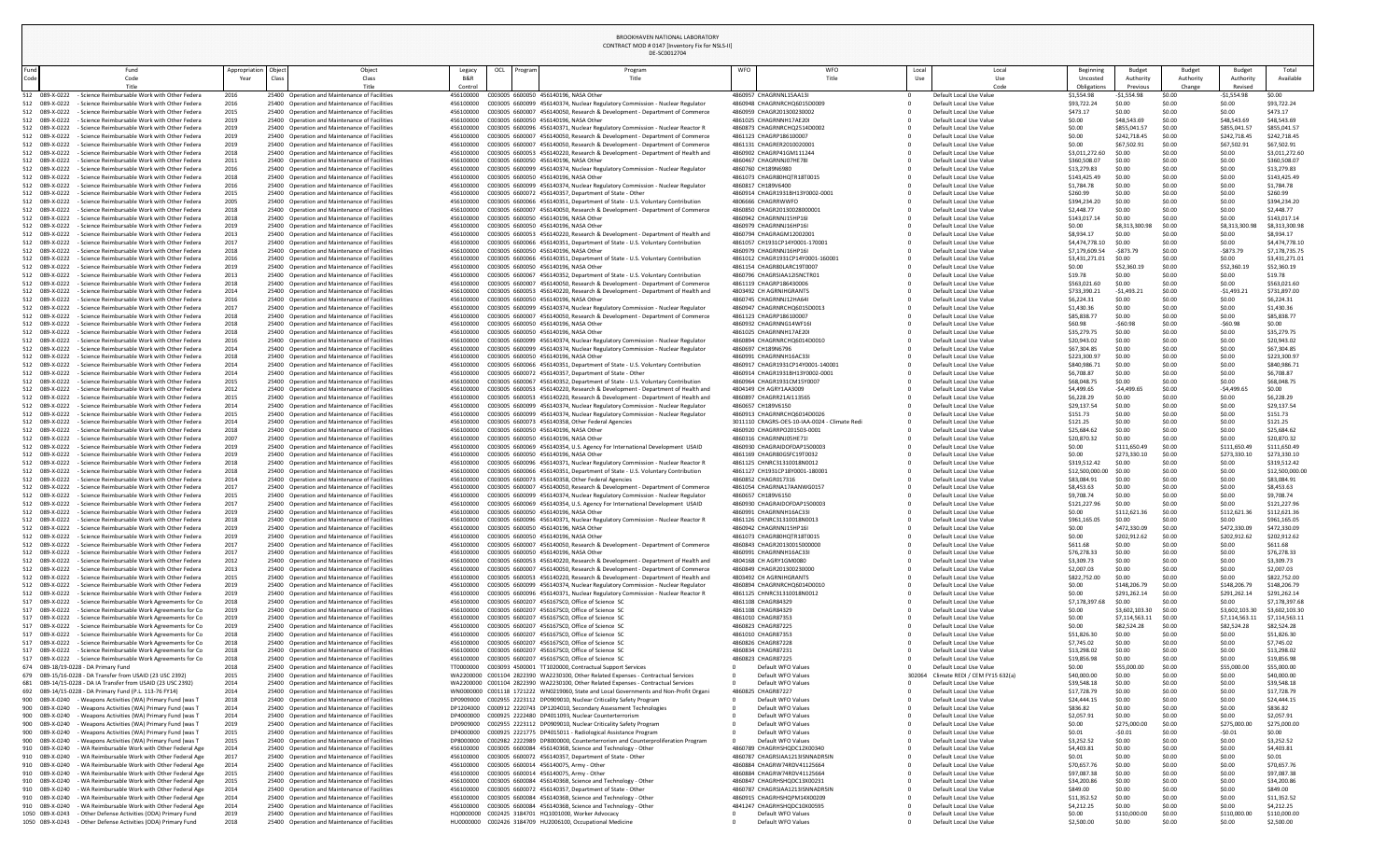| Beginning<br>Uncosted<br>Obligations | <b>Budget</b><br>Authority<br>Previous | <b>Budget</b><br>Authority<br>Change | <b>Budget</b><br>Authority<br>Revised | Total<br>Available           |
|--------------------------------------|----------------------------------------|--------------------------------------|---------------------------------------|------------------------------|
| \$9,523.04<br>\$0.00                 | \$0.00<br>\$15,000.00                  | \$0.00<br>\$0.00                     | \$0.00<br>\$15,000.00                 | \$9,523.04<br>\$15,000.00    |
| \$221,200.00                         | \$0.00                                 | \$0.00                               | \$0.00                                | \$221,200.00                 |
| \$317,094.71                         | \$0.00                                 | \$0.00                               | \$0.00                                | \$317,094.71                 |
| \$200,000.00                         | \$0.00                                 | \$0.00                               | \$0.00                                | \$200,000.00                 |
| \$286,219.17                         | \$0.00                                 | \$0.00                               | \$0.00                                | \$286,219.17                 |
| \$15,000.00                          | \$0.00                                 | \$0.00                               | \$0.00                                | \$15,000.00                  |
| \$600,000.00                         | \$0.00                                 | \$0.00                               | \$0.00                                | \$600,000.00                 |
| \$150,000.00<br>\$41,676.76          | \$0.00<br>\$0.00                       | \$0.00<br>\$0.00                     | \$0.00<br>\$0.00                      | \$150,000.00<br>\$41,676.76  |
| \$1,108.00                           | \$0.00                                 | \$0.00                               | \$0.00                                | \$1,108.00                   |
| \$1,681,056.67                       | \$0.00                                 | \$0.00                               | \$0.00                                | \$1,681,056.67               |
| \$61,792.34                          | \$0.00                                 | \$0.00                               | \$0.00                                | \$61,792.34                  |
| \$2,259.69                           | \$0.00                                 | \$0.00                               | \$0.00                                | \$2,259.69                   |
| \$172,913.16                         | \$0.00                                 | \$0.00                               | \$0.00                                | \$172,913.16                 |
| \$120,280.40<br>\$0.00               | \$0.00<br>\$8,000.00                   | \$0.00<br>\$0.00                     | \$0.00<br>\$8,000.00                  | \$120,280.40<br>\$8,000.00   |
| \$450,000.00                         | \$0.00                                 | \$0.00                               | \$0.00                                | \$450,000.00                 |
| \$0.00                               | \$150,000.00                           | \$0.00                               | \$150,000.00                          | \$150,000.00                 |
| \$96,227.18                          | \$0.00                                 | \$0.00                               | \$0.00                                | \$96,227.18                  |
| \$175,668.34                         | \$0.00                                 | \$0.00                               | \$0.00                                | \$175,668.34                 |
| \$20,000.00                          | $-$20,000.00$                          | \$0.00                               | $-$20,000.00$                         | \$0.00                       |
| \$2,572.20<br>\$0.00                 | $-52,572.20$                           | \$0.00                               | $-52,572.20$                          | \$0.00                       |
| \$20,000.00                          | \$110,000.00<br>\$0.00                 | \$0.00<br>\$0.00                     | \$110,000.00<br>\$0.00                | \$110,000.00<br>\$20,000.00  |
| \$55,000.00                          | \$0.00                                 | \$0.00                               | \$0.00                                | \$55,000.00                  |
| \$696.09                             | \$0.00                                 | \$0.00                               | \$0.00                                | \$696.09                     |
| \$156.92                             | $-$156.92$                             | \$0.00                               | $-$156.92$                            | \$0.00                       |
| \$17,697.10                          | \$0.00                                 | \$0.00                               | \$0.00                                | \$17,697.10                  |
| \$403.92                             | \$0.00                                 | \$0.00                               | \$0.00                                | \$403.92                     |
| \$0.00<br>\$0.00                     | \$195,631.07<br>\$253,119.42           | \$0.00<br>\$0.00                     | \$195,631.07<br>\$253,119.42          | \$195,631.07<br>\$253,119.42 |
| \$25,454.80                          | $-525,454.80$                          | \$0.00                               | $-$25,454.80$                         | \$0.00                       |
| \$535.90                             | $-5535.90$                             | \$0.00                               | $-5535.90$                            | \$0.00                       |
| \$90,000.00                          | \$0.00                                 | \$0.00                               | \$0.00                                | \$90,000.00                  |
| \$147,799.55                         | \$0.00                                 | \$0.00                               | \$0.00                                | \$147,799.55                 |
| \$1,561.80                           | \$0.00                                 | \$0.00                               | \$0.00                                | \$1,561.80                   |
| \$437.15                             | \$0.00                                 | \$0.00                               | \$0.00                                | \$437.15                     |
| \$2,147.71<br>\$0.00                 | \$0.00<br>\$133,862.00                 | \$0.00<br>\$0.00                     | \$0.00<br>\$133,862.00                | \$2,147.71<br>\$133,862.00   |
| \$0.00                               | \$153,751.00                           | \$0.00                               | \$153,751.00                          | \$153,751.00                 |
| \$0.00                               | \$150,000.00                           | \$0.00                               | \$150,000.00                          | \$150,000.00                 |
| \$21,555.93                          | \$0.00                                 | \$0.00                               | \$0.00                                | \$21,555.93                  |
| \$100,000.00                         | \$0.00                                 | \$0.00                               | \$0.00                                | \$100,000.00                 |
| \$418,837.42                         | \$0.00                                 | \$0.00                               | \$0.00                                | \$418,837.42                 |
| \$25,000.00                          | \$0.00                                 | \$0.00                               | \$0.00                                | \$25,000.00                  |
| \$0.00<br>\$0.00                     | \$110,000.00<br>\$150,000.00           | \$0.00<br>\$0.00                     | \$110,000.00<br>\$150,000.00          | \$110,000.00<br>\$150,000.00 |
| \$38,994.52                          | \$0.00                                 | \$0.00                               | \$0.00                                | \$38,994.52                  |
| \$320,703.38                         | \$0.00                                 | \$0.00                               | \$0.00                                | \$320,703.38                 |
| \$2,561.17                           | \$0.00                                 | \$0.00                               | \$0.00                                | \$2,561.17                   |
| \$0.00                               | \$175,000.00                           | \$0.00                               | \$175,000.00                          | \$175,000.00                 |
| \$0.00                               | \$2,631,509.00                         | \$0.00                               | \$2,631,509.00                        | \$2,631,509.00               |
| \$123,011.73<br>\$0.00               | \$0.00<br>\$526,878.00                 | \$0.00<br>\$0.00                     | \$0.00<br>\$526,878.00                | \$123,011.73<br>\$526,878.00 |
| \$60,260.00                          | \$0.00                                 | \$0.00                               | \$0.00                                | \$60,260.00                  |
| \$293,339.45                         | \$0.00                                 | \$0.00                               | \$0.00                                | \$293,339.45                 |
| \$0.00                               | \$163,000.00                           | \$0.00                               | \$163,000.00                          | \$163,000.00                 |
| \$0.00                               | \$760,920.00                           | \$0.00                               | \$760,920.00                          | \$760,920.00                 |
| \$5,100.26                           | \$0.00<br>\$0.00                       | \$0.00<br>\$0.00                     | \$0.00<br>\$0.00                      | \$5,100.26<br>\$188,358.94   |
| \$188,358.94<br>\$273,869.22         | \$0.00                                 | \$0.00                               | \$0.00                                | \$273,869.22                 |
| \$864.41                             | \$0.00                                 | \$0.00                               | \$0.00                                | \$864.41                     |
| \$5,561.57                           | $-$10,107.33$                          | \$0.00                               | $-$10,107.33$                         | $-$4,545.76$                 |
| \$29.70                              | $-529.70$                              | \$0.00                               | $-529.70$                             | \$0.00                       |
| \$58,896.49                          | \$30,088.29                            | \$0.00                               | \$30,088.29                           | \$88,984.78                  |
| \$4.21<br>\$10,121.59                | $-54.21$<br>$-572.49$                  | \$0.00<br>\$0.00                     | $-54.21$<br>$-572.49$                 | \$0.00<br>\$10,049.10        |
| \$2,868.79                           | $-51.64$                               | \$0.00                               | $-51.64$                              | \$2,867.15                   |
| \$10,000.00                          | \$6,996.64                             | \$0.00                               | \$6,996.64                            | \$16,996.64                  |
| \$0.00                               | \$2.69                                 | \$0.00                               | \$2.69                                | \$2.69                       |
| \$0.00                               | \$11.07                                | \$0.00                               | \$11.07                               | \$11.07                      |
| \$931,325.42                         | \$0.00                                 | \$0.00                               | \$0.00                                | \$931,325.42                 |
| \$0.00                               | \$2,473,851.00                         | \$0.00                               | \$2,473,851.00                        | \$2,473,851.00               |
| \$67,947.41<br>\$111,905.15          | \$0.00<br>\$0.00                       | \$0.00<br>\$0.00                     | \$0.00<br>\$0.00                      | \$67,947.41<br>\$111,905.15  |
| \$7.25                               | $-57.25$                               | \$0.00                               | $-57.25$                              | \$0.00                       |
| \$34,738.39                          | \$0.00                                 | \$0.00                               | \$0.00                                | \$34,738.39                  |
| \$0.00                               | \$1.64                                 | \$0.00                               | \$1.64                                | \$1.64                       |
| \$0.00                               | \$105,000.00                           | \$0.00                               | \$105,000.00                          | \$105,000.00                 |
| \$0.00                               | \$300,411.24                           | \$0.00                               | \$300,411.24                          | \$300,411.24                 |
| \$0.00                               | \$1,103,000.00                         | \$0.00                               | \$1,103,000.00                        | \$1,103,000.00               |
| \$0.00                               | \$1,120,000.00                         | \$0.00                               | \$1,120,000.00                        | \$1,120,000.00               |
| \$35,435.78<br>\$222,697.36          | \$0.00<br>\$0.00                       | \$0.00<br>\$0.00                     | \$0.00<br>\$0.00                      | \$35,435.78<br>\$222,697.36  |
| \$15,000.00                          | $-59,026.13$                           | \$0.00                               | $-59,026.13$                          | \$5,973.87                   |
| \$21,819.56                          | $-521,819.56$                          | \$0.00                               | $-521,819.56$                         | \$0.00                       |
| \$11.07                              | $-$11.07$                              | \$0.00                               | $-$11.07$                             | \$0.00                       |
| \$293,029.56<br>$\lambda$            | \$0.00<br>Anne co                      | \$0.00<br>40.00                      | \$0.00<br>$\overline{a}$              | \$293,029.56<br>$A = 24$     |
|                                      |                                        |                                      |                                       |                              |

|                                    |                                                                                                |                       |                                                                                                |                        |                | DE-SC0012704                                                                                                                                                                  |            |                                                                |              |                                                    |                                      |                                 |                                      |                                       |                               |
|------------------------------------|------------------------------------------------------------------------------------------------|-----------------------|------------------------------------------------------------------------------------------------|------------------------|----------------|-------------------------------------------------------------------------------------------------------------------------------------------------------------------------------|------------|----------------------------------------------------------------|--------------|----------------------------------------------------|--------------------------------------|---------------------------------|--------------------------------------|---------------------------------------|-------------------------------|
| -und<br>Code                       | Fund<br>Code<br>Title                                                                          | Appropriation<br>Year | Object<br>Class<br>Title                                                                       | Legacy<br>Control      | OCL<br>Progran | Program                                                                                                                                                                       | <b>WFO</b> | <b>WFO</b><br>Title                                            | Local<br>Use | Local<br>Use<br>Code                               | Beginning<br>Uncosted<br>Obligations | Budget<br>Authority<br>Previous | <b>Budget</b><br>Authority<br>Change | <b>Budget</b><br>Authority<br>Revised | Total<br>Available            |
|                                    | 1050 089-X-0243 - Other Defense Activities (ODA) Primary Fund                                  | 2018                  | 25400 Operation and Maintenance of Facilities                                                  |                        |                | HQ0000000 C002425 3184701 HQ1001000, Worker Advocacy                                                                                                                          |            | Default WFO Values                                             |              | Default Local Use Value                            | \$9,523.04                           | \$0.00                          | \$0.00                               | \$0.00                                | \$9,523.04                    |
| 1055 089-X-0243<br>1055 089-X-0243 | - ODA Reimbursable Work with Other Federal Ag<br>- ODA Reimbursable Work with Other Federal Ag | 2019<br>2018          | 25400 Operation and Maintenance of Facilities<br>25400 Operation and Maintenance of Facilities | 456100000<br>456100000 |                | C003005 6600040 456140142, Other DOD Agencies - Other<br>C003005 6600084 45614036B, Science and Technology - Other                                                            |            | 4861147 CHAGREAOC0066567<br>4861051 CHAGRHSHQPM17X00213        |              | Default Local Use Value<br>Default Local Use Value | \$0.00<br>\$221,200.0                | \$15,000.0<br>\$0.00            | \$0.00<br>\$0.00                     | \$15,000.00<br>\$0.00                 | \$15,000.00<br>\$221,200.0    |
| 1055 089-X-0243                    | - ODA Reimbursable Work with Other Federal Ag                                                  | 2018                  | 25400 Operation and Maintenance of Facilities                                                  | 456100000              |                | C003005 6600040 456140142, Other DOD Agencies - Other                                                                                                                         |            | 4861083 CHAGREAOC0038905                                       |              | Default Local Use Value                            | \$317,094.7                          | \$0.00                          | \$0.00                               | \$0.00                                | \$317,094.7                   |
| 1055 089-X-0243                    | - ODA Reimbursable Work with Other Federal Ag                                                  | 2018                  | 25400 Operation and Maintenance of Facilities                                                  | 456100000              |                | C003005 6600084 45614036B, Science and Technology - Other                                                                                                                     |            | 4861129 CHAGR70RSAT18KPM000172                                 |              | Default Local Use Value                            | \$200,000.00                         | \$0.00                          | \$0.00                               | \$0.00                                | \$200,000.00                  |
| 1055 089-X-0243                    | - ODA Reimbursable Work with Other Federal Ag                                                  | 2017                  | 25400 Operation and Maintenance of Facilities                                                  | 456100000              |                | C003005 6600084 45614036B, Science and Technology - Other                                                                                                                     |            | 4861048 CHAGRHSHQPM17X00229                                    |              | Default Local Use Value                            | \$286,219.17                         | \$0.00                          | \$0.00                               | \$0.00                                | \$286,219.17                  |
| 1055 089-X-0243<br>1055 089-X-0243 | - ODA Reimbursable Work with Other Federal Ag<br>- ODA Reimbursable Work with Other Federal Ag | 2018                  | 25400 Operation and Maintenance of Facilities<br>25400 Operation and Maintenance of Facilities | 456100000<br>456100000 |                | C003005 6600084 45614036B, Science and Technology - Other<br>C003005 6600040 456140142, Other DOD Agencies - Other                                                            |            | 4861024 CHAGRHSHQPM16X00202<br>4861117 CHAGRNR00118058GR01     |              | Default Local Use Value<br>Default Local Use Value | \$15,000.00<br>\$600,000.0           | \$0.00<br>\$0.00                | \$0.00<br>\$0.00                     | \$0.00<br>\$0.00                      | \$15,000.00<br>\$600,000.0    |
| 1055 089-X-0243                    | - ODA Reimbursable Work with Other Federal Ag                                                  | 2018<br>2018          | 25400 Operation and Maintenance of Facilities                                                  | 456100000              |                | C003005 6600040 456140142, Other DOD Agencies - Other                                                                                                                         |            | 4861094 CHAGREAOC0046634                                       |              | Default Local Use Value                            | \$150,000.00                         | \$0.00                          | \$0.00                               | \$0.00                                | \$150,000.0                   |
| 1055 089-X-0243                    | - ODA Reimbursable Work with Other Federal Ag                                                  | 2017                  | 25400 Operation and Maintenance of Facilities                                                  | 456100000              |                | C003005 6600084 45614036B, Science and Technology - Other                                                                                                                     |            | 4861051 CHAGRHSHQPM17X00213                                    |              | Default Local Use Value                            | \$41,676.76                          | \$0.00                          | \$0.00                               | \$0.00                                | \$41,676.76                   |
| 1055 089-X-0243                    | - ODA Reimbursable Work with Other Federal Ag                                                  | 2017                  | 25400 Operation and Maintenance of Facilities                                                  | 456100000              |                | C003005 6600084 45614036B, Science and Technology - Other                                                                                                                     |            | 4861049 CHAGRHSHQPM17X00142                                    |              | Default Local Use Value                            | \$1,108.00                           | \$0.00                          | \$0.00                               | \$0.00                                | \$1,108.00                    |
| 1055 089-X-0243                    | - ODA Reimbursable Work with Other Federal Ag<br>- ODA Reimbursable Work with Other Federal Ag | 2017                  | 25400 Operation and Maintenance of Facilities<br>25400 Operation and Maintenance of Facilities | 456100000<br>456100000 |                | C003005 6600084 45614036B, Science and Technology - Other<br>C003005 6600040 456140142, Other DOD Agencies - Other                                                            |            | 4861005 CHAGRHSHQDN16X00027<br>4861097 CHAGREAOC0043663        |              | Default Local Use Value                            | \$1,681,056.67                       | \$0.00<br>\$0.00                | \$0.00                               | \$0.00<br>\$0.00                      | \$1,681,056.67<br>\$61,792.34 |
| 1055 089-X-0243<br>1055 089-X-0243 | - ODA Reimbursable Work with Other Federal Ag                                                  | 2018<br>2016          | 25400 Operation and Maintenance of Facilities                                                  | 456100000              |                | C003005 6600033 456140124, DNA - Other                                                                                                                                        |            | 4861006 CHAGR1002721193                                        |              | Default Local Use Value<br>Default Local Use Value | \$61,792.34<br>\$2,259.69            | \$0.00                          | \$0.00<br>\$0.00                     | \$0.00                                | \$2,259.69                    |
| 1055 089-X-0243                    | - ODA Reimbursable Work with Other Federal Ag                                                  | 2018                  | 25400 Operation and Maintenance of Facilities                                                  | 456100000              |                | C003005 6600040 456140142, Other DOD Agencies - Other                                                                                                                         |            | 4861110 CH16003D20181805150005                                 |              | Default Local Use Value                            | \$172,913.1                          | \$0.00                          | \$0.00                               | \$0.00                                | \$172,913.16                  |
| 1055 089-X-0243                    | - ODA Reimbursable Work with Other Federal Ag                                                  | 2015                  | 25400 Operation and Maintenance of Facilities                                                  | 456100000              |                | C003005 6600084 45614036B, Science and Technology - Other                                                                                                                     |            | 4860960 CHAGRHSHQDC15X00146                                    |              | Default Local Use Value                            | \$120,280.4                          | \$0.00                          | \$0.00                               | \$0.00                                | \$120,280.4                   |
| 1055 089-X-0243                    | - ODA Reimbursable Work with Other Federal Ag                                                  | 2019                  | 25400 Operation and Maintenance of Facilities                                                  | 456100000              |                | C003005 6600084 45614036B, Science and Technology - Other                                                                                                                     |            | 4861172 CHAGRHSFEMW19IRWA0004<br>4861055 CHAGRNCSC17007        |              | Default Local Use Value                            | \$0.00                               | \$8,000.00<br>\$0.00            | \$0.00                               | \$8,000.0                             | \$8,000.00<br>\$450,000.0     |
| 1055 089-X-0243<br>1055 089-X-0243 | - ODA Reimbursable Work with Other Federal Ag<br>- ODA Reimbursable Work with Other Federal Ag | 2018<br>2019          | 25400 Operation and Maintenance of Facilities<br>25400 Operation and Maintenance of Facilities | 456100000<br>456100000 |                | C003005 6600040 456140142, Other DOD Agencies - Other<br>C003005 6600040 456140142, Other DOD Agencies - Other                                                                |            | 4861150 CHAGREAOC0064426                                       |              | Default Local Use Value<br>Default Local Use Value | \$450,000.0<br>\$0.00                | \$150,000                       | \$0.00<br>\$0.00                     | \$0.00<br>\$150,000.0                 | \$150,000.0                   |
| 1055 089-X-0243                    | - ODA Reimbursable Work with Other Federal Ag                                                  | 2018                  | 25400 Operation and Maintenance of Facilities                                                  | 456100000              |                | C003005 6600040 456140142, Other DOD Agencies - Other                                                                                                                         |            | 4861113 CHAGREAOC0048606                                       |              | Default Local Use Value                            | \$96,227.18                          | \$0.00                          | \$0.00                               | \$0.00                                | \$96,227.18                   |
| 1055 089-X-0243                    | - ODA Reimbursable Work with Other Federal Ag                                                  | 2017                  | 25400 Operation and Maintenance of Facilities                                                  | 456100000              |                | C003005 6600040 456140142, Other DOD Agencies - Other                                                                                                                         |            | 4861055 CHAGRNCSC17007                                         |              | Default Local Use Value                            | \$175,668.                           | \$0.00                          | \$0.00                               | \$0.00                                | \$175,668.3                   |
| 1055 089-X-0243                    | - ODA Reimbursable Work with Other Federal Ag                                                  | 2012                  | 25400 Operation and Maintenance of Facilities                                                  | 456100000              |                | C003005 6600084 45614036B, Science and Technology - Other                                                                                                                     |            | 4860604 CHAGRHSHQDC09X00627                                    |              | Default Local Use Value                            | \$20,000.00                          | $-520,000.00$                   | \$0.00                               | $-520,000.00$                         | \$0.00                        |
| 1055 089-X-0243<br>1055 089-X-0243 | - ODA Reimbursable Work with Other Federal Ag<br>- ODA Reimbursable Work with Other Federal Ag | 2011<br>2019          | 25400 Operation and Maintenance of Facilities<br>25400 Operation and Maintenance of Facilities | 456100000<br>456100000 |                | C003005 6600020 456140086, Navy - Other<br>C003005 6600084 45614036B, Science and Technology - Other                                                                          |            | 4860694 CHAGRN0001411IP20054<br>4861140 CHAGR70RSAT18KPM000198 |              | Default Local Use Value<br>Default Local Use Value | \$2,572.20<br>\$0.00                 | $-52,572.20$<br>\$110,000.00    | \$0.00<br>\$0.00                     | $-52,572.20$<br>\$110,000.00          | \$0.00<br>\$110,000.0         |
| 1055 089-X-0243                    | - ODA Reimbursable Work with Other Federal Ag                                                  | 2018                  | 25400 Operation and Maintenance of Facilities                                                  | 456100000              |                | C003005 6600084 45614036B, Science and Technology - Other                                                                                                                     |            | 4861124 CHAGR70FA5018K00000018                                 |              | Default Local Use Value                            | \$20,000.00                          | \$0.00                          | \$0.00                               | \$0.00                                | \$20,000.00                   |
| 1055 089-X-0243                    | - ODA Reimbursable Work with Other Federal Ag                                                  | 2018                  | 25400 Operation and Maintenance of Facilities                                                  | 456100000              |                | C003005 6600040 456140142, Other DOD Agencies - Other                                                                                                                         |            | 4861095 CHAGREAOC0041083                                       |              | Default Local Use Value                            | \$55,000.00                          | \$0.00                          | \$0.00                               | \$0.00                                | \$55,000.00                   |
|                                    | 1055 089-X-0243 - ODA Reimbursable Work with Other Federal Ag                                  | 2015                  | 25400 Operation and Maintenance of Facilities                                                  |                        |                |                                                                                                                                                                               |            | 4860923 CHARGHSHQPM14X-00162                                   |              | Default Local Use Value                            | \$696.09                             | \$0.00                          |                                      | \$0.00                                | \$696.09                      |
| 1055 089-X-0243<br>1055 089-X-0243 | - ODA Reimbursable Work with Other Federal Ag<br>- ODA Reimbursable Work with Other Federal Ag | 2015<br>2016          | 25400 Operation and Maintenance of Facilities<br>25400 Operation and Maintenance of Facilities | 456100000<br>456100000 |                | C003005 6600084 45614036B, Science and Technology - Other<br>C003005 6600084 45614036B, Science and Technology - Other                                                        |            | 4842545 CHAGRHSHQPM15X00168<br>4860997 CHAGRHSHQPM16X00080     |              | Default Local Use Value<br>Default Local Use Value | \$156.92<br>\$17,697.10              | -\$156.92<br>\$0.00             | \$0.00<br>\$0.00                     | $-$156.92$<br>\$0.00                  | \$0.00<br>\$17,697.10         |
| 1055 089-X-0243                    | - ODA Reimbursable Work with Other Federal Ag                                                  | 2018                  | 25400 Operation and Maintenance of Facilities                                                  | 456100000              |                | C003005 6600040 456140142, Other DOD Agencies - Other                                                                                                                         |            | 4861082 CHAGREAOC0038769                                       |              | Default Local Use Value                            | \$403.92                             | \$0.00                          | \$0.00                               | \$0.00                                | \$403.92                      |
| 1055 089-X-0243                    | - ODA Reimbursable Work with Other Federal Ag                                                  | 2019                  | 25400 Operation and Maintenance of Facilities                                                  | 456100000              |                | C003005 6600040 456140142, Other DOD Agencies - Other                                                                                                                         |            | 4861152 CHAGRHQ0642921580                                      |              | Default Local Use Value                            | \$0.00                               | \$195,631                       | \$0.00                               | \$195,631.07                          | \$195,631.0                   |
| 1055 089-X-0243                    | - ODA Reimbursable Work with Other Federal Ag                                                  | 2019                  | 25400 Operation and Maintenance of Facilities                                                  | 456100000              |                | C003005 6600038 456140135, DARPA - Other                                                                                                                                      |            | 4861137 CHAGRHR0011938097                                      |              | Default Local Use Value                            | \$0.00                               | \$253,119.42                    | \$0.00                               | \$253,119.42                          | \$253,119.4                   |
| 1055 089-X-0243<br>1055 089-X-0243 | - ODA Reimbursable Work with Other Federal Ag                                                  | 2011                  | 25400 Operation and Maintenance of Facilities<br>25400 Operation and Maintenance of Facilities | 456100000<br>456100000 |                | C003005 6600084 45614036B, Science and Technology - Other<br>C003005 6600084 45614036B, Science and Technology - Other                                                        |            | 4860604 CHAGRHSHQDC09X00627<br>4861038 AGRHSHQPM17X00137       |              | Default Local Use Value<br>Default Local Use Value | \$25,454.80                          | $-525,454.80$<br>-\$535.90      | \$0.00                               | $-$ \$25,454.80<br>$-$ \$535.90       | \$0.00<br>\$0.00              |
| 1055 089-X-0243                    | - ODA Reimbursable Work with Other Federal Ag<br>- ODA Reimbursable Work with Other Federal Ag | 2017<br>2016          | 25400 Operation and Maintenance of Facilities                                                  | 456100000              |                | C003005 6600084 45614036B, Science and Technology - Other                                                                                                                     |            | 4860960 CHAGRHSHODC15X00146                                    |              | Default Local Use Value                            | \$535.90<br>\$90,000.00              | \$0.00                          | \$0.00<br>\$0.00                     | \$0.00                                | \$90,000.00                   |
| 1055 089-X-0243                    | - ODA Reimbursable Work with Other Federal Ag                                                  | 2018                  | 25400 Operation and Maintenance of Facilities                                                  | 456100000              |                | C003005 6600040 456140142, Other DOD Agencies - Other                                                                                                                         |            | 4861112 CHAGREAOC0044286                                       |              | Default Local Use Value                            | \$147,799.5                          | \$0.00                          | \$0.00                               | \$0.00                                | \$147,799.5                   |
| 1055 089-X-0243                    | - ODA Reimbursable Work with Other Federal Ag                                                  | 2012                  | 25400 Operation and Maintenance of Facilities                                                  | 456100000              |                | C003005 6600084 45614036B, Science and Technology - Other                                                                                                                     |            | 4860789 CHAGRHSHQDC12X00340                                    |              | Default Local Use Value                            | \$1,561.80                           | \$0.00                          | \$0.00                               | \$0.00                                | \$1,561.80                    |
| 1055 089-X-0243<br>1055 089-X-0243 | - ODA Reimbursable Work with Other Federal Ag<br>- ODA Reimbursable Work with Other Federal Ag | 2017<br>2015          | 25400 Operation and Maintenance of Facilities<br>25400 Operation and Maintenance of Facilities | 456100000<br>456100000 |                | C003005 6600084 45614036B, Science and Technology - Other<br>C003005 6600084 45614036B, Science and Technology - Other                                                        |            | 4861024 CHAGRHSHQPM16X00202<br>4860933 CHAGRHSHQPM15X00025     |              | Default Local Use Value                            | \$437.15<br>\$2,147.                 | \$0.00<br>\$0.00                | \$0.00<br>\$0.00                     | \$0.00<br>\$0.00                      | \$437.15<br>\$2,147.71        |
| 1055 089-X-0243                    | - ODA Reimbursable Work with Other Federal Ag                                                  | 2019                  | 25400 Operation and Maintenance of Facilities                                                  | 456100000              |                | C003005 6600040 456140142, Other DOD Agencies - Other                                                                                                                         |            | 4861155 CHAGREAOC0059950                                       |              | Default Local Use Value<br>Default Local Use Value | \$0.00                               | \$133,862.00                    | \$0.00                               | \$133,862.00                          | \$133,862.0                   |
| 1055 089-X-0243                    | - ODA Reimbursable Work with Other Federal Ag                                                  | 2019                  | 25400 Operation and Maintenance of Facilities                                                  | 456100000              |                | C003005 6600040 456140142, Other DOD Agencies - Other                                                                                                                         |            | 4861166 CHAGRNR78G19028GS34                                    |              | Default Local Use Value                            | \$0.00                               | \$153,751.00                    | \$0.00                               | \$153,751.00                          | \$153,751.0                   |
| 1055 089-X-0243                    | - ODA Reimbursable Work with Other Federal Ag                                                  | 2019                  | 25400 Operation and Maintenance of Facilities                                                  | 456100000              |                | C003005 6600040 456140142, Other DOD Agencies - Other                                                                                                                         |            | 4861149 CHAGREAOC0065013                                       |              | Default Local Use Value                            | \$0.00                               | \$150,000.00                    | \$0.00                               | \$150,000.00                          | \$150,000.00                  |
| 1055 089-X-0243                    | - ODA Reimbursable Work with Other Federal Ag                                                  | 2016                  | 25400 Operation and Maintenance of Facilities<br>25400 Operation and Maintenance of Facilities | 456100000<br>456100000 |                | C003005 6600084 45614036B, Science and Technology - Other                                                                                                                     |            | 4842534 CHAGRHSHQDC15X00132<br>4861013 CHAGRNID8G16196GS21     |              | Default Local Use Value                            | \$21,555.93                          | \$0.00<br>\$0.00                | \$0.00                               | \$0.00                                | \$21,555.93<br>\$100,000.0    |
| 1055 089-X-0243<br>1055 089-X-0243 | - ODA Reimbursable Work with Other Federal Ag<br>- ODA Reimbursable Work with Other Federal Ag | 2016<br>2018          | 25400 Operation and Maintenance of Facilities                                                  | 456100000              |                | C003005 6600040 456140142, Other DOD Agencies - Other<br>C003005 6600040 456140142, Other DOD Agencies - Other                                                                |            | 4861085 CHAGRNR78G17304GS03                                    |              | Default Local Use Value<br>Default Local Use Value | \$100,000.00<br>\$418,837.42         | \$0.00                          | \$0.00<br>\$0.00                     | \$0.00<br>\$0.00                      | \$418,837.4                   |
| 1055 089-X-0243                    | - ODA Reimbursable Work with Other Federal Ag                                                  | 2016                  | 25400 Operation and Maintenance of Facilities                                                  | 456100000              |                | C003005 6600084 45614036B, Science and Technology - Other                                                                                                                     |            | 4861008 CHAGRHSHQDN16X00024                                    |              | Default Local Use Value                            | \$25,000.00                          | \$0.00                          | \$0.00                               | \$0.00                                | \$25,000.00                   |
| 1055 089-X-0243                    | - ODA Reimbursable Work with Other Federal Ag                                                  | 2019                  | 25400 Operation and Maintenance of Facilities                                                  | 456100000              |                | C003005 6600084 45614036B, Science and Technology - Other                                                                                                                     |            | 4861143 CHAGR70RSAT18KPM000156                                 |              | Default Local Use Value                            | \$0.00                               | \$110,000.00                    | \$0.00                               | \$110,000.00                          | \$110,000.00                  |
| 1055 089-X-0243                    | - ODA Reimbursable Work with Other Federal Ag                                                  | 2019                  | 25400 Operation and Maintenance of Facilities                                                  | 456100000              |                | C003005 6600040 456140142, Other DOD Agencies - Other                                                                                                                         |            | 4861148 CHAGREAOC0065054                                       |              | Default Local Use Value                            | \$0.00                               | \$150,000.0                     | \$0.00                               | \$150,000.00                          | \$150,000.00                  |
| 1055 089-X-0243<br>1055 089-X-0243 | - ODA Reimbursable Work with Other Federal Ag<br>- ODA Reimbursable Work with Other Federal Ag | 2018<br>2018          | 25400 Operation and Maintenance of Facilities<br>25400 Operation and Maintenance of Facilities | 456100000<br>456100000 |                | C003005 6600109 456140063, Air Force - Other<br>C003005 6600038 456140135, DARPA - Other                                                                                      |            | 4861078 CHAGRF4FBFP8012G101<br>4861106 CHAGRHR0011835865       |              | Default Local Use Value<br>Default Local Use Value | \$38,994.52<br>\$320,703.3           | \$0.00<br>\$0.00                | \$0.00<br>\$0.00                     | \$0.00<br>\$0.00                      | \$38,994.52<br>\$320,703.3    |
| 1055 089-X-0243                    | - ODA Reimbursable Work with Other Federal Ag                                                  | 2016                  | 25400 Operation and Maintenance of Facilities                                                  | 456100000              |                | C003005 6600084 45614036B, Science and Technology - Other                                                                                                                     |            | 4860994 CHAGRHSHQPM16X00081                                    |              | Default Local Use Value                            | \$2,561.17                           | \$0.00                          |                                      | \$0.00                                | \$2,561.17                    |
| 1055 089-X-0243                    | - ODA Reimbursable Work with Other Federal Ag                                                  | 2019                  | 25400 Operation and Maintenance of Facilities                                                  | 456100000              |                | C003005 6600040 456140142, Other DOD Agencies - Other                                                                                                                         |            | 4861171 CHAGREAOC0071362                                       |              | Default Local Use Value                            | \$0.00                               | \$175,000.00                    | \$0.00                               | \$175,000.00                          | \$175,000.00                  |
| 1060 089-X-0243                    | - ODA Specialized Security Activities Non-Pro                                                  | 2019                  | 25400 Operation and Maintenance of Facilities                                                  | GD6000000              |                | C002970 3203763 GD6020300, Investigations                                                                                                                                     |            | Default WFO Values                                             |              | Default Local Use Value                            | \$0.00                               | \$2,631,509.00                  | \$0.00                               | \$2,631,509.                          | \$2,631,509.00                |
| 1060 089-X-0243<br>1060 089-X-0243 | - ODA Specialized Security Activities Non-Pro<br>- ODA Specialized Security Activities Non-Pro | 2018<br>2019          | 25400 Operation and Maintenance of Facilities<br>25400 Operation and Maintenance of Facilities | GD6000000<br>GD6000000 |                | C002970 3203780 GD6050200, Technical Services<br>C002970 3203761 GD6020100, Analysis                                                                                          |            | Default WFO Values<br>Default WFO Values                       |              | Default Local Use Value<br>Default Local Use Value | \$123,011.<br>\$0.00                 | \$0.00<br>\$526,878             | \$0.00<br>\$0.00                     | \$0.00<br>\$526,878.00                | \$123,011.73<br>\$526,878.00  |
| 1060 089-X-0243                    | - ODA Specialized Security Activities Non-Pro                                                  | 2018                  | 25400 Operation and Maintenance of Facilities                                                  |                        |                | GD6000000 C002970 3203764 GD6020400, CI Training                                                                                                                              |            | Default WFO Values                                             |              | Default Local Use Value                            | \$60,260.00                          | \$0.00                          | \$0.00                               | \$0.00                                | \$60,260.00                   |
| 1060 089-X-0243                    | - ODA Specialized Security Activities Non-Pro                                                  | 2018                  | 25400 Operation and Maintenance of Facilities                                                  | GD6000000              |                | C002970 3203769 GD6020900, Office of The SCIO                                                                                                                                 |            | Default WFO Values                                             |              | Default Local Use Value                            | \$293,339.4                          | \$0.00                          | \$0.00                               | \$0.00                                | \$293,339.4                   |
|                                    | 1060 089-X-0243 - ODA Specialized Security Activities Non-Pro                                  |                       | 25400 Operation and Maintenance of Facilities                                                  | GD6000000              |                | C002970 3203762 GD6020200, Security                                                                                                                                           |            | Default WFO Values                                             |              | Default Local Use Value                            |                                      | \$163,000.00                    |                                      | \$163,000.00                          | \$163,000.00                  |
| 1060 089-X-0243<br>1060 089-X-0243 | - ODA Specialized Security Activities Non-Pro<br>- ODA Specialized Security Activities Non-Pro | 2019<br>2017          | 25400 Operation and Maintenance of Facilities<br>25400 Operation and Maintenance of Facilities | GD6000000              |                | C002970 3203769 GD6020900, Office of The SCIO<br>C002970 3203764 GD6020400, CI Training                                                                                       |            | Default WFO Values<br>Default WFO Values                       |              | Default Local Use Value<br>Default Local Use Value | \$0.00<br>\$5,100.26                 | \$760,920<br>\$0.00             | \$0.00<br>\$0.00                     | \$760,920.0<br>\$0.00                 | \$760,920.00<br>\$5,100.26    |
| 1060 089-X-0243                    | - ODA Specialized Security Activities Non-Pro                                                  | 2018                  | 25400 Operation and Maintenance of Facilities                                                  | GD6000000              |                | C002970 3203761 GD6020100, Analysis                                                                                                                                           |            | Default WFO Values                                             |              | Default Local Use Value                            | \$188,358.9                          | \$0.00                          | \$0.00                               | \$0.00                                | \$188,358.9                   |
| 1060 089-X-0243                    | - ODA Specialized Security Activities Non-Pro                                                  | 2018                  | 25400 Operation and Maintenance of Facilities                                                  | GD6000000              |                | C002970 3203763 GD6020300, Investigations                                                                                                                                     |            | Default WFO Values                                             |              | Default Local Use Value                            | \$273,869.2                          | \$0.00                          | \$0.00                               | \$0.00                                | \$273,869.2                   |
| 1060 089-X-0243                    | - ODA Specialized Security Activities Non-Pro                                                  | 2017                  | 25400 Operation and Maintenance of Facilities                                                  | GD6000000              |                | C002970 3203779 GD6050100, CYBER & OPERATIONS                                                                                                                                 |            | Default WFO Values                                             |              | Default Local Use Value                            | \$864.41                             | \$0.00                          | \$0.00                               | \$0.00                                | \$864.41                      |
| 1551 089-X-0309                    | 1079 089-16/17-0243 - ODA Program Direction<br>- Defense Nuclear Nonproliferation (DNN) Prim   | 2016<br>2015          | 25400 Operation and Maintenance of Facilities<br>25400 Operation and Maintenance of Facilities | CS0000000              |                | C000892 1713352 CS7000000, Integrated Joint Cybersecurity Coordination Cente<br>NN4000000 C001056 2222718 NN4009020, DO NOT USE!!! Safeguards Engagement                      |            | Default WFO Values<br>Default WFO Values                       |              | Default Local Use Value                            | \$5,561.<br>\$29.70                  | $-510,107$<br>$-529.70$         | \$0.00<br>\$0.00                     | $-510,107.$<br>$-529.70$              | $-54,545.76$<br>\$0.00        |
| 1551 089-X-0309                    | - Defense Nuclear Nonproliferation (DNN) Prim                                                  | 2015                  | 25400 Operation and Maintenance of Facilities                                                  |                        |                | NN5000000 C001058 2221234 NN5002010, U.S. Costs for Russia Newly Independent States Pr                                                                                        |            | Default WFO Values                                             |              | Default Local Use Value<br>Default Local Use Value | \$58,896.49                          | \$30,088.2                      | \$0.00                               | \$30,088.2                            | \$88,984.78                   |
| 1551 089-X-0309                    | - Defense Nuclear Nonproliferation (DNN) Prim                                                  | 2015                  | 25400 Operation and Maintenance of Facilities                                                  |                        |                | NN9300000 C002936 2222890 NN9301000, Domestic Nuclear and Radiological Material Protec                                                                                        |            | Default WFO Values                                             |              | Default Local Use Value                            | \$4.21                               | $-54.21$                        | \$0.00                               | -\$4.21                               | \$0.00                        |
| 1551 089-X-0309                    | - Defense Nuclear Nonproliferation (DNN) Prim                                                  | 2015                  | 25400 Operation and Maintenance of Facilities                                                  |                        |                | NN5000000 C001058 2221240 NN5004010, U.S. Costs for Russia Newly Independent States Pr                                                                                        |            | Default WFO Values                                             |              | Default Local Use Value                            | \$10,121.59                          | -\$72.49                        | \$0.00                               | $-572.49$                             | \$10,049.10                   |
| 1551 089-X-0309<br>1551 089-X-0309 | - Defense Nuclear Nonproliferation (DNN) Prim<br>- Defense Nuclear Nonproliferation (DNN) Prim | 2013<br>2017          | 25400 Operation and Maintenance of Facilities<br>25400 Operation and Maintenance of Facilities |                        |                | NN5000000 C001058 2222811 NN5003040, US Costs for Non Russia Non-Newly Independent Sta<br>DN3001000 C003039 2223079 DN3001010, Highly Enriched Uranium HEU Reactor Conversion |            | Default WFO Values<br>Default WFO Values                       |              | Default Local Use Value<br>Default Local Use Value | \$2,868.79<br>\$10,000.0             | -\$1.64<br>\$6,996.64           | \$0.00                               | $-51.64$<br>\$6,996.6                 | \$2,867.15<br>\$16,996.64     |
| 1551 089-X-0309                    | - Defense Nuclear Nonproliferation (DNN) Prim                                                  | 2014                  | 25400 Operation and Maintenance of Facilities                                                  |                        |                | NN5000000 C001058 2221234 NN5002010, U.S. Costs for Russia Newly Independent States Pr                                                                                        |            | Default WFO Values                                             |              | Default Local Use Value                            | \$0.00                               | \$2.69                          | \$0.00                               | \$2.69                                | \$2.69                        |
| 1551 089-X-0309                    | - Defense Nuclear Nonproliferation (DNN) Prim                                                  | 2014                  | 25400 Operation and Maintenance of Facilities                                                  | NN4000000              |                | C001056 2222717 NN4009010, Safeguards Policy and Human Resources                                                                                                              |            | Default WFO Values                                             |              | Default Local Use Value                            | \$0.00                               | \$11.07                         | \$0.00                               | \$11.07                               | \$11.07                       |
| 1551 089-X-0309                    | - Defense Nuclear Nonproliferation (DNN) Prim                                                  | 2018                  | 25400 Operation and Maintenance of Facilities                                                  | DN1003000              |                | C003036 2223063 DN1003011, U.S. Costs for Russia Newly Independent State Pro                                                                                                  |            | Default WFO Values                                             |              | Default Local Use Value                            | \$931,325                            | \$0.00                          | \$0.00                               | \$0.00                                | \$931,325.42                  |
| 1551 089-X-0309                    | - Defense Nuclear Nonproliferation (DNN) Prim<br>Defense Nuclear Nonproliferation (DNN) Prim   | 2019<br>2017          | 25400 Operation and Maintenance of Facilities<br>25400 Operation and Maintenance of Facilities | CT0000000<br>DN2000000 |                | C003007 2223020 CT8401000, Radiological Assistance Program RAP<br>C003038 2223076 DN2001000. Proliferation Detection                                                          |            | Default WFO Values<br>Default WFO Values                       |              | Default Local Use Value                            | \$0.00<br>\$67,947.4                 | \$2,473,85<br>\$0.00            | \$0.00<br>\$0.00                     | \$2,473,85<br>\$0.00                  | \$2,473,851.00<br>\$67,947.41 |
| 1551 089-X-0309<br>1551 089-X-0309 | - Defense Nuclear Nonproliferation (DNN) Prim                                                  | 2018                  | 25400 Operation and Maintenance of Facilities                                                  | DN1005000              |                | C003088 2223152 DN1005010, Domestic Radiological Security                                                                                                                     |            | Default WFO Values                                             |              | Default Local Use Value<br>Default Local Use Value | \$111,905.1                          | \$0.00                          | \$0.00                               | \$0.00                                | \$111,905.1                   |
| 1551 089-X-0309                    | - Defense Nuclear Nonproliferation (DNN) Prim                                                  | 2015                  | 25400 Operation and Maintenance of Facilities                                                  |                        |                | NN4000000 C001056 2222732 NN4012030, Multilateral Supplier Policy                                                                                                             |            | Default WFO Values                                             |              | Default Local Use Value                            | \$7.25                               | -\$7.25                         |                                      | -\$7.25                               | \$0.00                        |
| 1551 089-X-0309                    | - Defense Nuclear Nonproliferation (DNN) Prim                                                  | 2018                  | 25400 Operation and Maintenance of Facilities                                                  |                        |                | DN1006000 C003089 2223153 DN1006010, International Radiological Security                                                                                                      |            | Default WFO Values                                             |              | Default Local Use Value                            | \$34,738.                            | \$0.00                          | \$0.00                               | \$0.00                                | \$34,738.39                   |
| 1551 089-X-0309                    | - Defense Nuclear Nonproliferation (DNN) Prim                                                  | 2013                  | 25400 Operation and Maintenance of Facilities                                                  |                        |                | NN5000000 C001058 2221234 NN5002010, U.S. Costs for Russia Newly Independent States Pr                                                                                        |            | Default WFO Values                                             |              | Default Local Use Value                            | \$0.00                               | \$1.64                          | \$0.00                               | \$1.64                                | \$1.64                        |
| 1551 089-X-0309<br>1551 089-X-0309 | Defense Nuclear Nonproliferation (DNN) Prim<br>- Defense Nuclear Nonproliferation (DNN) Prim   | 2019<br>2019          | 25400 Operation and Maintenance of Facilities<br>25400 Operation and Maintenance of Facilities | CT0000000<br>DN1003000 |                | C003007 2223023 CT8404010, Evaluation, Exercise, Readiness, and Response Sup<br>C003036 2223063 DN1003011, U.S. Costs for Russia Newly Independent State Pro                  |            | Default WFO Values<br>Default WFO Values                       |              | Default Local Use Value<br>Default Local Use Value | \$0.00<br>\$0.00                     | \$105,000.0<br>\$300,411.24     | \$0.00<br>\$0.00                     | \$105,000.0<br>\$300,411.24           | \$105,000.0<br>\$300,411.2    |
| 1551 089-X-0309                    | - Defense Nuclear Nonproliferation (DNN) Prim                                                  | 2019                  | 25400 Operation and Maintenance of Facilities                                                  | DN4000000              |                | C003042 2223096 DN4001030, Safeguards Technology Development                                                                                                                  |            | Default WFO Values                                             |              | Default Local Use Value                            | \$0.00                               | \$1,103,000.00                  | \$0.00                               | \$1,103,000.                          | \$1,103,000.00                |
| 1551 089-X-0309                    | - Defense Nuclear Nonproliferation (DNN) Prim                                                  | 2019                  | 25400 Operation and Maintenance of Facilities                                                  | DN2010000              |                | C003118 2223180 DN2010000, Proliferation Detection R&D                                                                                                                        |            | Default WFO Values                                             |              | Default Local Use Value                            | \$0.00                               | \$1,120,000.00                  | \$0.00                               | \$1,120,000.0                         | \$1,120,000.00                |
| 1551 089-X-0309                    | - Defense Nuclear Nonproliferation (DNN) Prim                                                  | 2018                  | 25400 Operation and Maintenance of Facilities                                                  | DN4000000              |                | C003042 2223103 DN4004010, Global Regimes                                                                                                                                     |            | Default WFO Values                                             |              | Default Local Use Value                            | \$35,435.78                          | \$0.00                          | \$0.00                               | \$0.00                                | \$35,435.78                   |
| 1551 089-X-0309<br>1551 089-X-0309 | - Defense Nuclear Nonproliferation (DNN) Prim<br>- Defense Nuclear Nonproliferation (DNN) Prim | 2018<br>2015          | 25400 Operation and Maintenance of Facilities<br>25400 Operation and Maintenance of Facilities | DN4000000              |                | C003042 2223096 DN4001030, Safeguards Technology Development<br>C001058 2222881 NN5070040, US Costs for Non Russia Non-Newly Independent Sta                                  |            | Default WFO Values<br>Default WFO Values                       |              | Default Local Use Value<br>Default Local Use Value | \$222,697.<br>\$15,000.00            | \$0.00<br>$-59,026.13$          | \$0.00<br>\$0.00                     | \$0.00<br>$-59,026.13$                | \$222,697.<br>\$5,973.87      |
| 1551 089-X-0309                    | - Defense Nuclear Nonproliferation (DNN) Prim                                                  | 2014                  | 25400 Operation and Maintenance of Facilities                                                  |                        |                | NN5000000 C001058 2222881 NN5070040, US Costs for Non Russia Non-Newly Independent Sta                                                                                        |            | Default WFO Values                                             |              | Default Local Use Value                            | \$21,819.56                          | -\$21,819.                      | \$0.00                               | $-521,819.56$                         | \$0.00                        |
| 1551 089-X-0309                    | - Defense Nuclear Nonproliferation (DNN) Prim                                                  | 2014                  | 25400 Operation and Maintenance of Facilities                                                  |                        |                | NN4000000 C001056 2222722 NN4010021, US Costs for Russia Newly Independent States                                                                                             |            | Default WFO Values                                             |              | Default Local Use Value                            | \$11.07                              | $-$11.07$                       |                                      | $-$11.07$                             |                               |
| 1551 089-X-0309                    | - Defense Nuclear Nonproliferation (DNN) Prim                                                  | 2018                  | 25400 Operation and Maintenance of Facilities                                                  |                        |                | DN4000000 C003042 2223095 DN4001020, Safeguards Engagement INSEP                                                                                                              |            | Default WFO Values                                             |              | Default Local Use Value                            | \$293,029.56                         | \$0.00                          | \$0.00                               | \$0.00                                | \$293,029.56                  |
|                                    | 1551 089-X-0309 - Defense Nuclear Nonproliferation (DNN) Prim                                  | 2015                  | 25400 Operation and Maintenance of Facilities                                                  |                        |                | NN4000000 C001056 2222717 NN4009010, Safeguards Policy and Human Resources                                                                                                    |            | Default WFO Values                                             |              | Default Local Use Value                            | \$235.76                             | \$295.68                        | \$0.00                               | \$295.68                              | \$531.44                      |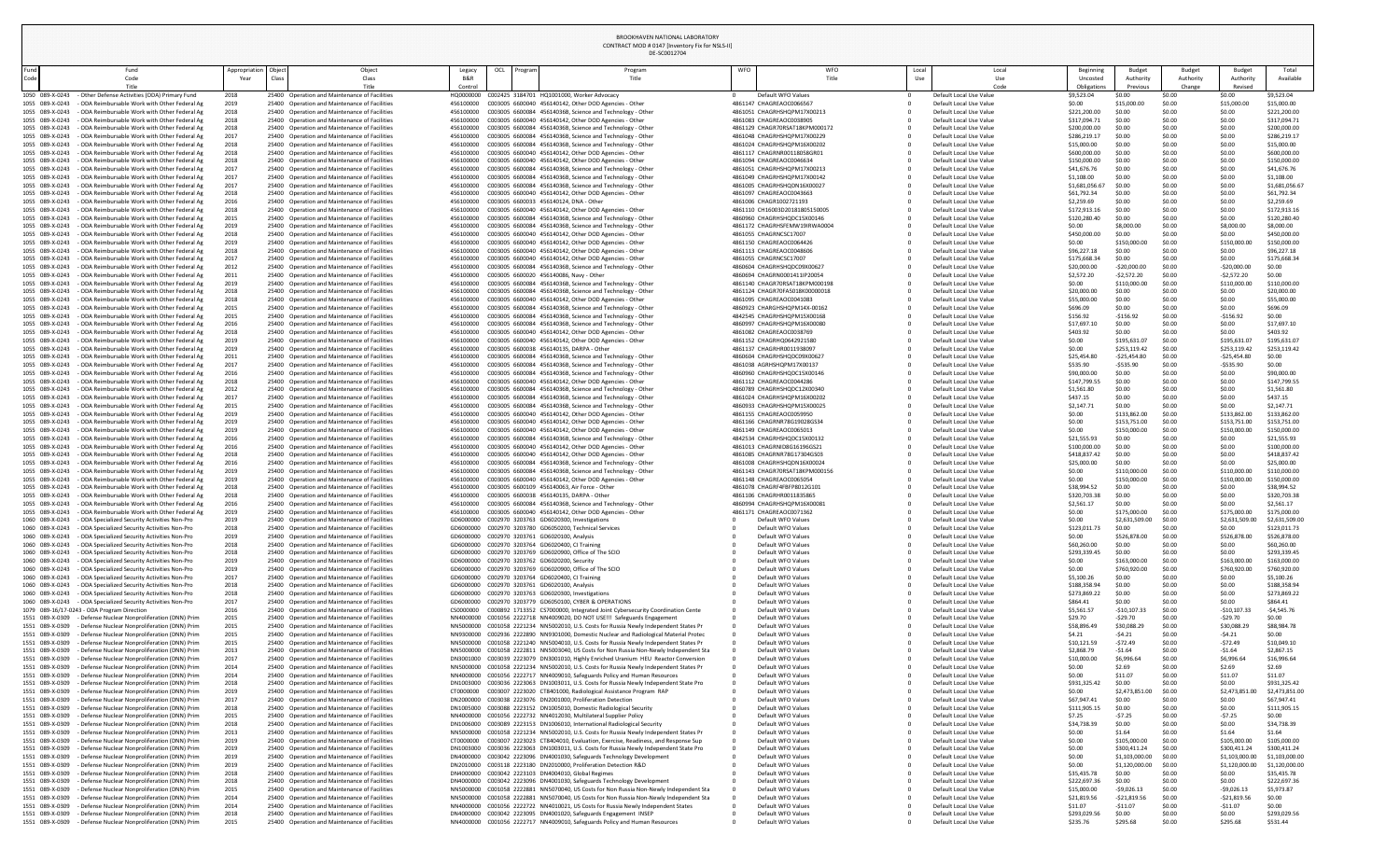DE-SC0012704 CONTRACT MOD # 0147 [Inventory Fix for NSLS-II]

|                                                                                                                                      |               |       |                                                                                                |                        | DL-JCUUIZ704                                                                                                                                                                     |     |                                          |              |                                                    |                                   |                                |                            |                                |                                |
|--------------------------------------------------------------------------------------------------------------------------------------|---------------|-------|------------------------------------------------------------------------------------------------|------------------------|----------------------------------------------------------------------------------------------------------------------------------------------------------------------------------|-----|------------------------------------------|--------------|----------------------------------------------------|-----------------------------------|--------------------------------|----------------------------|--------------------------------|--------------------------------|
| Fund<br>und<br>Code                                                                                                                  | Appropriation | Class | Object<br>Class                                                                                | Legacy                 | OCI<br>Program<br>'rogran<br>Title                                                                                                                                               | WFO | WFO<br>Title                             | Local<br>Use | Local<br>Use                                       | Beginning<br>Uncoste              | Budget<br>Authority            | <b>Budget</b><br>Authority | Budget<br>Authority            | Total<br>Available             |
| Code<br>Title                                                                                                                        | Year          |       | Title                                                                                          | Control                |                                                                                                                                                                                  |     |                                          |              | Code                                               | Obligations                       | Previous                       | Change                     | Revised                        |                                |
| 1551 089-X-0309<br>- Defense Nuclear Nonproliferation (DNN) Prim                                                                     | 2019          |       | 25400 Operation and Maintenance of Facilities                                                  | CT0000000              | C003007 2223014 CT8101000, Nuclear Incident Policy and Cooperation                                                                                                               |     | Default WFO Values                       |              | Default Local Use Value                            | \$0.00                            | \$15,000.00                    | \$0.00                     | \$15,000.00                    | \$15,000.00                    |
| - Defense Nuclear Nonproliferation (DNN) Prim<br>1551 089-X-0309                                                                     | 2019          |       | 25400 Operation and Maintenance of Facilities                                                  |                        | DN4000000 C003042 2223106 DN4004040, Policy Studies and Support                                                                                                                  |     | Default WFO Values                       |              | Default Local Use Value                            | \$0.00                            | \$150,000.0                    | \$0.00                     | \$150,000.00                   | \$150,000.00                   |
| - Defense Nuclear Nonproliferation (DNN) Prim<br>1551 089-X-0309<br>1551 089-X-0309<br>- Defense Nuclear Nonproliferation (DNN) Prim | 2016<br>2019  |       | 25400 Operation and Maintenance of Facilities<br>25400 Operation and Maintenance of Facilities | CT0000000              | DN1001000 C003034 2223049 DN1001011, U.S. Costs for Russia Newly Independent State Pro<br>C003007 2223144 CT8000000, NA-80 CTCP                                                  |     | Default WFO Values<br>Default WFO Values |              | Default Local Use Value<br>Default Local Use Value | \$2,911.08<br>\$0.00              | \$0.00<br>\$150,000.0          | \$0.00<br>\$0.00           | \$0.00<br>\$150,000.00         | \$2,911.08<br>\$150,000.00     |
| 1551 089-X-0309<br>- Defense Nuclear Nonproliferation (DNN) Prim                                                                     | 2019          |       | 25400 Operation and Maintenance of Facilities                                                  |                        | DN2012000 C003120 2223182 DN2012010, U.S. High Performance Research Reactor-USHPRR                                                                                               |     | Default WFO Values                       |              | Default Local Use Value                            | \$0.00                            | \$429,133.0                    | \$0.00                     | \$429,133.0                    | \$429,133.00                   |
| 1551 089-X-0309<br>- Defense Nuclear Nonproliferation (DNN) Prim                                                                     | 2015          |       | 25400 Operation and Maintenance of Facilities                                                  |                        | NN2000000 C001052 2221132 NN2001000, Nonproliferation Detection                                                                                                                  |     | Default WFO Values                       |              | Default Local Use Value                            | \$338.56                          | \$0.00                         | \$0.00                     | \$0.00                         | \$338.56                       |
| 1551 089-X-0309<br>- Defense Nuclear Nonproliferation (DNN) Prim<br>1551 089-X-0309<br>- Defense Nuclear Nonproliferation (DNN) Prim | 2016<br>2015  |       | 25400 Operation and Maintenance of Facilities<br>25400 Operation and Maintenance of Facilities |                        | DN4000000 C003042 2223105 DN4004030, Multilateral Supplier Policy<br>NN4000000 C001056 2222733 NN4012040, Policy Studies and Support                                             |     | Default WFO Values<br>Default WFO Values |              | Default Local Use Value<br>Default Local Use Value | \$81,275.44<br>\$28,413.25        | \$0.00<br>\$0.00               | \$0.00<br>\$0.00           | \$0.00<br>\$0.00               | \$81,275.44<br>\$28,413.25     |
| 1551 089-X-0309<br>- Defense Nuclear Nonproliferation (DNN) Prim                                                                     | 2017          |       | 25400 Operation and Maintenance of Facilities                                                  |                        | DN3001000 C003039 2223080 DN3001020, Molybdenum-99 Mo-99                                                                                                                         |     | Default WFO Values                       |              | Default Local Use Value                            | \$7,011.34                        | $-57,011.3$                    | \$0.00                     | -\$7,011.3                     | \$0.00                         |
| 1551 089-X-0309<br>- Defense Nuclear Nonproliferation (DNN) Prim                                                                     | 2013          |       | 25400 Operation and Maintenance of Facilities                                                  |                        | NN4000000 C001056 2222721 NN4010010, International Nonproliferation Export Control                                                                                               |     | Default WFO Values                       |              | Default Local Use Value                            | \$29.02                           | $-529.02$                      | S0.00                      | $-529.02$                      | \$0.00                         |
| 1551 089-X-0309<br>- Defense Nuclear Nonproliferation (DNN) Prim<br>1551 089-X-0309<br>- Defense Nuclear Nonproliferation (DNN) Prim | 2013<br>2019  |       | 25400 Operation and Maintenance of Facilities<br>25400 Operation and Maintenance of Facilities |                        | NN4000000 C001056 2222717 NN4009010, Safeguards Policy and Human Resources<br>DN1005000 C003088 2223152 DN1005010, Domestic Radiological Security                                |     | Default WFO Values<br>Default WFO Values |              | Default Local Use Value<br>Default Local Use Value | \$0.00<br>\$0.00                  | \$29.02<br>\$280,000.          | \$0.00<br>\$0.00           | \$29.02<br>\$280,000.0         | \$29.02<br>\$280,000.00        |
| 1551 089-X-0309<br>- Defense Nuclear Nonproliferation (DNN) Prim                                                                     | 2018          |       | 25400 Operation and Maintenance of Facilities                                                  |                        | DN4000000 C003042 2223094 DN4001010, Safeguards Policy                                                                                                                           |     | Default WFO Values                       |              | Default Local Use Value                            | \$241,179.                        | \$0.00                         | \$0.00                     | \$0.00                         | \$241,179.71                   |
| 1551 089-X-0309<br>- Defense Nuclear Nonproliferation (DNN) Prim                                                                     | 2015          |       | 25400 Operation and Maintenance of Facilities                                                  |                        | NN9100000 C002938 2222883 NN9100000, Highly Enriched Uranium HEU Reactor Conversion                                                                                              |     | Default WFO Values                       |              | Default Local Use Value                            | \$625.62                          |                                | \$0.00                     | $-54.69$                       | \$620.93                       |
| 1551 089-X-0309<br>- Defense Nuclear Nonproliferation (DNN) Prim<br>1551 089-X-0309<br>- Defense Nuclear Nonproliferation (DNN) Prim | 2015<br>2016  |       | 25400 Operation and Maintenance of Facilities<br>25400 Operation and Maintenance of Facilities |                        | NN5000000 C001058 2221235 NN5002020, In-Country Costs for Russia Newly Independent Sta<br>DN1001000 C003034 2223053 DN1001021, U.S. Costs for Russia Newly Independent State Pro |     | Default WFO Values<br>Default WFO Values |              | Default Local Use Value<br>Default Local Use Value | \$1,139,072.0<br>\$544,016.73     | $-530,000.$<br>\$0.00          | \$0.00<br>\$0.00           | $-530,000.0$<br>\$0.00         | \$1,109,072.07<br>\$544,016.73 |
| 1551 089-X-0309<br>- Defense Nuclear Nonproliferation (DNN) Prim                                                                     | 2015          |       | 25400 Operation and Maintenance of Facilities                                                  |                        | NN5000000 C001058 2221243 NN5005011, U.S. Costs for Russia Newly Independent States Pr                                                                                           |     | Default WFO Values                       |              | Default Local Use Value                            | \$48,416.10                       | \$0.00                         | \$0.00                     | \$0.00                         | \$48,416.10                    |
| 1551 089-X-0309<br>- Defense Nuclear Nonproliferation (DNN) Prim                                                                     | 2017          |       | 25400 Operation and Maintenance of Facilities                                                  |                        | DN1001000 C003034 2223049 DN1001011, U.S. Costs for Russia Newly Independent State Pro                                                                                           |     | Default WFO Values                       |              | Default Local Use Value                            | \$140,000.0                       | \$0.00                         | \$0.00                     | \$0.00                         | \$140,000.00                   |
| 1551 089-X-0309<br>- Defense Nuclear Nonproliferation (DNN) Prim<br>1551 089-X-0309<br>- Defense Nuclear Nonproliferation (DNN) Prim | 2018<br>2017  |       | 25400 Operation and Maintenance of Facilities<br>25400 Operation and Maintenance of Facilities |                        | DN2010000 C003118 2223180 DN2010000, Proliferation Detection R&D<br>DN2000000 C003038 2223154 DN2006000, USHPRR                                                                  |     | Default WFO Values<br>Default WFO Values |              | Default Local Use Value<br>Default Local Use Value | \$114,433.87<br>\$225.25          | \$0.00<br>\$0.00               | \$0.00<br>\$0.00           | \$0.00<br>\$0.00               | \$114,433.87<br>\$225.25       |
| 1551 089-X-0309<br>- Defense Nuclear Nonproliferation (DNN) Prim                                                                     | 2018          |       | 25400 Operation and Maintenance of Facilities                                                  | CT0000000              | C003007 2223020 CT8401000, Radiological Assistance Program RAP                                                                                                                   |     | Default WFO Values                       |              | Default Local Use Value                            | \$1,415,004.85                    | \$0.00                         | \$0.00                     | \$0.00                         | \$1,415,004.85                 |
| 1551 089-X-0309<br>- Defense Nuclear Nonproliferation (DNN) Prim                                                                     | 2018          |       | 25400 Operation and Maintenance of Facilities                                                  | CT0000000              | C003007 2223023 CT8404010, Evaluation, Exercise, Readiness, and Response Sup                                                                                                     |     | Default WFO Values                       |              | Default Local Use Value                            | \$2,513.78                        | \$0.00                         | \$0.00                     | \$0.00                         | \$2,513.78                     |
| 1551 089-X-0309<br>- Defense Nuclear Nonproliferation (DNN) Prim                                                                     | 2018          |       | 25400 Operation and Maintenance of Facilities                                                  | DN4000000<br>CT0000000 | C003042 2223102 DN4003020, Nuclear Noncompliance Verification<br>C003007 2223014 CT8101000, Nuclear Incident Policy and Cooperation                                              |     | Default WFO Values                       |              | Default Local Use Value                            | \$121,801.1                       | \$0.00<br>\$0.00               | \$0.00<br>\$0.00           | \$0.00<br>\$0.00               | \$121,801.18                   |
| 1551 089-X-0309<br>- Defense Nuclear Nonproliferation (DNN) Prim<br>1551 089-X-0309<br>- Defense Nuclear Nonproliferation (DNN) Prim | 2018<br>2019  |       | 25400 Operation and Maintenance of Facilities<br>25400 Operation and Maintenance of Facilities |                        | DN4000000 C003042 2223103 DN4004010, Global Regimes                                                                                                                              |     | Default WFO Values<br>Default WFO Values |              | Default Local Use Value<br>Default Local Use Value | \$40,583.15<br>\$0.00             | \$179,045.00                   | \$0.00                     | \$179,045.00                   | \$40,583.15<br>\$179,045.00    |
| 1551 089-X-0309<br>- Defense Nuclear Nonproliferation (DNN) Prim                                                                     | 2019          |       | 25400 Operation and Maintenance of Facilities                                                  |                        | DN4000000 C003042 2223094 DN4001010, Safeguards Policy                                                                                                                           |     | Default WFO Values                       |              | Default Local Use Value                            | \$0.00                            | \$1,057,872.00                 | \$0.00                     | \$1,057,872.00                 | \$1,057,872.00                 |
| 1551 089-X-0309 - Defense Nuclear Nonproliferation (DNN) Prim                                                                        |               |       | 25400 Operation and Maintenance of Facilities                                                  |                        | DN4000000 C003042 2223102 DN4003020, Nuclear Noncompliance Verification                                                                                                          |     | Default WFO Values                       |              | Default Local Use Value                            |                                   | \$701,000.00                   | \$0.00                     | \$701,000.00                   | \$701,000.00                   |
| 1551 089-X-0309<br>- Defense Nuclear Nonproliferation (DNN) Prim<br>1551 089-X-0309<br>- Defense Nuclear Nonproliferation (DNN) Prim | 2019<br>2019  |       | 25400 Operation and Maintenance of Facilities<br>25400 Operation and Maintenance of Facilities |                        | DN4000000 C003042 2223095 DN4001020, Safeguards Engagement INSEP<br>DN4000000 C003042 2223101 DN4003010, Warhead Dismantlement and Fissile Material Transp                       |     | Default WFO Values<br>Default WFO Values |              | Default Local Use Value<br>Default Local Use Value | \$0.00<br>S0.00                   | \$1,305,000.00<br>\$185,000.00 | \$0.00<br>S0.00            | \$1,305,000.00<br>\$185,000.00 | \$1,305,000.00<br>\$185,000.00 |
| 1551 089-X-0309<br>- Defense Nuclear Nonproliferation (DNN) Prim                                                                     | 2014          |       | 25400 Operation and Maintenance of Facilities                                                  |                        | NN5000000 C001058 2221231 NN5001010, U.S. Costs for Russia Newly Independent States Pr                                                                                           |     | Default WFO Values                       |              | Default Local Use Value                            | \$2.69                            |                                | \$0.00                     | $-52.69$                       | \$0.00                         |
| 1551 089-X-0309<br>- Defense Nuclear Nonproliferation (DNN) Prim                                                                     | 2015          |       | 25400 Operation and Maintenance of Facilities                                                  |                        | NN5000000 C001058 2222810 NN5002040, US Costs for Non Russia Non-Newly Independent Sta                                                                                           |     | Default WFO Values                       |              | Default Local Use Value                            | \$3,347.69                        | -\$1.08                        |                            | -\$1.08                        | \$3,346.61                     |
| 1551 089-X-0309<br>- Defense Nuclear Nonproliferation (DNN) Prim<br>1551 089-X-0309<br>- Defense Nuclear Nonproliferation (DNN) Prim | 2015<br>2017  |       | 25400 Operation and Maintenance of Facilities<br>25400 Operation and Maintenance of Facilities |                        | NN4000000 C001056 2222730 NN4012010, Global Regimes<br>DN4000000 C003042 2223106 DN4004040, Policy Studies and Support                                                           |     | Default WFO Values<br>Default WFO Values |              | Default Local Use Value<br>Default Local Use Value | \$160.47<br>\$26.66               | $-5160.4$<br>\$0.00            | \$0.00<br>\$0.00           | $-$160.4$<br>\$0.00            | \$0.00<br>\$26.66              |
| 1551 089-X-0309<br>- Defense Nuclear Nonproliferation (DNN) Prim                                                                     | 2018          |       | 25400 Operation and Maintenance of Facilities                                                  | CT0000000              | C003007 2223144 CT8000000. NA-80 CTCP                                                                                                                                            |     | Default WFO Values                       |              | Default Local Use Value                            | \$67,478.6                        | \$0.00                         | \$0.00                     | \$0.00                         | \$67,478.61                    |
| 1551 089-X-0309<br>- Defense Nuclear Nonproliferation (DNN) Prim                                                                     | 2015          |       | 25400 Operation and Maintenance of Facilities                                                  |                        | NN4000000 C001056 2222719 NN4009030, Safeguards Technology Development                                                                                                           |     | Default WFO Values                       |              | Default Local Use Value                            | \$98.26                           | $-598.2$                       |                            | $-598.26$                      | \$0.00                         |
| 1551 089-X-0309<br>- Defense Nuclear Nonproliferation (DNN) Prim<br>1551 089-X-0309<br>- Defense Nuclear Nonproliferation (DNN) Prim | 2018<br>2018  |       | 25400 Operation and Maintenance of Facilities<br>25400 Operation and Maintenance of Facilities | CT0000000              | C003007 2223025 CT8405010, Technology Integration TI<br>DN2012000 C003120 2223182 DN2012010, U.S. High Performance Research Reactor-USHPRR                                       |     | Default WFO Values<br>Default WFO Values |              | Default Local Use Value<br>Default Local Use Value | \$677.25<br>\$7,477.00            | $-57.12$<br>\$0.00             | S0.00<br>\$0.00            | -\$7.12<br>\$0.00              | \$670.13<br>\$7,477.00         |
| 1551 089-X-0309<br>- Defense Nuclear Nonproliferation (DNN) Prim                                                                     | 2019          |       | 25400 Operation and Maintenance of Facilities                                                  |                        | DN1006000 C003089 2223153 DN1006010, International Radiological Security                                                                                                         |     | Default WFO Values                       |              | Default Local Use Value                            | \$0.00                            | \$75,000.0                     | \$0.00                     | \$75,000.                      | \$75,000.00                    |
| 1557 089-X-0309<br>- DNN Second Line of Defense International Co                                                                     | 2012          |       | 25400 Operation and Maintenance of Facilities                                                  |                        | NN5000000 C001058 2222290 NN5010000, International Contributions UK                                                                                                              |     | Default WFO Values                       |              | Default Local Use Value                            | \$42,854.56                       | \$0.00                         | \$0.00                     | \$0.00                         | \$42,854.56                    |
| 1650 089-X-0313 - Federal Salaries and Expenses (OA) (was AD)<br>1689 089-14/15-0313 - Federal Salaries and Expenses (P.L. 113-76    | 2010<br>2014  |       | 25400 Operation and Maintenance of Facilities<br>25400 Operation and Maintenance of Facilities | PS0000000<br>PS0000000 | C001075 2221514 PS0202132, Advisory and Assistance, Diversity Programs<br>C001075 2222565 PS0202200, A&A, Counterterrorism                                                       |     | Default WFO Values<br>Default WFO Values |              | Default Local Use Value<br>Default Local Use Value | \$31,245.57<br>\$2,021.13         | \$0.00<br>S0.00                | S0.00                      | \$0.00<br>\$0.00               | \$31,245.57<br>\$2,021.13      |
| 1751 089-X-0315<br>- Non-Defense Environmental Cleanup (NDEC) P                                                                      | 2013          |       | 25400 Operation and Maintenance of Facilities                                                  | EZ5000000              | C002226 1110981 EZ5012300 - BRNL-0030 Soil and Water Remediation - Brookhave                                                                                                     |     | Default WFO Values                       |              | Default Local Use Value                            | \$368,597.4                       | S0.00                          | \$0.00                     | \$0.00                         | \$368,597.47                   |
| 1751 089-X-0315<br>- Non-Defense Environmental Cleanup (NDEC) Pr                                                                     | 2019          |       | 25400 Operation and Maintenance of Facilities                                                  | EZ5000000              | C002226 1110983 EZ5012410 - BRNL-0041 Nuclear Facility Decontamination and D                                                                                                     |     | Default WFO Values                       |              | Default Local Use Value                            | \$0.00                            | \$79,000.0                     | \$0.00                     | \$79,000.0                     | \$79,000.00                    |
| 1751 089-X-0315<br>- Non-Defense Environmental Cleanup (NDEC) P<br>1751 089-X-0315<br>- Non-Defense Environmental Cleanup (NDEC) P   | 2015<br>2018  |       | 25400 Operation and Maintenance of Facilities<br>25400 Operation and Maintenance of Facilities | EZ5000000<br>EZ5000000 | C002226 1110981 EZ5012300 - BRNL-0030 Soil and Water Remediation - Brookhave<br>C002226 1110983 EZ5012410 - BRNL-0041 Nuclear Facility Decontamination and D                     |     | Default WFO Values<br>Default WFO Values |              | Default Local Use Value<br>Default Local Use Value | \$47.62<br>\$0.00                 | \$0.00<br>\$420,200.           | \$0.00                     | \$0.00<br>\$420,200.0          | \$47.62<br>\$420,200.00        |
| 2300 089-X-4180<br>- Isotope Production and Distribution Fund (P                                                                     | 2018          |       | 25400 Operation and Maintenance of Facilities                                                  | ST0000000              | C001087 2720716 ST5002000, University Research                                                                                                                                   |     | Default WFO Values                       |              | Default Local Use Value                            | \$33,063.1                        | S0.00                          | \$0.00                     | \$0.00                         | \$33,063.17                    |
| - Isotope Production and Distribution Fund (P<br>2300 089-X-4180                                                                     | 2019          |       | 25400 Operation and Maintenance of Facilities                                                  | ST0000000              | C001087 2924306 ST6001031, Production                                                                                                                                            |     | Default WFO Values                       |              | Default Local Use Value                            | \$0.00                            | \$7,512,000                    | \$0.00                     | \$7,512,000.                   | \$7,512,000.00                 |
| 2300 089-X-4180<br>- Isotope Production and Distribution Fund (P                                                                     | 2018          |       | 32003 Accelerator Improve/Reactor Mod projects (AIP)                                           | ST0000000              | C001087 2924281 ST6001034, Facility Upgrades<br>C001087 2924282 ST6001036, Technical Services                                                                                    |     | Default WFO Values                       | 485395       | <b>CHAIP</b>                                       | \$1,970,000.00                    | S0.00                          |                            | \$0.00                         | \$1,970,000.00                 |
| 2300 089-X-4180<br>- Isotope Production and Distribution Fund (F<br>2300 089-X-4180<br>- Isotope Production and Distribution Fund (F | 2016<br>2019  |       | 25400 Operation and Maintenance of Facilities<br>25400 Operation and Maintenance of Facilities | ST0000000<br>ST0000000 | C001087 2720714 ST5001020, Brookhaven Linear Isotope Producer BLIP                                                                                                               |     | Default WFO Values<br>Default WFO Values |              | Default Local Use Value<br>Default Local Use Value | \$18,396.78<br>\$0.00             | \$0.00<br>\$350,000.           | \$0.00<br>\$0.00           | \$0.00<br>\$350,000.0          | \$18,396.78<br>\$350,000.00    |
| 2300 089-X-4180<br>- Isotope Production and Distribution Fund (F                                                                     | 2018          |       | 25400 Operation and Maintenance of Facilities                                                  | ST0000000              | C001087 2924424 ST5001040, Actinium-225 Technology Research and Integration                                                                                                      |     | Default WFO Values                       |              | Default Local Use Value                            | \$921,000.0                       | S0.00                          | S0.00                      | \$0.00                         | \$921,000.00                   |
| 2300 089-X-4180<br>- Isotope Production and Distribution Fund (F                                                                     | 2019          |       | 25400 Operation and Maintenance of Facilities                                                  | ST0000000<br>ST0000000 | C001087 2924424 ST5001040, Actinium-225 Technology Research and Integration                                                                                                      |     | Default WFO Values                       |              | Default Local Use Value                            | \$0.00                            | \$323,000.00                   | \$0.00                     | \$323,000.00                   | \$323,000.00                   |
| 2300 089-X-4180<br>- Isotope Production and Distribution Fund (P<br>2300 089-X-4180<br>- Isotope Production and Distribution Fund (F | 2019<br>2018  |       | 25400 Operation and Maintenance of Facilities<br>25400 Operation and Maintenance of Facilities | ST0000000              | C001087 2720715 ST5001030, Other National Lab Research<br>C001087 2720718 ST6001020, Brookhaven Linear Isotope Producer BLIP                                                     |     | Default WFO Values<br>Default WFO Values |              | Default Local Use Value<br>Default Local Use Value | \$0.00<br>\$460,780.0             | \$614,000.00<br>\$300,000.0    | \$0.00<br>\$0.00           | \$614,000.00<br>\$300,000.0    | \$614,000.00<br>\$760,780.05   |
| 2300 089-X-4180<br>- Isotope Production and Distribution Fund (P                                                                     | 2018          |       | 25400 Operation and Maintenance of Facilities                                                  | ST0000000              | C001087 2720714 ST5001020, Brookhaven Linear Isotope Producer BLIP                                                                                                               |     | Default WFO Values                       |              | Default Local Use Value                            | \$289,000.0                       |                                | \$0.00                     | \$0.00                         | \$289,000.00                   |
| 2300 089-X-4180<br>- Isotope Production and Distribution Fund (F<br>- Isotope Production and Distribution Fund (F                    | 2018          |       | 25400 Operation and Maintenance of Facilities                                                  | ST0000000              | C001087 2720715 ST5001030, Other National Lab Research                                                                                                                           |     | Default WFO Values                       |              | Default Local Use Value                            | \$547,559.87                      | \$250,000.0                    | \$0.00                     | \$250,000.0                    | \$797,559.87                   |
| 2300 089-X-4180<br>2300 089-X-4180 - Isotope Production and Distribution Fund (F                                                     | 2017<br>2018  |       | 25400 Operation and Maintenance of Facilities<br>25400 Operation and Maintenance of Facilities | ST0000000<br>ST0000000 | C001087 2924424 ST5001040, Actinium-225 Technology Research and Integration<br>C001087 2924280 ST6001032. Hot Cell and Other National Lab Facilities                             |     | Default WFO Values<br>Default WFO Values |              | Default Local Use Value<br>Default Local Use Value | \$244,681.97<br>\$1,029,775.87    | \$800,000.00                   | \$0.00<br>S0.00            | \$0.00<br>\$800,000,00         | \$244,681.97<br>\$1,829,775.87 |
| 2300 089-X-4180<br>- Isotope Production and Distribution Fund (F                                                                     | 2015          | 32003 | Accelerator Improve/Reactor Mod projects (AIP)                                                 | 5T0000000              | C001087 2924281 ST6001034, Facility Upgrades                                                                                                                                     |     | Default WFO Values                       | 485395       | CHAIP                                              | \$70,203.23                       | \$0.00                         | \$0.00                     | \$0.00                         | \$70,203.23                    |
| 2300 089-X-4180<br>- Isotope Production and Distribution Fund (P                                                                     | 2018          |       | 25400 Operation and Maintenance of Facilities                                                  | ST0000000              | C001087 2924306 ST6001031, Production                                                                                                                                            |     | Default WFO Values                       |              | Default Local Use Value                            | \$2,070,079.86                    | 1,080,000.00                   | \$0.00                     | \$1,080,000.00                 | \$3,150,079.86                 |
| 2300 089-X-4180<br>- Isotope Production and Distribution Fund (P<br>- Isotope Production and Distribution Fund (F<br>2300 089-X-4180 | 2019<br>2019  |       | 25400 Operation and Maintenance of Facilities<br>25400 Operation and Maintenance of Facilities | ST0000000<br>ST0000000 | C001087 2720718 ST6001020, Brookhaven Linear Isotope Producer BLIP<br>C001087 2924280 ST6001032, Hot Cell and Other National Lab Facilities                                      |     | Default WFO Values<br>Default WFO Values |              | Default Local Use Value<br>Default Local Use Value | \$0.00<br>\$0.00                  | \$532,000.00<br>\$2,142,000.   | \$0.00<br>\$0.00           | \$532,000.00<br>\$2,142,000.0  | \$532,000.00<br>\$2,142,000.00 |
| 2300 089-X-4180<br>- Isotope Production and Distribution Fund (P                                                                     | 2014          |       | 25400 Operation and Maintenance of Facilities                                                  | ST0000000              | C001087 2720714 ST5001020, Brookhaven Linear Isotope Producer BLIP                                                                                                               |     | Default WFO Values                       |              | Default Local Use Value                            | \$70,772.18                       | \$0.00                         | \$0.00                     | \$0.00                         | \$70,772.18                    |
| 2300 089-X-4180<br>- Isotope Production and Distribution Fund (P<br>5300 089-X-0318 - Electricity Delivery                           | 2018<br>2018  |       | 25400 Operation and Maintenance of Facilities<br>25400 Operation and Maintenance of Facilities | ST0000000<br>TE1200000 | C001087 2924281 ST6001034, Facility Upgrades<br>C002799 3123811 TE1205000, Resilient Electric Distribution Grid R&D                                                              |     | Default WFO Values<br>Default WFO Values |              | Default Local Use Value<br>Default Local Use Value | \$794,983.9<br>\$85,000.00        | \$0.00<br>\$0.00               | \$0.00<br>\$0.00           | \$0.00<br>\$0.00               | \$794,983.94<br>\$85,000.00    |
| 5300 089-X-0318 - Electricity Delivery                                                                                               | 2017          |       | 25400 Operation and Maintenance of Facilities                                                  | TE1200000              | C002799 3123809 TE1203000, Advance Distribution Management System                                                                                                                |     | Default WFO Values                       |              | Default Local Use Value                            | \$621.94                          | \$0.00                         | \$0.00                     | \$0.00                         | \$621.94                       |
| 5300 089-X-0318 - Electricity Delivery                                                                                               |               |       | 25400 Operation and Maintenance of Facilities                                                  | TE1200000              | C002799 3123792 TE1201000, Smart Grid                                                                                                                                            |     | Default WFO Values                       |              | Default Local Use Value                            | \$2,262.82                        | \$0.00                         | \$0.00                     | \$0.00                         | \$2,262.82                     |
| 5300 089-X-0318 - Electricity Delivery                                                                                               | 2016          |       | 25400 Operation and Maintenance of Facilities<br>25400 Operation and Maintenance of Facilities | TE1300000              | C002800 3123815 TE1305000, Virtual Energy Sector Forensics Analysis Platform                                                                                                     |     | Default WFO Values                       |              | Default Local Use Value                            | \$117.37                          | \$0.00                         | \$0.00                     | \$0.00                         | \$117.37                       |
| 5300 089-X-0318 - Electricity Delivery<br>5300 089-X-0318 - Electricity Delivery                                                     | 2016<br>2016  |       | 25400 Operation and Maintenance of Facilities                                                  | TE1100000<br>TE1300000 | C002798 3123789 TE1101000, Transmission Reliability & Renewables Integration<br>C002800 3123804 TE1302000, Cyber for Energy Security OPS                                         |     | Default WFO Values<br>Default WFO Values |              | Default Local Use Value<br>Default Local Use Value | \$136.88<br>\$200.26              | \$0.00<br>\$0.00               | \$0.00<br>\$0.00           | \$0.00<br>\$0.00               | \$136.88<br>\$200.26           |
| 5300 089-X-0318 - Electricity Delivery                                                                                               | 2017          |       | 25400 Operation and Maintenance of Facilities                                                  |                        | TE1400000 C002801 3123795 TE1400000, Energy Storage                                                                                                                              |     | Default WFO Values                       |              | Default Local Use Value                            | \$260.97                          | \$0.00                         | \$0.00                     | \$0.00                         | \$260.97                       |
| 5300 089-X-0318 - Electricity Delivery                                                                                               | 2016          |       | 25400 Operation and Maintenance of Facilities                                                  | TE1200000              | C002799 3123810 TE1204000, Dynamic Controls & Communications                                                                                                                     |     | Default WFO Values                       |              | Default Local Use Value                            | \$205.91                          | \$0.00                         | \$0.00                     | \$0.00<br>\$0.00               | \$205.91                       |
| 5300 089-X-0318 - Electricity Delivery<br>5300 089-X-0318 - Electricity Delivery                                                     | 2017<br>2019  |       | 25400 Operation and Maintenance of Facilities<br>25400 Operation and Maintenance of Facilities | TE1100000<br>TE1100000 | C002798 3123816 TE1104010, Monitoring and Real-Time Analysis<br>C002798 3123785 TE1103000, Advanced Modeling Grid Research                                                       |     | Default WFO Values<br>Default WFO Values |              | Default Local Use Value<br>Default Local Use Value | \$14,277.03<br>\$0.00             | \$0.00<br>\$700,000.           | \$0.00<br>\$0.00           | \$700,000.                     | \$14,277.03<br>\$700,000.00    |
| 5300 089-X-0318 - Electricity Delivery                                                                                               | 2016          |       | 25400 Operation and Maintenance of Facilities                                                  | TE1100000              | C002798 3123802 TE1104000, Energy Systems Predictive Capability                                                                                                                  |     | Default WFO Values                       |              | Default Local Use Value                            | \$136,065.                        | \$0.00                         | \$0.00                     | \$0.00                         | \$136,065.59                   |
| 5300 089-X-0318 - Electricity Delivery                                                                                               | 2016          |       | 25400 Operation and Maintenance of Facilities<br>25400 Operation and Maintenance of Facilities | TF0000000              | C002802 3123796 TF0000000, Transmission Permitting and Technical Assistance                                                                                                      |     | Default WFO Values<br>Default WFO Values |              | Default Local Use Value                            | \$121.66                          | \$0.00                         |                            | \$0.00                         | \$121.66                       |
| 5300 089-X-0318 - Electricity Delivery<br>5300 089-X-0318 - Electricity Delivery                                                     | 2016<br>2017  |       | 25400 Operation and Maintenance of Facilities                                                  | TE1200000<br>TE1200000 | C002799 3123812 TE1206000, Advanced Secure Sensors High Fidelity Low Cost<br>C002799 3123811 TE1205000, Resilient Electric Distribution Grid R&D                                 |     | Default WFO Values                       |              | Default Local Use Value<br>Default Local Use Value | \$22.70<br>\$24,915.99            | \$0.00<br>\$0.00               | \$0.00<br>\$0.00           | \$0.00<br>\$0.00               | \$22.70<br>\$24,915.99         |
| 5300 089-X-0318 - Electricity Delivery                                                                                               | 2017          |       | 25400 Operation and Maintenance of Facilities                                                  | TE1100000              | C002798 3123785 TE1103000, Advanced Modeling Grid Research                                                                                                                       |     | Default WFO Values                       |              | Default Local Use Value                            | \$216,741.7                       | \$0.00                         | \$0.00                     | \$0.00                         | \$216,741.77                   |
| 5300 089-X-0318 - Electricity Delivery                                                                                               | 2017          |       | 25400 Operation and Maintenance of Facilities                                                  | TE1300000              | C002800 3123803 TE1301000, Cyber for Energy Security R&D                                                                                                                         |     | Default WFO Values                       |              | Default Local Use Value                            | \$15,077.50                       | \$0.00                         | \$0.00                     | \$0.00                         | \$15,077.50                    |
| 5300 089-X-0318 - Electricity Delivery<br>5350 089-X-0319 - Nuclear Energy (NE) Primary Fund (P.L. 110-                              | 2018<br>2019  |       | 25400 Operation and Maintenance of Facilities<br>25400 Operation and Maintenance of Facilities | TE1100000<br>RC0000000 | C002798 3123785 TE1103000, Advanced Modeling Grid Research<br>C003241 2720978 RC0504000, Program Assessment and Coordination                                                     |     | Default WFO Values<br>Default WFO Values |              | Default Local Use Value<br>Default Local Use Value | \$700,000.00<br>\$0.00            | \$0.00<br>\$102,000.0          | \$0.00<br>\$0.00           | \$0.00<br>\$102,000.0          | \$700,000.00<br>\$102,000.00   |
| 5350 089-X-0319<br>- Nuclear Energy (NE) Primary Fund (P.L. 110-                                                                     | 2019          |       | 25400 Operation and Maintenance of Facilities                                                  | AF5800000              | C000822 2720703 AF5835000, Safeguards                                                                                                                                            |     | Default WFO Values                       |              | Default Local Use Value                            | \$0.00                            | \$100,000.00                   | \$0.00                     | \$100,000.00                   | \$100,000.00                   |
| 5350 089-X-0319<br>- Nuclear Energy (NE) Primary Fund (P.L. 110-                                                                     | 2017          |       | 25400 Operation and Maintenance of Facilities                                                  | AF5800000              | C000822 2720875 AF5832030, Program Assessment & Coordination                                                                                                                     |     | Default WFO Values                       |              | Default Local Use Value                            | \$95,817.94                       | \$0.00                         | \$0.00                     | \$0.00                         | \$95,817.94                    |
| 5350 089-X-0319<br>- Nuclear Energy (NE) Primary Fund (P.L. 110-<br>5350 089-X-0319<br>- Nuclear Energy (NE) Primary Fund (P.L. 110- | 2019<br>2018  |       | 25400 Operation and Maintenance of Facilities<br>25400 Operation and Maintenance of Facilities | RC0000000<br>RC0000000 | C003241 2720992 RC0603000, Management and Integration<br>C003241 2720978 RC0504000, Program Assessment and Coordination                                                          |     | Default WFO Values<br>Default WFO Values |              | Default Local Use Value<br>Default Local Use Value | \$0.00<br>\$1,959.17              | \$125,000.0<br>\$0.00          | \$0.00<br>\$0.00           | \$125,000.0<br>\$0.00          | \$125,000.00<br>\$1,959.17     |
| 5350 089-X-0319<br>- Nuclear Energy (NE) Primary Fund (P.L. 110-                                                                     | 2018          |       | 25400 Operation and Maintenance of Facilities                                                  | AF5800000              | C000822 2720703 AF5835000, Safeguards                                                                                                                                            |     | Default WFO Values                       |              | Default Local Use Value                            | \$9,411.85                        | \$0.00                         | \$0.00                     | \$0.00                         | \$9,411.85                     |
| 5350 089-X-0319<br>- Nuclear Energy (NE) Primary Fund (P.L. 110-                                                                     | 2019          |       | 25400 Operation and Maintenance of Facilities                                                  | AF5800000              | C000822 2720875 AF5832030, Program Assessment & Coordination                                                                                                                     |     | Default WFO Values                       |              | Default Local Use Value                            | \$0.00                            | \$51,000.0                     | \$0.00                     | \$51,000.0                     | \$51,000.00                    |
| 5350 089-X-0319<br>- Nuclear Energy (NE) Primary Fund (P.L. 110-<br>5350 089-X-0319 - Nuclear Energy (NE) Primary Fund (P.L. 110-    | 2018<br>2018  |       | 25400 Operation and Maintenance of Facilities<br>25400 Operation and Maintenance of Facilities | NT0000000              | C003240 2720882 NT0402000, National Scientific User Facility NSUF Activiti<br>NT0000000 C003240 2720928 NT0503000, Integrated Performance and Safety Codes - Reactor             |     | Default WFO Values<br>Default WFO Values |              | Default Local Use Value<br>Default Local Use Value | \$82,982.7<br>\$274,950.00 \$0.00 | \$0.00                         | \$0.00<br>\$0.00           | \$0.00<br>\$0.00               | \$82,982.75<br>\$274,950.00    |
|                                                                                                                                      |               |       |                                                                                                |                        |                                                                                                                                                                                  |     |                                          |              |                                                    |                                   |                                |                            |                                |                                |